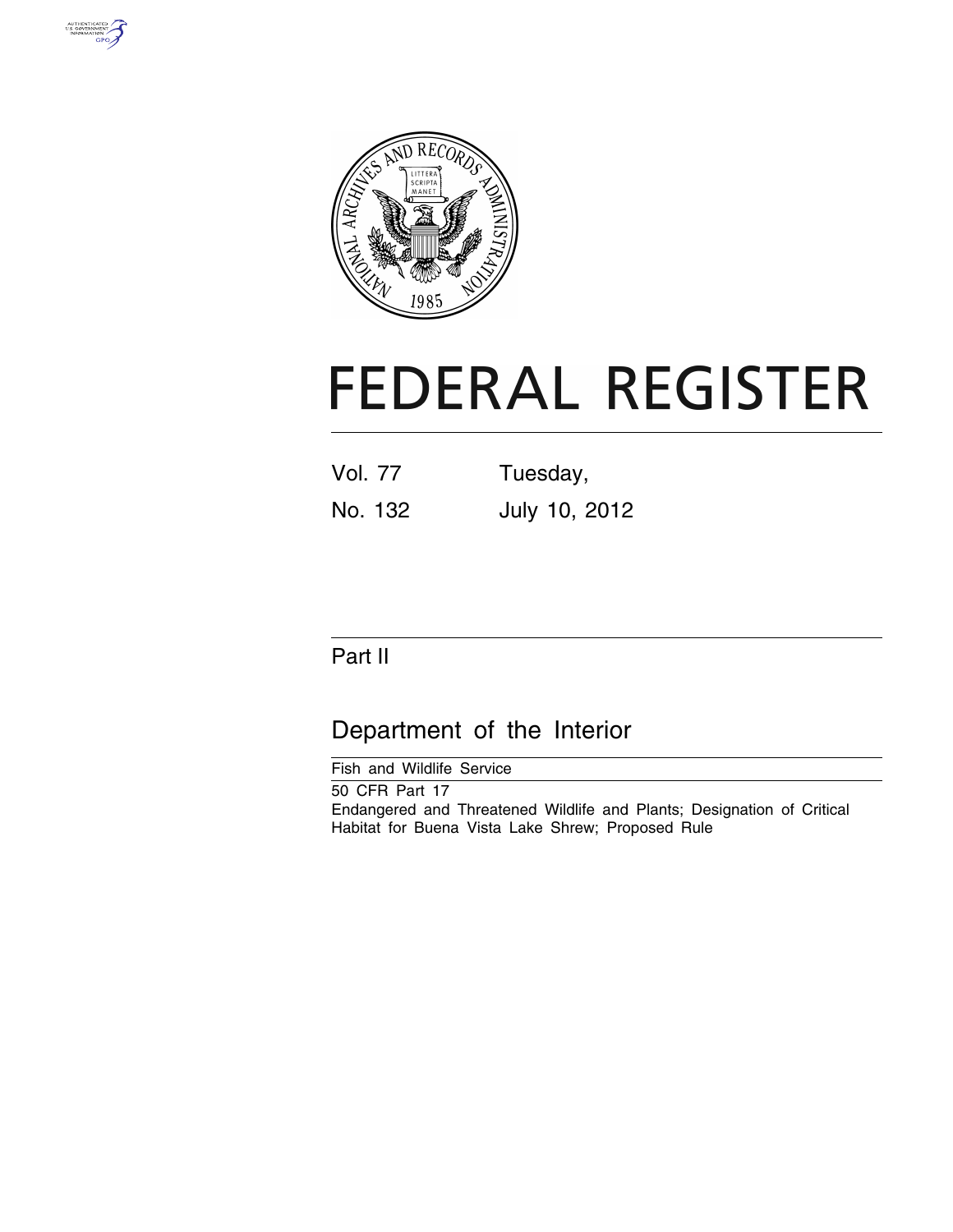# **DEPARTMENT OF THE INTERIOR**

# **Fish and Wildlife Service**

## **50 CFR Part 17**

**[Docket No. FWS–R8–ES–2009–0062; 4500030114]** 

# **RIN 1018–AW85**

# **Endangered and Threatened Wildlife and Plants; Designation of Critical Habitat for Buena Vista Lake Shrew**

**AGENCY:** Fish and Wildlife Service, Interior.

**ACTION:** Proposed rule; revision and reopening of comment period.

**SUMMARY:** We, the U.S. Fish and Wildlife Service (Service), announce that we are further revising our proposed revised designation of critical habitat for the Buena Vista Lake shrew (*Sorex ornatus relictus*) under the Endangered Species Act of 1973, as amended (Act). In 2009, we proposed to revise our critical habitat designation to consist of 4,649 acres (1,881 hectares) of land in five units in Kern County. That acreage has been recalculated, with use of current Geographic Information Systems technology, as 4,657 acres (1,885 hectares). In this revised proposal, we propose to add 525 acres (212 hectares) as critical habitat in the general areas of Kings and Kern Counties, California, including new units near Lemoore, Kings County, and near Semitropic, Kern County, California. In total, we are now proposing to designate approximately 5,182 acres (2,098 hectares) as critical

habitat for the Buena Vista Lake shrew. We are reopening the comment period to allow interested parties an opportunity to comment on the proposal to revise the designation of critical habitat for the Buena Vista Lake shrew as proposed to be further revised in this document.

**DATES:** We will accept comments received or postmarked on or before September 10, 2012. Comments submitted electronically using the Federal eRulemaking Portal (see **ADDRESSES** section, below) must be received by 11:59 p.m. Eastern Time on the closing date. We must receive requests for public hearings, in writing, at the address shown in **FOR FURTHER INFORMATION CONTACT** by August 24, 2012.

**ADDRESSES:** You may submit comments by one of the following methods:

(1) *Federal eRulemaking Portal: [http://www.regulations.gov.](http://www.regulations.gov)* Search for Docket No. FWS–R8–ES–2009–0062 and then follow the instructions for submitting comments.

(2) *U.S. mail or hand-delivery:* Public Comments Processing, Attn: FWS–R8– ES–2009–0062; Division of Policy and Directives Management; U.S. Fish and Wildlife Service; 4401 N. Fairfax Drive, MS 2042–PDM; Arlington, VA 22203.

We request that you send comments only by the methods described above. We will post all comments on *[http://](http://www.regulations.gov) [www.regulations.gov.](http://www.regulations.gov)* This generally means that we will post any personal information you provide us (see the Public Comments section below for more information).

# **FOR FURTHER INFORMATION CONTACT:**

Susan Moore, Field Supervisor, U.S. Fish and Wildlife Service, Sacramento Fish and Wildlife Office, 2800 Cottage Way, W–2605, Sacramento, CA 95825; telephone 916–414–6600; facsimile 916–414–6713. If you use a telecommunications device for the deaf (TDD), call the Federal Information Relay Service (FIRS) at 800–877–8339.

#### **SUPPLEMENTARY INFORMATION:**

#### **Executive Summary**

*Why we need to publish a rule.* This is a proposed revised designation of critical habitat for the endangered Buena Vista Lake shrew under the Endangered Species Act. Under the Act, any species that is determined to be a threatened or endangered species requires designated critical habitat. We must issue a rule to designate critical habitat. In total, approximately 5,182 acres of critical habitat for the Buena Vista Lake shrew in Kings and Kern Counties, California, fall within the boundaries of the revised critical habitat designation as proposed in this rule.

We designated critical habitat for this species in 2005. As part of a settlement agreement, we agreed to reconsider the designation, and published a proposed revised designation for the Buena Vista Lake shrew in the **Federal Register** on October 21, 2009 (74 FR 53999). Based on new information, we are submitting a revised proposal to designate critical habitat for the Buena Vista Lake shrew to the **Federal Register** on or before the June 29, 2012, settlement date (see Table 1 for additional areas).

TABLE 1—REVISIONS AND ADDITIONAL AREAS, IN ACRES, THAT WE ARE INCLUDING AS PROPOSED CRITICAL HABITAT

| Critical habitat unit | Total      | State         | Private          |
|-----------------------|------------|---------------|------------------|
|                       | 270<br>372 | 46<br>345<br> | 223.<br>27<br>97 |
| ™otal                 | 739        | 391           | 347              |

\* Addition of 56 acres from 2009 proposal.

*The basis for our action.* Under the Endangered Species Act, any endangered or threatened species must have a designated critical habitat. We are required to base the designation on the best available scientific data after taking into consideration economic and other impacts. The Secretary can exclude an area from critical habitat if the benefits of exclusion outweigh the benefits of designation, unless the exclusion will result in the extinction of the species.

*We will prepare a revised draft economic analysis.* On April 28, 2011, we announced in the **Federal Register**  (76 FR 23781) the availability of our draft economic analysis of the 2009 proposed revised designation. That economic analysis did not identify any areas with disproportionate costs associated with the designation. To ensure that we consider the economic impacts of this current proposal, we will revise the draft economic analysis. We will revise the draft economic analysis to include the economic impacts of the

additional areas identified in the current revised proposal.

*We will incorporate peer review.* We sought comments and information from independent specialists to ensure that our 2009 proposed critical habitat designation was based on scientifically sound data, assumptions, and analyses. We invited these peer reviewers to comment on our specific assumptions and conclusions in the critical habitat designation. We will again seek peer review on this revised proposal to revise critical habitat designation. Information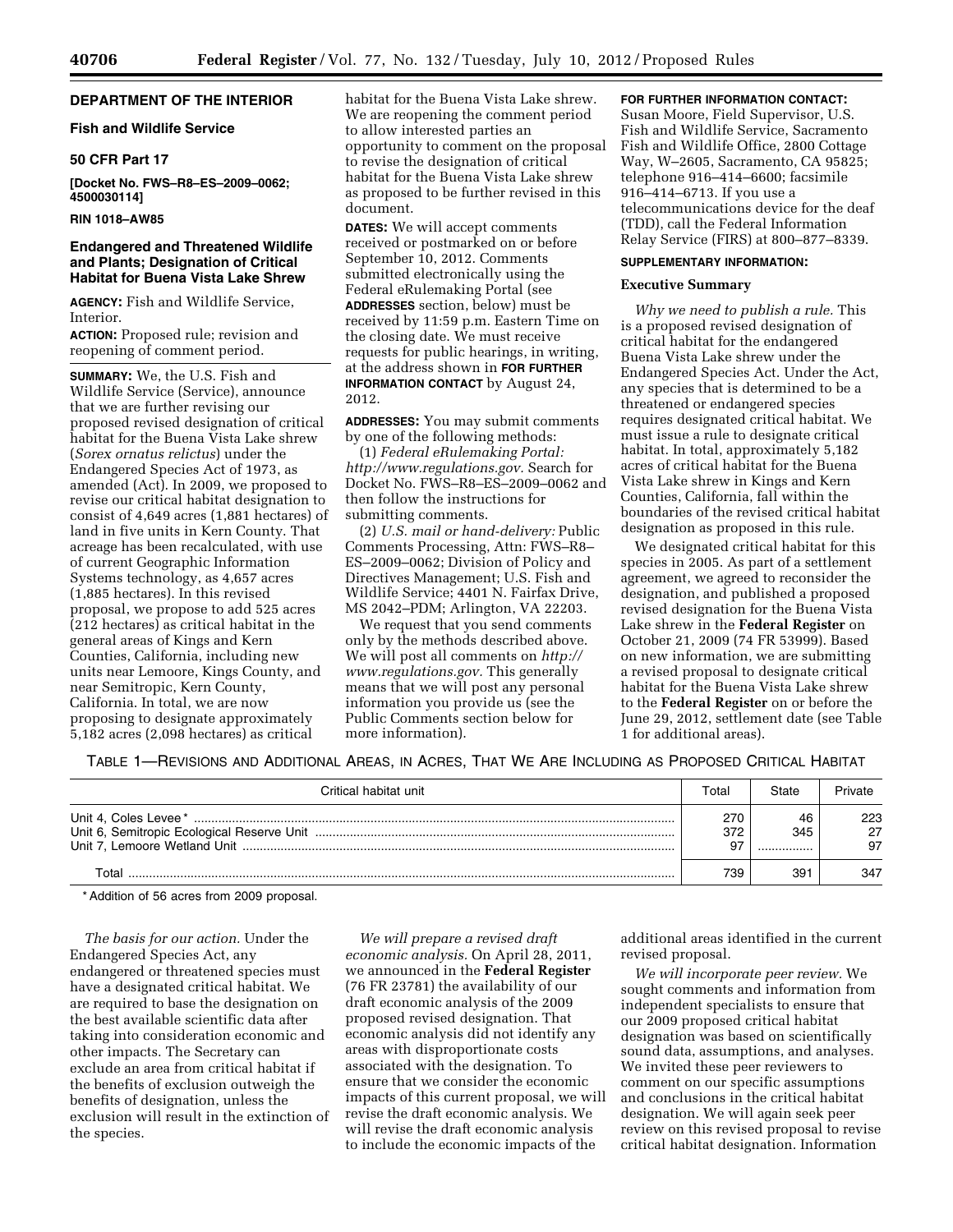we received from peer review will be incorporated in the final revised designation.

### **Public Comments**

We intend that any final action resulting from this proposed rule will be based on the best scientific and commercial data available and be as accurate and as effective as possible. We will accept written comments and information during this reopened comment period on the revisions herein as well as the proposed revised designation of critical habitat for the Buena Vista Lake shrew that was published in the **Federal Register** on October 21, 2009 (74 FR 53999), and on the draft economic analysis (DEA) of the 2009 proposed designation and the amended required determinations provided in the April 28, 2011, **Federal Register** (76 FR 23781) document. If you submitted comments or information on the 2009 proposed rule (74 FR 53999, October 21, 2009 and 76 FR 23781, April 28, 2011) during any of the previous comment periods, please do not resubmit them. These comments are included in the public record for this rulemaking, and we will fully consider them in the preparation of our final determination. You may submit your comments and materials concerning this revised proposed rule, the 2009 proposed rule, the DEA associated with the 2009 proposed rule, and the amended required determinations by one of the methods listed in **ADDRESSES**.

We request comments or information from other concerned government agencies, the scientific community, industry, or any other interested party concerning the proposal to revise the designation of critical habitat for the Buena Vista Lake shrew, as revised herein. We particularly seek comments concerning:

(1) The reasons why we should or should not designate habitat as ''critical habitat'' under section 4 of the Act (16 U.S.C. 1531 *et seq.*) including whether there are threats to the species from human activity, the degree of which can be expected to increase due to the designation, and whether that increase in threat outweighs the benefit of designation such that the designation of critical habitat may not be prudent.

(2) Specific information on:

(a) The amount and distribution of Buena Vista Lake shrew habitat,

(b) What areas, that were occupied at the time of listing (or are currently occupied) and that contain features essential to the conservation of the species, should be included in the designation and why,

(c) Special management considerations or protection that may be needed in critical habitat areas we are proposing, including managing for the potential effects of climate change,

(d) What areas not occupied at the time of listing are essential for the conservation of the species and why, and

(e) Areas identified in this revision to the proposal to revise critical habitat that should not be proposed as critical habitat and why.

(3) Land use designations and current or planned activities in the subject areas and their possible impacts on proposed revised critical habitat.

(4) Information on the projected and reasonably likely impacts of climate change on the Buena Vista Lake shrew and proposed revised critical habitat.

(5) Information that may assist us in identifying or clarifying the physical and biological features essential to the conservation of the Buena Vista Lake shrew, especially as they relate to habitat conditions for the Buena Vista Lake shrew at Atwell Island, Tulare County.

(6) Any probable economic, national security, or other relevant impacts of designating any area that may be included in the final designation; in particular, any impacts on small entities or families, and the benefits of including or excluding areas that exhibit these impacts.

(7) Specific information on the taxonomy of the Buena Vista Lake shrew, especially in relationship to the adorned, or Southern California, ornate shrew (*Sorex ornatus ornatus*) and their respective ranges.

(8) Whether any specific areas we are proposing for critical habitat designation should be considered for exclusion under section 4(b)(2) of the Act, and whether the benefits of potentially excluding any specific area outweigh the benefits of including that area under section 4(b)(2) of the Act.

(9) Whether the potential exclusion of the Kern Fan Recharge Unit (Unit 3) under section 4(b)(2) of the Act, which is covered by the Buena Vista Lake Shrew Special Management Plan for Kern Fan Water Recharge Site, and Addendum, from final critical habitat is or is not appropriate, whether the benefits of excluding any specific area outweigh the benefits of including that area as critical habitat and why, and whether such an exclusion may or may not lead to the species' extinction.

(10) Whether we could improve or modify our approach to designating critical habitat in any way to provide for greater public participation and understanding, or to better

accommodate public concerns and comments.

You may submit your comments and materials concerning this proposed rule by one of the methods listed in **ADDRESSES**. We request that you send comments only by the methods described in the **ADDRESSES** section.

We will post your entire comment including your personal identifying information—on *[http://](http://www.regulations.gov) [www.regulations.gov.](http://www.regulations.gov)* You may request at the top of your document that we withhold personal information such as your street address, phone number, or email address from public review; however, we cannot guarantee that we will be able to do so.

Comments and materials we receive, as well as supporting documentation we used in preparing this proposed rule, will be available for public inspection on *[http://www.regulations.gov,](http://www.regulations.gov)* or by appointment, during normal business hours, at the U.S. Fish and Wildlife Service, Sacramento Fish and Wildlife Office (see **FOR FURTHER INFORMATION CONTACT**).

#### **Background**

It is our intent to discuss only those topics directly relevant to the designation of critical habitat in this proposed rule. In a July 9, 2009, settlement agreement, the Service agreed to publish a new proposal of critical habitat for the species which encompassed the same geographic area as the August 19, 2004 (69 FR 51417) proposed designation. On October 21, 2009, the **Federal Register** published our proposed revised designation of critical habitat (74 FR 53999), in which we proposed five critical habitat units in Kern County totaling 4,649 acres (ac) (1,881 hectares (ha)). That acreage has been recalculated, with use of current Geographic Information Systems technology, as 4,657 ac (1,885 ha). In this revised proposal to revise the designation, we are notifying the public of several changes made to the 2009 proposed critical habitat. We are now adding two new critical habitat units to our proposal and revising Unit 4 (Cole's Levee) to include a newly discovered occurrence just to the north of the existing unit. Second, we are updating the descriptions of previously proposed units, and revising the criteria and methods sections to accommodate newer geographical information systems technologies. This revised proposed rule incorporates new information on the distribution and presence of the Buena Vista Lake shrew that was not available at the time that we completed our 2009 proposed revised critical habitat rule.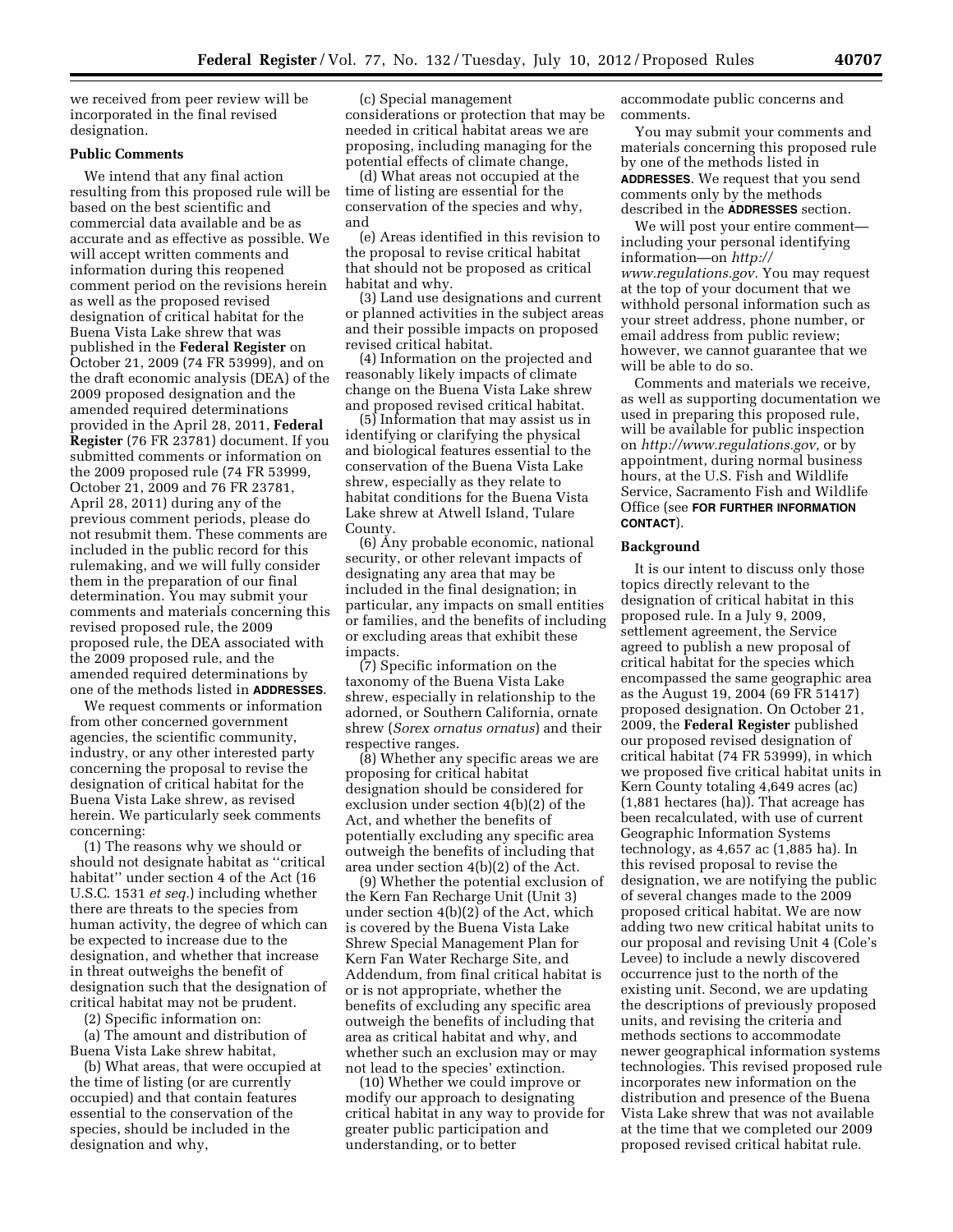A summary of the information that is relevant to this revised proposed critical habitat designation is provided below. For more information on previous Federal actions concerning the Buena Vista Lake shrew, refer to the proposed revised designation of critical habitat published in the **Federal Register** on October 21, 2009 (74 FR 53999). Additional relevant information may be found in the final rule to designate critical habitat for the Buena Vista Lake shrew published on January 24, 2005 (70 FR 3437). For more information on the Buena Vista Lake shrew or its habitat, refer to the final listing rule published in the **Federal Register** on March 6, 2002 (67 FR 10101), which is available online at *[http://](http://www.regulations.gov)  [www.regulations.gov](http://www.regulations.gov)* at Docket No. FWS–R8–ES–2009–0062, or by mail from the Sacramento Fish and Wildlife Office (see **FOR FURTHER INFORMATION CONTACT**).

# *Species Description*

The Buena Vista Lake shrew (*Sorex ornatus relictus*) is one of nine subspecies within the ornate shrew (*Sorex ornatus*) species complex known to occur in California (Hall 1981, pp. 37, 38; Owen and Hoffmann 1983, pp. 1–4; Maldonado 1992, p. 3). The Buena Vista Lake shrew is a mammal, approximately the size of a mouse. Like other shrews, the subspecies has a long snout, tiny bead-like eyes, ears that are concealed, or nearly concealed by soft fur, and five toes on each foot (Burt and Grossenheider 1964, p. 2; Ingles 1965, pp. 81–84). Shrews are active day or night. When they are not sleeping, they are searching for food (Burt and Grossenheider 1964, p. 3).

Grinnell (1932) was the first to describe the Buena Vista Lake shrew as a new subspecies, based on the type specimen and two other specimens collected around the old Buena Vista Lake bed. A single specimen of the shrew had previously been collected in October 1909, at Buttonwillow, a town approximately 25 miles (mi) (40 kilometers (km)) northwest of Buena Vista Lake (Williams 1986, p. 13; Long 1998, p. 1; California Academy of Sciences 2012). According to Grinnell's description, the Buena Vista Lake shrew's back is predominantly black with a buffy-brown speckling pattern, its sides are more buffy-brown than the upper surface, and its underside is smoke-gray. The tail is faintly bicolor and blackens toward the end both above and below. The Buena Vista Lake shrew differs from its geographically closest subspecies, the adorned ornate shrew (*Sorex ornatus ornatus*), by having darker, grayish-black coloration, rather

than brown. In addition, the Buena Vista Lake shrew has a slightly larger body size; shorter tail; skull with a shorter, heavier rostrum; and a higher and more angular brain-case in dorsal view (Grinnell 1932, pp. 389, 390).

Grinnell (1932, p. 390) noted evidence that integration between the adorned and the Buena Vista Lake shrew subspecies occurred in areas of geographic overlap. This integration prompted Freas (1990, pp. 2, 3) to question the legitimacy of the Buena Vista Lake shrew's status as a subspecies distinct from the broaderranging adorned ornate shrew. Since the 1990s, the *Sorex ornatus* complex (consisting of eight subspecies in California and one in Baja California) has been the subject of genetic and morphological evaluation (Maldonado 1998). Preliminary results from strictly morphological measurements for this group did not clarify distribution of the various subspecies throughout California. However, mitochondrial DNA and microsatellite, nuclear sequences, and allozyme data have aided in determining subspecies' ranges. From these data, researchers determined that the Buena Vista Lake shrew is a distinct subspecies from other ornate shrew subspecies; and that it is unlike any other sampled throughout the southern San Joaquin Valley (Maldonado 1998), although later authors noted the unsettled taxonomy of ornate shrews (Williams and Harpster 2001, pp. 13, 16). Recent evaluation of the best available scientific information on the ornate shrews has indicated, based on analysis of mitochondrial DNA, that the shrew occurrences in the Tulare Basin group together with the Buena Vista Lake Shrew (Maldonado 2011 unpaginated; Service 2011 unpaginated; Sacks 2011, unpaginated), although not all species experts agree that methods and genetic sampling are adequate to reach a conclusion (Patton 2011, pp. 1–5). We recognize that there continue to be questions regarding the taxonomy of ornate shrews found in specific localities within the Tulare Basin; however, our current proposal is based on the currently accepted description of the Buena Vista Lake shrew (Grinnell 1932) and the best available science.

# *Life History*

Ornate shrews, on the average, rarely live longer than 12 months, and evidence indicates that the normal lifespan does not exceed 16 months (Rudd 1955, p. 328). The Buena Vista Lake shrew has a breeding season that begins in February or March, and may either extend later in the year, based on habitat quality and availability of water, or end with the onset of the dry season in May or June (Maldonado 1998). The majority of females give birth in the spring, and produce a single litter containing four to six young. Within a population, the number of litters produced per year depends on how early or late in the year the young are born; adults are sexually active in spring, while some young-of-the-year that are born early in the year become sexually active by late summer (Owen and Hoffmann 1983, p. 4). Because the life expectancy of most shrews is 12 to 16 months (Rudd 1955, p. 328), most individuals probably produce no more than two litters in their lifetime, with population replacement occurring annually (Collins 1998).

Shrews are primarily insectivorous. Due to their high rate of metabolism relative to their capacity for energy storage (McNab 1991, p. 35), they must eat more than their own weight each day (Burt and Grossenheider 1964, p. 3) in order to withstand starvation and maintain their body weight. Shrews in this family can have an impact on surrounding plant communities by consuming large quantities of insects, slugs, and other invertebrates that can influence such things as plant succession and the irruptions (population dynamics) of pest insects (Williams 1991, p. 1). The Buena Vista Lake shrew also may be an important prey species for raptors, snakes, and mammalian predators, such as foxes and skunks (Maldonado 1992, p. 7).

#### *Distribution and Historical Range*

The Buena Vista Lake shrew was likely historically distributed in the marshlands of the San Joaquin Valley throughout most of the Tulare Basin (Grinnell 1933, p. 83). The Tulare Basin, essentially occupying the southern half of the San Joaquin Valley, had no regular outlet to the ocean and contained Buena Vista, Kern, and Tulare Lakes. These lakes were fed by the Kern, Kaweah, Tule, and Kings rivers and their tributaries, and were interconnected by hundreds of square miles of tule marshes and other permanent and seasonal lakes, wetlands, and sloughs (Williams and Harpster 2001, p. 13). Tulare Lake was the largest freshwater lake in the United States west of the Mississippi River. However, by the time the Buena Vista Lake shrew was discovered, the beds of these lakes were already dry and mostly cultivated, with only sparse remnants of the original fauna (Grinnell 1932, p. 1). Today the lakes and wetlands have been drained and converted into irrigated agricultural fields, though portions of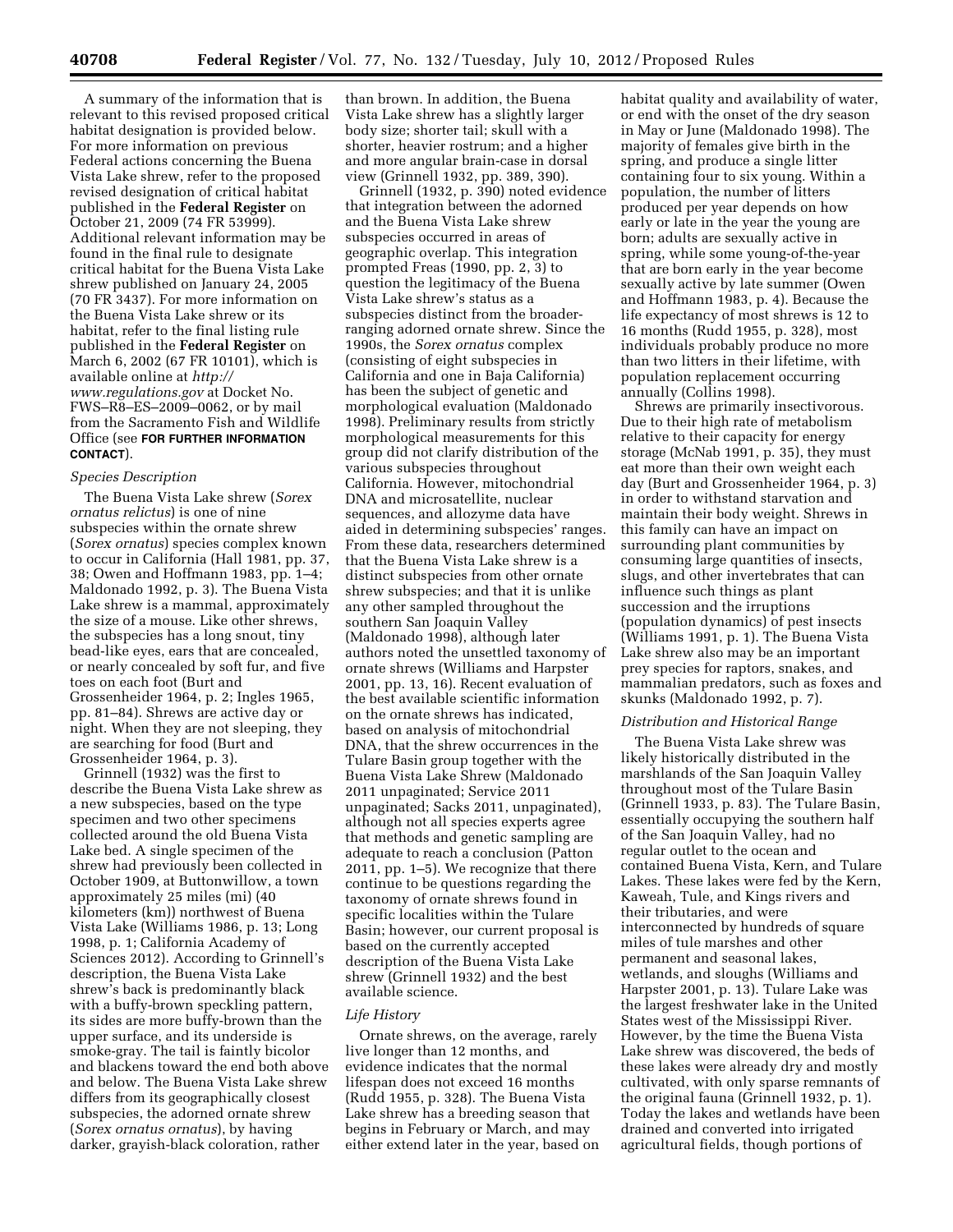the historical lake beds fill with water in years of extraordinary runoff (Williams and Kilburn 1992, p. 329).

# *Habitat Characteristics*

As discussed in detail in the Critical Habitat section below, the Buena Vista Lake shrew is closely associated with dense, riparian understories that provide food, cover, and moisture (Maldonado 1992, p. 5). Moisture is required to support a diverse insect fauna, which is the primary food source needed to maintain the Buena Vista Lake shrew's high metabolism. During surveys conducted at Kern Lake Preserve in 1988 and 1990, Freas (1990, p. 8) found that the Buena Vista Lake shrew preferred mesic (moderately moist) habitats over xeric (drier) habitats, with 25 animals being captured in the mesic environments and none in xeric habitat. Maldonado (1992, p. 5) also acknowledged this type of habitat preference, stating that the Buena Vista Lake shrew is closely associated with dense, riparian understories that provide food, cover, and moisture. He also noted that moist soil in areas with an overstory of willows or cottonwoods appears to be favored, but may not be an essential habitat feature (Williams and Harpster 2001, p. 13; Maldonado 2011).

The mesic, lower elevation range of the Buena Vista Lake shrew is almost completely surrounded by the semiarid, higher elevation range of the adorned ornate shrew (Grinnell 1933, pp. 82, 83; Hall 1981, p. 38; Owen and Hoffman 1983, p. 2: Maldonado *et al.*  2001, p. 127). Grinnell (1932, p. 390) noted that adorned ornate shrews occupied the uplands along streamside habitat and intergraded with the lowland Buena Vista Lake shrews along the lower courses of streams that enter the Kern-Tulare basin.

# *New Information Specific to Buena Vista Lake Shrew Distribution*

At the time of listing, the Buena Vista Lake shrew was identified as occurring in four isolated locations along an approximately 70-mile (mi) (113 kilometer (km)) stretch on the west side of the Tulare Basin: At the former Kern Lake Preserve on the old Kern Lake bed, the Kern Fan water recharge area, Coles Levee, and the Kern National Wildlife Refuge (Kern NWR) (67 FR 10101; March 6, 2002). By the time that critical habitat was proposed in 2004, a fifth occurrence of the Buena Vista Lake shrew had been identified at the historical lake bed of Goose Lake. During the same general period, continuing surveys of riparian and upland habitat resulted in capture of

ornate shrews at several additional locations within the Tulare Basin, including Kern, Kings, and Tulare Counties, although the shrews were not identified to the subspecies level (Williams and Harpster 2001, p. 14; Endangered Species Recovery Program (ESRP) 2005, p. 1; Maldonado 2006, p. 5). In 2011, during our 5-year status review of the Buena Vista Lake shrew, we obtained additional information indicating that the shrews at these localities would be considered Buena Vista Lake shrews (Williams and Harpster 2001, p. 16; Maldonado 2011; Service 2011, pp. 6–9). Two of the occurrences (Lemoore and Semitropic Ecological Preserve (also known as Main Drain or Chicca and Sons)) are located within general riparian and wetland habitat known to be suitable for the Buena Vista Lake shrew; however, the third location (Atwell Island) does not match the habitat that has previously been described for the shrew and does not contain the physical or biological features identified as essential for the conservation of the Buena Vista Lake shrew (see Critical Habitat section). Additional information below describes what is now known about the Buena Vista Lake shrew at these locations.

At the time of publication of our 5-year review, surveys for Buena Vista Lake shrews had been conducted at 21 sites and the Buena Vista Lake shrew had been determined to be present in 8 of the sites (Williams and Harpster 2001, pp. 8–14; ESRP 2005, p. 1; Maldonado 2006, p. 5; Cypher 2010). Although shrews at the Semitropic, Lemoore, and Atwell Island locations had not been previously identified to subspecies in Maldonado 2006, communication between Service staff and species experts classified them as Buena Vista Lake shrews (Maldonado 2011). Trapping for Buena Vista Lake shrews has also been completed on the Tule Elk Preserve, Pixley National Wildlife Refuge (NWR), Lake Woollomes, the Nature Conservancy's Paine Wildflower Preserve, the Kern Water Bank, the Voice of America site west of Delano, Kern River Parkway, a parcel between Kern and Buena Vista Lakes owned by the Bureau of Land Management (BLM), the Buena Vista Lake Recreation Area, and Wind Wolves Preserve.

No shrews were detected at any location (Williams 1986, p. 3; Williams and Harpster 2001, pp. 6–12), with the exception of the Wind Wolves Preserve. However, the shrews detected at Wind Wolves Preserve are expected to be adorned ornate shrews based on mitochondrial DNA analysis of one tissue sample available from that

location (Maldonado 2006, pp. 9, 16–19; Cypher 2010, p. 1; Maldonado 2011, pp. 1, 2). Several areas north of the Tulare Lake bed, including Tranquility, Helm, and the Los Banos Wildlife Area, hosted extremely high numbers of ornate shrews in several successful trapping outings, but the shrews collected in those locations were also likely to be the adorned ornate shrew, based on analysis of mitochondrial DNA and microsatellites.(Maldonado 2006, pp. 16–19; Maldonado 2011, pp. 1, 2).

In 1999 and 2000, shrews, which were not identified to subspecies, were captured during a restoration study on a farmland site that had been recently retired at the BLM Atwell Island site, located approximately 2 mi (3.2 km) south of Alpaugh in Tulare County. As described above, these shrews have recently been determined to be Buena Vista Lake shrews; however, the habitat in which they've been located does not match their known wetland habitat. In 1999, most of the captures were on ground that was planted to sugar beets and cotton the previous year. Between 1999 and 2000, a cover crop of barley was planted and harvested on most of the acreage, while a small portion of the area had been fallow longer than 5 years and had a cover of weedy, mostly exotic, annual plants (Williams and Harpster 2001, p. 13). The area has had a long history of irrigated agriculture, with the site surrounded by intensively farmed, irrigated cropland, thus indicating that the location did not match the available descriptions of Buena Vista Lake shrew habitat.

Because shrews were found in an atypical location, surrounded by intensively farmed, irrigated cropland, their discovery led to speculation that the shrews either were able to persist on site during cultivation of irrigated row crops or dispersed to the site after it was fallowed (Williams and Harpster 2001, pp. 13, 14). Although the site is located within an area that was historically classified as wetland, there is no wetland or riparian vegetation in the areas in which the shrews were found and the nearest water source is over three-quarters of a mile (1.2 km) to the north. The lack of typical shrew habitat components, such as standing water and dense riparian vegetation, have left us to speculate that shrews may persist here due to relatively localized deep cracks in the particular clay soils present in this portion of Atwell Island and the abundance of rodent burrows also present here, both of which may provide additional moisture, invertebrate prey, and cover for the shrews. Currently, this occurrence represents an anomaly that does not correspond to the common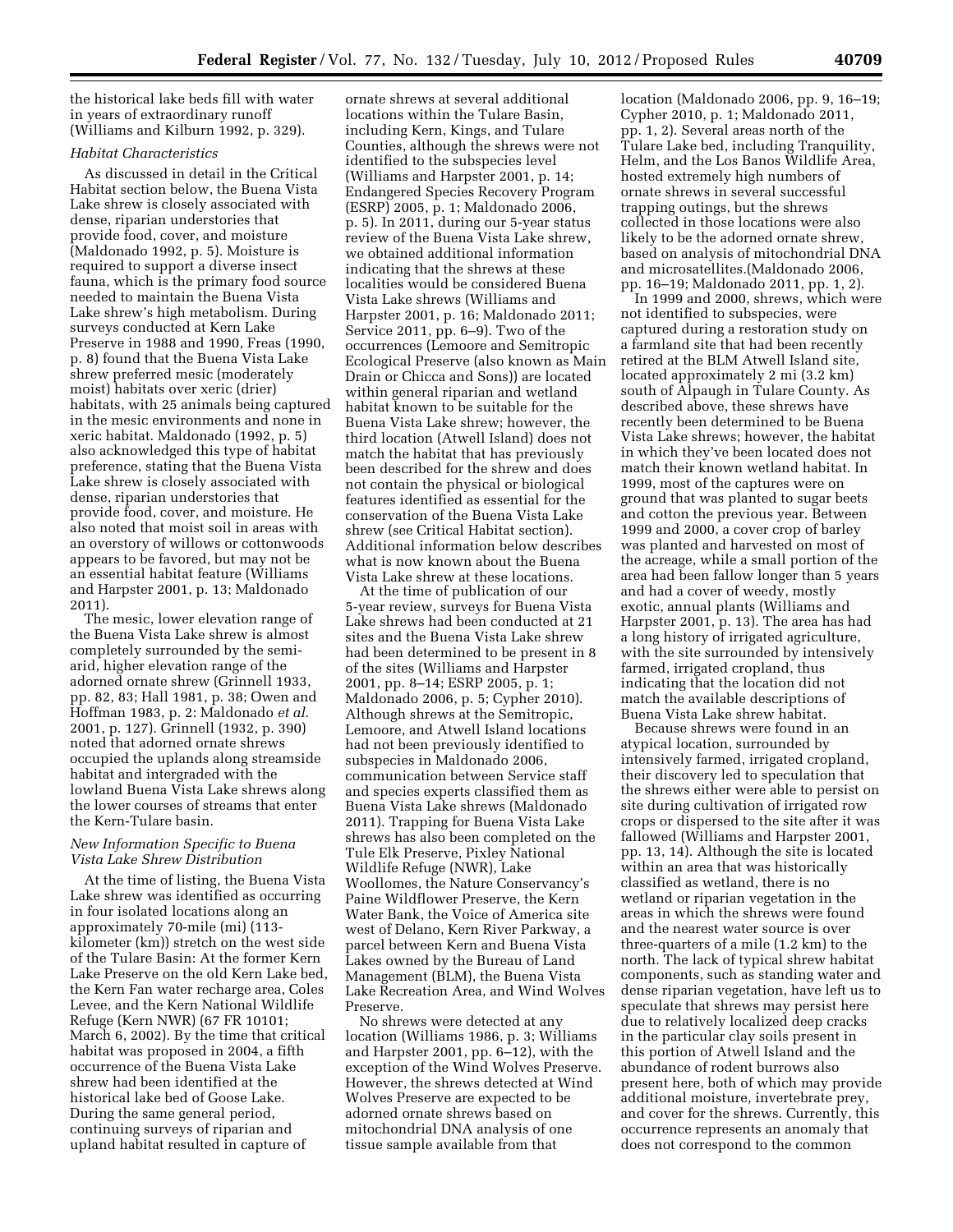information on Buena Vista Lake shrew preferences and needs, and we do not have sufficient information to determine long-term suitability of this habitat type for Buena Vista Lake shrews. We seek additional information on occurrence of shrews in habitat other than wetland and riparian habitat within the Tulare Basin, and on the suitability of this habitat type for Buena Vista Lake shrews.

#### *New Information on Taxonomy*

Since the designation of critical habitat in 2005, additional genetic analysis has been conducted to evaluate the patterns of genetic variation within the ornate shrew complex, including the Buena Vista Lake shrew, in the central and southern San Joaquin Valley (Maldonado 2006, p. 16). Maldonado (2006) analyzed microsatellite data and found 5 genetic groupings among the 117 samples that had been collected from 10 localities in the centralsouthern San Joaquin Valley. The five groupings are: (1) Tranquility and Helm; (2) Kern NWR, Kern Fan area, Atwell Island, Goose Lake, and Lemoore; (3) Coles Levee; (4) Kern Lake; and (5) Main Drain (Semitropic) (Maldonado 2006, pp. 16–20). Maldonado (2006, p. 14) determined that the levels of relatedness among the five groupings suggest that populations south of Tranquility and Helm form four distinct population groupings. However, because sample sizes from the localities are small, reflecting the rarity of the shrew in these locations, Maldonado emphasized that it is difficult to draw conclusions from the results (Maldonado 2006, pp. 17– 19). In our 5-year status review of the subspecies, we reviewed the information above and reviewed the proximity of the various occurrence records. We concluded that the best available information indicates that the populations found south of Tranquility and Helm form four distinct groupings of Buena Vista Lake shrew, while populations at Tranquility and Helm are not the listed species (Service 2011, pp. 9, 10).

# *Previous Federal Actions*

On October 21, 2009, the Service published a revised proposed designation of critical habitat for the Buena Vista Lake shrew (74 FR 53999) encompassing the same geographic area as the August 19, 2004 (69 FR 51417), proposed designation. The Service published a document on April 28, 2011 (76 FR 23781), announcing the reopening of the comment period for the revised proposed critical habitat designation, the associated draft economic analysis, and the amended

required determinations. This document also announced a public hearing, which was held in Bakersfield, California, on June 8, 2011. On March 6, 2012, the Service was granted an extension by the Court to consider additional information on the shrew that was identified during the 5-year review process (*Center for Biological Diversity* v. *Kempthorne et al.,* Case 1:08–cv–01490–AWI–GSA, filed March 7, 2012). The extension provides for submission of a revised proposed rule to the **Federal Register** on or before June 29, 2012, with submission of a final rule on or before June 29, 2013.

# **Critical Habitat**

# *Background*

Critical habitat is defined in section 3 of the Act as:

(1) The specific areas within the geographical area occupied by the species, at the time it is listed in accordance with the Act, on which are found those physical or biological features:

(a) Essential to the conservation of the species and

(b) Which may require special management considerations or protection; and

(2) Specific areas outside the geographical area occupied by the species at the time it is listed, upon a determination that such areas are essential for the conservation of the species.

Conservation, as defined under section 3 of the Act, means to use and the use of all methods and procedures that are necessary to bring an endangered or threatened species to the point at which the measures provided pursuant to the Act are no longer necessary. Such methods and procedures include, but are not limited to, all activities associated with scientific resources management such as research, census, law enforcement, habitat acquisition and maintenance, propagation, live trapping, and transplantation, and, in the extraordinary case where population pressures within a given ecosystem cannot be otherwise relieved, may include regulated taking.

Critical habitat receives protection under section 7 of the Act through the requirement that Federal agencies ensure, in consultation with the Service, that any action they authorize, fund, or carry out is not likely to result in the destruction or adverse modification of critical habitat. The designation of critical habitat does not affect land ownership or establish a refuge, wilderness, reserve, preserve, or other

conservation area. Such designation does not allow the government or public to access private lands. Such designation does not require implementation of restoration, recovery, or enhancement measures by non-Federal landowners. Where a landowner requests Federal agency funding or authorization for an action that may affect a listed species or critical habitat, the consultation requirements of section 7(a)(2) of the Act would apply, but even in the event of a destruction or adverse modification finding, the obligation of the Federal action agency and the landowner is not to restore or recover the species, but to implement reasonable and prudent alternatives to avoid destruction or adverse modification of critical habitat.

Under the first prong of the Act's definition of critical habitat, areas within the geographic area occupied by the species at the time it was listed are included in a critical habitat designation if they contain physical or biological features (1) which are essential to the conservation of the species and (2) which may require special management considerations or protection. For these areas, critical habitat designations identify, to the extent known using the best scientific and commercial data available, those physical or biological features that are essential to the conservation of the species (such as space, food, cover, and protected habitat). In identifying those physical and biological features within an area, we focus on the principal biological or physical constituent elements (primary constituent elements such as roost sites, nesting grounds, seasonal wetlands, water quality, tide, soil type) that are essential to the conservation of the species. Primary constituent elements are the elements of physical or biological features that are essential to the conservation of the species.

Under the second prong of the Act's definition of critical habitat, we can designate critical habitat in areas outside the geographic area occupied by the species at the time it is listed, upon a determination that such areas are essential for the conservation of the species. For example, an area currently occupied by the species but that was not occupied at the time of listing may be essential to the conservation of the species and may be included in the critical habitat designation. We designate critical habitat in areas outside the geographic area occupied by a species only when a designation limited to its range would be inadequate to ensure the conservation of the species.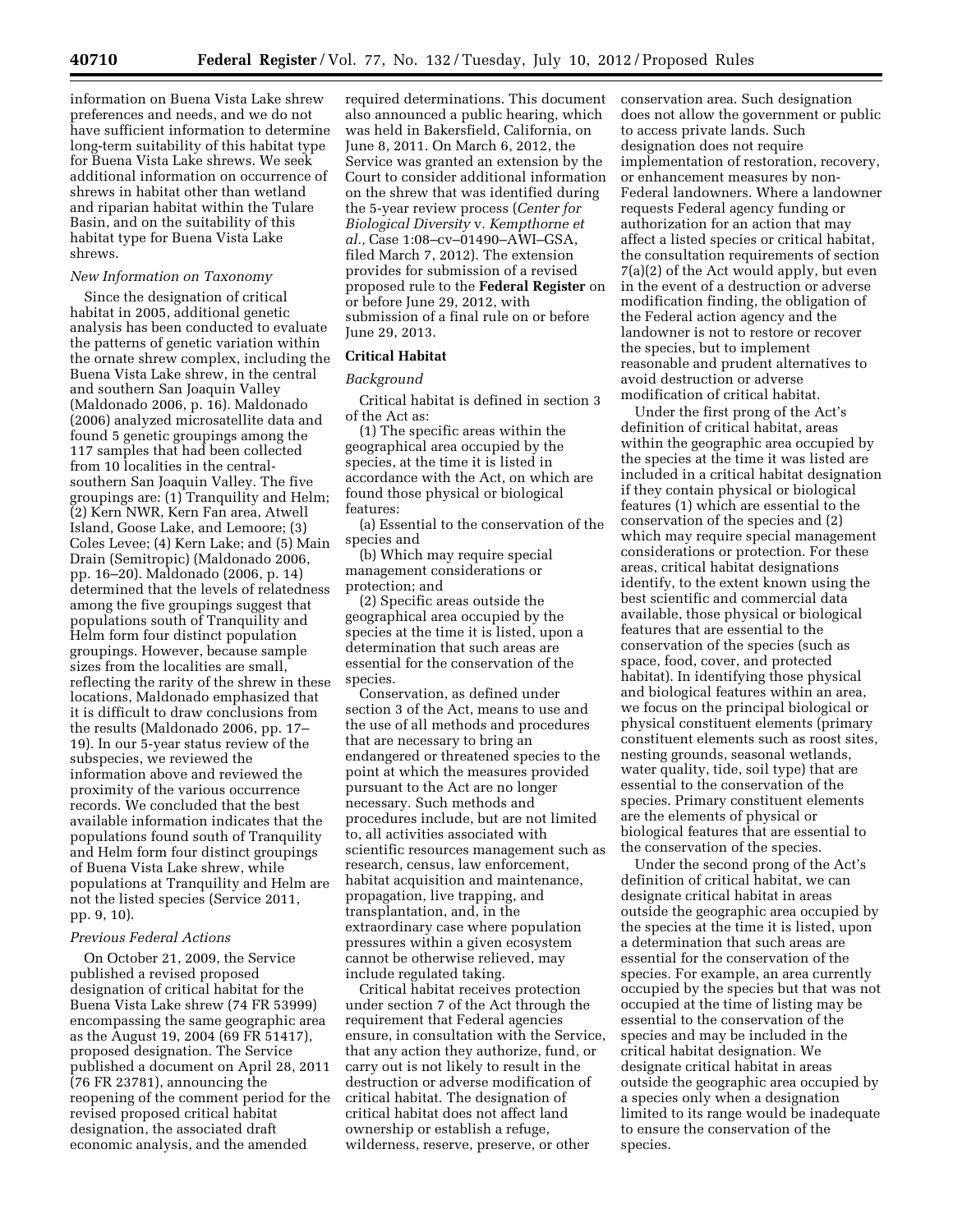Section 4 of the Act requires that we designate critical habitat on the basis of the best scientific data available. Further, our Policy on Information Standards Under the Endangered Species Act (published in the **Federal Register** on July 1, 1994 (59 FR 34271)), the Information Quality Act (section 515 of the Treasury and General Government Appropriations Act for Fiscal Year 2001 (Pub. L. 106–554; H.R. 5658)), and our associated Information Quality Guidelines, provide criteria, establish procedures, and provide guidance to ensure that our decisions are based on the best scientific data available. They require our biologists, to the extent consistent with the Act and with the use of the best scientific data available, to use primary and original sources of information as the basis for recommendations to designate critical habitat.

When we are determining which areas should be designated as critical habitat, our primary source of information is generally the information developed during the listing process for the species. Additional information sources may include the recovery plan for the species, articles in peer-reviewed journals, conservation plans developed by States and counties, scientific status surveys and studies, biological assessments, other unpublished materials, or experts' opinions or personal knowledge.

Habitat is dynamic, and species may move from one area to another over time. We recognize that critical habitat designated at a particular point in time may not include all of the habitat areas that we may later determine are necessary for the recovery of the species. For these reasons, a critical habitat designation does not signal that habitat outside the designated area is unimportant or may not be needed for recovery of the species. Areas that are important to the conservation of the species, both inside and outside the critical habitat designation, will continue to be subject to: (1) Conservation actions implemented under section 7(a)(1) of the Act, (2) regulatory protections afforded by the requirement in section 7(a)(2) of the Act for Federal agencies to ensure their actions are not likely to jeopardize the continued existence of any endangered or threatened species, and (3) the prohibitions of section 9 of the Act if actions occurring in these areas may affect the species. Federally funded or permitted projects affecting listed species outside their designated critical habitat areas may still result in jeopardy findings in some cases. These protections and conservation tools will

continue to contribute to recovery of this species. Similarly, critical habitat designations made on the basis of the best available information at the time of designation will not control the direction and substance of future recovery plans, habitat conservation plans (HCPs), or other species conservation planning efforts if new information available at the time of these planning efforts calls for a different outcome.

#### *Physical or Biological Features*

In accordance with section  $3(5)(A)(i)$ and 4(b)(1)(A) of the Act and regulations at 50 CFR 424.12, in determining which areas within the geographic area occupied by the species at the time of listing to designate as critical habitat, we consider the physical or biological features that are essential to the conservation of the species and which may require special management considerations or protection. These include, but are not limited to:

(1) Space for individual and population growth and for normal behavior;

(2) Food, water, air, light, minerals, or other nutritional or physiological requirements:

(3) Cover or shelter;

(4) Sites for breeding, reproduction, or rearing (or development) of offspring; and

(5) Habitats that are protected from disturbance or are representative of the historical, geographic, and ecological distributions of a species.

We derive the specific physical or biological features required for the shrew from studies of the species habitat, ecology, and life history as described below. Additional information can be found in the final listing rule published in the **Federal Register** on March 6, 2002 (67 FR 10101), the Recovery Plan for Upland Species of the San Joaquin Valley, California (Service 1998), and the Five-Year Review of the Buena Vista Lake Ornate Shrew (Service 2011). We have determined that the following physical or biological features are essential for the Buena Vista Lake shrew:

# *Space for Individual and Population Growth and Normal Behavior*

Historically, the Buena Vista Lake shrew was recorded in association with perennial and intermittent wetland habitats along riparian corridors, marsh edges, and other palustrine (marsh type) habitats in the southern San Joaquin Valley of California. The shrew presumably occurred in the moist habitat surrounding wetland margins in the Kern, Buena Vista, Goose, and

Tulare Lakes on the valley floor below elevations of 350 feet (ft) (107 meters (m)) (Grinnell 1932 p. 389; Hall 1981 p. 38; Williams and Kilburn 1984 p. 953; Williams 1986 p. 13; Service 1998 p. 163). With the draining and conversion of the majority of the Buena Vista Lake shrew's natural habitat from wetland to agriculture, and the channelization of riparian corridors for water conveyance structures, the vegetative communities associated with the Buena Vista Lake shrew were lost or degraded, and nonnative plant species replaced those associated with the shrew (Grinnell 1932 p. 389; Mercer and Morgan 1991 p. 9; Griggs 1992 p. 11; Service 1998 p. 163). Open water does not appear to be necessary for the survival of the shrew. The habitat where the shrew has been found contains areas with both open water and mesic environments (Maldonado 1992 p. 3; Williams and Harpster 2001 p. 12). However, the availability of water contributes to improved vegetation structure and diversity, which improves cover availability. The presence of water also attracts potential prey species, improving prey diversity and availability.

Current survey information has identified eight areas where the Buena Vista Lake shrew has been found in recent years (Maldonado 2006 p. 16; Williams and Harpster 2001 p. 1; ESRP 2005 p. 11): the former Kern Lake Preserve (Kern Preserve) on the old Kern Lake bed, the Kern Fan water recharge area, Coles Levee Ecological Preserve (Coles Levee), the Kern National Wildlife Refuge (Kern NWR), the Goose Lake slough bottoms (Goose Lake), the Atwell Island land retirement demonstration site (Atwell Island), the Lemoore Wetland Reserve, and the Semitropic Ecological Reserve (also known as Main Drain or Chicca and Sons). Based on changes in the native habitat composition and structure, and descriptions of the habitat where the Buena Vista Lake shrew have been found, we identify habitat adjacent to, or within, a matrix of perennial and intermittent wetland habitats along riparian corridors, marsh edges, and other palustrine (marsh type) habitats as physical features that are needed by the Buena Vista Lake shrew.

# *Food, Water, Air, Light, Minerals, or Other Nutritional or Physiological Requirements*

The specific feeding and foraging habits of the Buena Vista Lake shrew are not well known. In general, shrews primarily feed on insects and other animals, mostly invertebrates (Harris 1990 p. 2; Maldonado 1992 p. 6). Food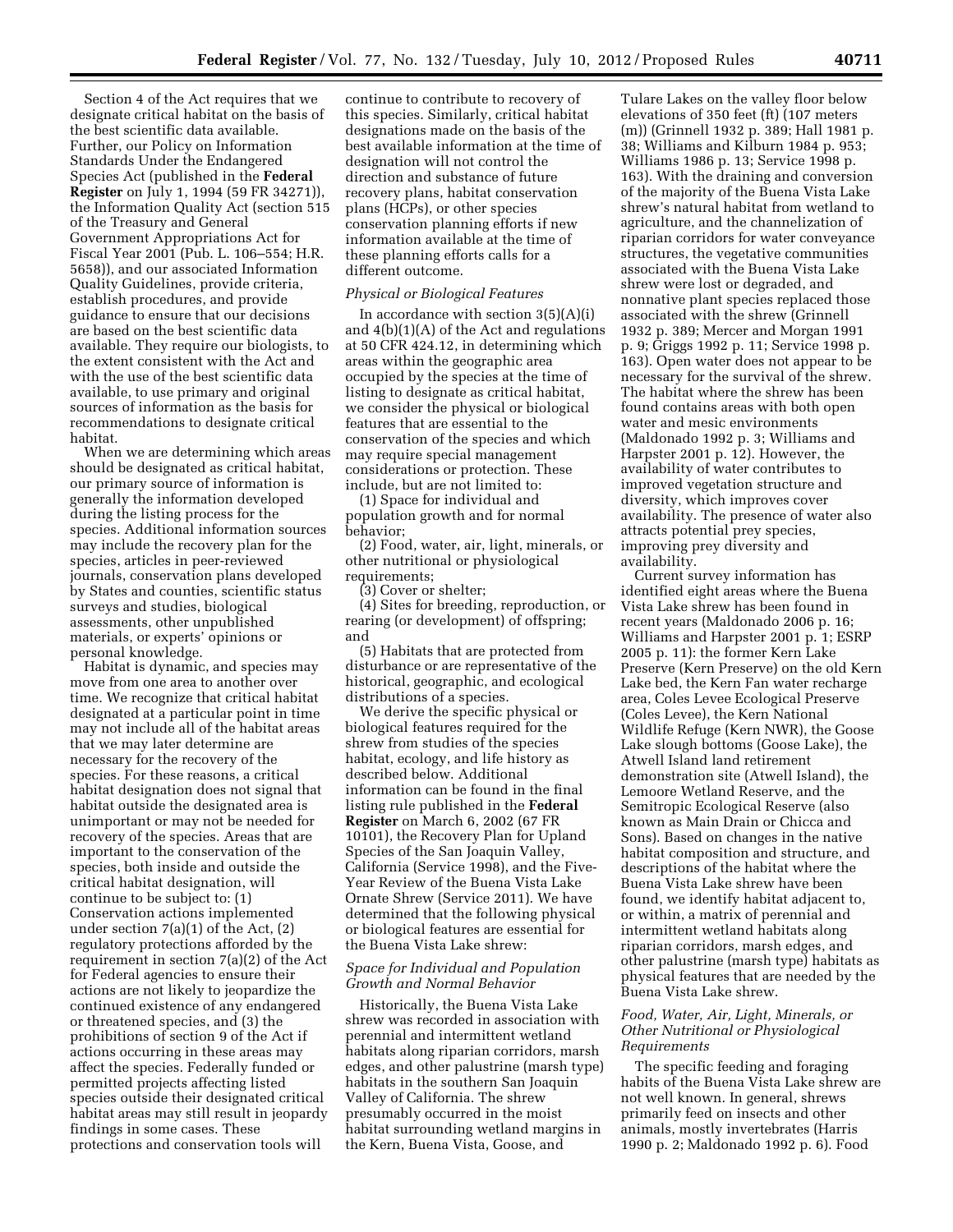probably is not cached and stored, so the shrew must forage periodically day and night to maintain its high metabolic rate (Burt and Grossenheider 1964, p. 3).

The vegetation communities described above provide a diversity of structural layers and plant species and likely contribute to the availability of prey for shrews. Therefore, conservation of the shrew should include consideration of the habitat needs of prey species, including structural and species diversity and seasonal availability. Shrew habitat must provide sufficient prey base and cover from which to hunt in an appropriate configuration and proximity to nesting sites. The shrew feeds indiscriminately on available larvae and adults of several species of aquatic and terrestrial insects. An abundance of invertebrates is associated with moist habitats, such as wetland edges, riparian habitat, or edges of lakes, ponds, or drainages that possess a dense vegetative cover (Owen and Hoffmann 1983 p. 3). Therefore, based on the information above, we identify a consistent and diverse supply of invertebrate prey to be an essential component of the biological features essential for the conservation of the Buena Vista Lake shrew.

#### *Cover or Shelter*

The vegetative communities associated in general with Buena Vista Lake shrew occupancy are characterized by the presence of (but are not limited to): *Populus fremontii* (Fremont cottonwood), *Salix* spp. (willows), *Salicornia* spp. (glasswort), *Elymus* spp. (wild-rye grass), *Juncus* spp. (rush grass), and other emergent vegetation (Service 1998, p. 163). These communities are present at all sites but Atwell Island. In addition, Maldonado (1992, p. 6) found shrews in areas of moist ground that was covered with leaf litter and near other low-lying vegetation, branches, tree roots, and fallen logs; or in areas with cool, moist soil beneath dense mats of vegetation that were kept moist by proximity to the water line. He described specific habitat features that would provide suitable habitat for the shrew: (1) Dense vegetative cover; (2) a thick, threedimensional understory layer of vegetation and felled logs, branches, and detritus or debris; (3) heavy understory of leaf litter with duff overlying soils; (4) proximity to suitable moisture; and (5) a year-round supply of invertebrate prey. Williams and Harpster (2001, p. 12) determined that, although moist soil in areas with an overstory of willows or cottonwoods appeared to be favored, they doubted that such overstory was essential.

The communities in which Buena Vista Lake shrews have primarily been found are characterized by dense mats of leaf litter or herbaceous vegetation. The insect prey of the shrew also thrives in the dense matted vegetation. Although shrews have also been found at Atwell Island, in an area largely devoid of vegetation but characterized by deep cracks in the soils, little is currently known of the shrew or habitat needs at this site.

The Buena Vista Lake shrew is preyed upon by small mammalian predators as well as by avian predators (Maldonado 1992, p. 7). Dense vegetative structure provides the cover or shelter essential for evading predators. It also serves as habitat for breeding and reproduction, and allows for the protection and rearing of offspring and the growth of adult shrews. Therefore, based on the information above, we identify riparian and wetland communities, and areas with suitable soil moisture that support a complex vegetative structure with a thick cover of leaf litter or dense mats of low-lying vegetation to be the essential components of the physical and biological features essential to the conservation of the species.

# *Sites for Breeding, Reproduction, or Rearing (or Development) of Offspring*

Little is known about the reproductive needs of the Buena Vista Lake shrew. The breeding season begins in February or March and ends in May or June, but can be extended depending on habitat quality and available moisture (Paul Collins 2000, p. 12). The edges of wetland or marshy habitat provide the shrew with a sheltered and hospitable environment, and provide a prey base that enables the shrew to give birth and raise its young. The dense vegetative understory also provides young with cover from predators. Dense vegetation also allows for the soil moisture necessary for a consistent supply of terrestrial and aquatic insect prey (Freas 1990, p. 8; Kirkland 1991, p. 15; Maldonado 1992, p. 3; Maldonado *et al.*  1998, p. 1; Ma and Talmage 2001, p. 123).

# *Habitats Protected From Disturbance or Representative of the Historical, Geographic, and Ecological Distributions of the Species*

Preserving what little habitat remains for the Buena Vista Lake shrew is crucial to the survival of the species. There are many factors negatively impacting and restricting the shrew and its habitat, including selenium toxicity, habitat fragmentation, urban development, and the effects of climate change. The combined effects of climate

change and habitat fragmentation have put immense pressure on species in highly developed areas like the San Joaquin Valley (Hannah and Lovejoy 2005, p. 4). Development has restricted the species to small islands of habitat with little to no connectivity or opportunity for expansion of its range. Climate change is a particular challenge for a variety of species because the interaction between additional stressors associated with climate change and current stressors could push species beyond their ability to survive (Lovejoy 2005, pp. 325–326), including the Buena Vista Lake shrew.

#### *Climate Change*

Our analyses under the Endangered Species Act include consideration of ongoing and projected changes in climate. The terms ''climate'' and ''climate change'' are defined by the Intergovernmental Panel on Climate Change (IPCC). The term ''climate'' refers to the mean and variability of different types of weather conditions over time, with 30 years being a typical period for such measurements, although shorter or longer periods also may be used (IPCC 2007a, p. 78). The term ''climate change'' thus refers to a change in the mean or variability of one or more measures of climate (such as, temperature or precipitation) that persists for an extended period, typically decades or longer, whether the change is due to natural variability, human activity, or both (IPCC 2007a, p. 78).

Scientific measurements spanning several decades demonstrate that changes in climate are occurring, and that the rate of change has been faster since the 1950s. Examples include warming of the global climate system, and substantial increases in precipitation in some regions of the world and decreases in other regions. (For these and other examples, see IPCC 2007a, p. 30; and Solomon *et al.* 2007, pp. 35–54, 82–85). Results of scientific analyses presented by the IPCC show that most of the observed increase in global average temperature since the mid-20th century cannot be explained by natural variability in climate, and is ''very likely'' (defined by the IPCC as 90 percent or higher probability) due to the observed increase in greenhouse gas (GHG) concentrations in the atmosphere as a result of human activities, particularly carbon dioxide emissions from use of fossil fuels (IPCC 2007a, pp. 5–6 and figures SPM.3 and SPM.4; Solomon *et al.* 2007, pp. 21–35). Further confirmation of the role of GHGs comes from analyses by Huber and Knutti (2011, p. 4), who concluded it is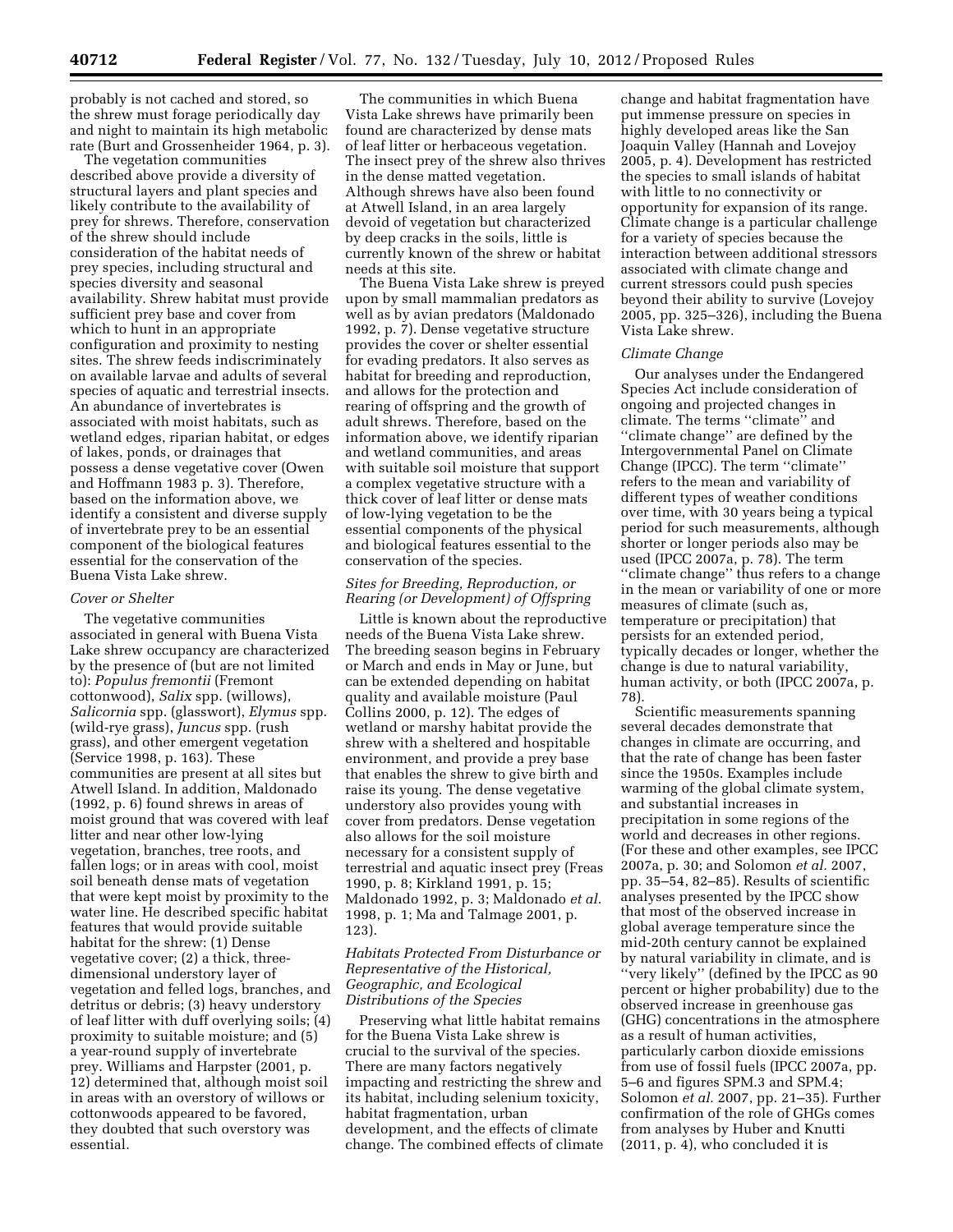extremely likely that approximately 75 percent of global warming since 1950 has been caused by human activities.

Scientists use a variety of climate models, which include consideration of natural processes and variability, as well as various scenarios of potential levels and timing of GHG emissions, to evaluate the causes of changes already observed and to project future changes in temperature and other climate conditions (e.g., Meehl *et al.* 2007, entire; Ganguly *et al.* 2009, pp. 11555, 15558; Prinn *et al.* 2011, pp. 527, 529). All combinations of models and emissions scenarios yield very similar projections of increases in the most common measure of climate change, average global surface temperature (commonly known as global warming), until about 2030. Although projections of the magnitude and rate of warming differ after about 2030, the overall trajectory of all the projections is one of increased global warming through the end of this century, even for the projections based on scenarios that assume that GHG emissions will stabilize or decline. Thus, there is strong scientific support for projections that warming will continue through the 21st century, and that the magnitude and rate of change will be influenced substantially by the extent of GHG emissions (IPCC 2007a, pp. 44–45; Meehl *et al.* 2007, pp. 760–764 and 797– 811; Ganguly *et al.* 2009, pp. 15555– 15558; Prinn *et al.* 2011, pp. 527, 529). (See IPCC 2007b, p. 8, for a summary of other global projections of climaterelated changes, such as frequency of heat waves and changes in precipitation. Also see IPCC 2011(entire) for a summary of observations and projections of extreme climate events.)

Various changes in climate may have direct or indirect effects on species. These effects may be positive, neutral, or negative, and they may change over time, depending on the species and other relevant considerations, such as interactions of climate with other variables (e.g., habitat fragmentation) (IPCC 2007, pp. 8–14, 18–19). Identifying likely effects often involves aspects of climate change vulnerability analysis. Vulnerability refers to the degree to which a species (or system) is susceptible to, and unable to cope with, adverse effects of climate change, including climate variability and extremes. Vulnerability is a function of the type, magnitude, and rate of climate change and variation to which a species is exposed, its sensitivity, and its adaptive capacity (IPCC 2007a, p. 89; see also Glick *et al.* 2011, pp. 19–22). There is no single method for

conducting such analyses that applies to all situations (Glick *et al.* 2011, p. 3). We use our expert judgment and appropriate analytical approaches to weigh relevant information, including uncertainty, in our consideration of various aspects of climate change.

Current climate change projections for terrestrial areas in the Northern Hemisphere indicate warmer air temperatures, more intense precipitation events, and increased summer continental drying (Field *et al.*  1999, pp. 1–3; Hayhoe *et al.* 2004, p. 12422; Cayan *et al.* 2005, p. 6; IPCC 2007, p. 1181). Climate change may lead to increased frequency and duration of severe storms and droughts (McLaughlin *et al.* 2002, p. 6074; Cook *et al.* 2004, p. 1015; Golladay *et al.* 2004, p. 504). Climate projections for smaller subregions such as California remain uncertain. However, modeling of hydrological responses to potential climate change in the San Joaquin watershed suggests that the hydrological system is very sensitive to climatic variations on a monthly and annual basis, with changes in crop phenology and water use suggested (Ficklin *et al.*  2009, pp. 25–27).

Use of downscaled climate modeling for the Sacramento-San Joaquin River Basin shows projected warming, with substantial decadal and interannual variability and altered streamflow seasonality in the southern San Joaquin Valley, suggesting that water infrastructure modifications would be needed to address changing conditions (Vanrheenen *et al.* 2004, pp. 1, 265– 279). Due to the Buena Vista Lake shrew's reliance on dense riparian vegetation and adequate moisture in wetland areas, either increased drying of its home range or changes in water delivery practices that reduce water runoff could negatively affect the shrew, while increases in runoff could benefit the shrew. However, at this time we lack adequate information to make projections regarding the specific effects of climate change and its associated impacts on the Buena Vista Lake shrew and its habitat.

Primary Constituent Elements for the Buena Vista Lake Shrew

Under the Act and its implementing regulations, we are required to identify the physical or biological features essential to the conservation of the Buena Vista Lake shrew in areas occupied at the time of listing, focusing on the features' primary constituent elements. We consider primary constituent elements to be those components of the physical or biological features that provide for a species' lifehistory processes and are essential to the conservation of the species.

Based on our current knowledge of the physical or biological features and habitat characteristics required to sustain the species' life-history processes, we determine that the primary constituent elements for the Buena Vista Lake shrew are:

Permanent and intermittent riparian or wetland communities that contain:

• A complex vegetative structure with a thick cover of leaf litter or dense mats of low-lying vegetation. Associated plant species can include, but are not limited to, Fremont cottonwoods, willows, glasswort, wild-rye grass, and rush grass. Although moist soil in areas with an overstory of willows or cottonwoods appears to be favored, such overstory may not be essential.

• Suitable moisture supplied by a shallow water table, irrigation, or proximity to permanent or semipermanent water; and

• A consistent and diverse supply of prey. Although the specific prey species utilized by the Buena Vista Lake shrew have not been identified, ornate shrews are known to eat a variety of terrestrial and aquatic invertebrates, including amphipods, slugs, and insects.

With this proposed designation of critical habitat, we intend to identify the physical or biological features essential to the conservation of the species, through the identification of the features' primary constituent elements sufficient to support the life-history processes of the species. All units and subunits proposed to be designated as critical habitat are currently occupied by the Buena Vista Lake shrew.

# *Special Management Considerations or Protections*

When designating critical habitat, we assess whether the specific areas within the geographic area occupied by the species at the time of listing contain features that are essential to the conservation of the species and that may require special management considerations or protection. The features essential to the conservation of this species may require special management considerations or protection to reduce the following threats:

All areas included in this proposed revision of critical habitat will require some level of management to address the current and future threats to the physical and biological features essential to the conservation of the Buena Vista Lake shrew. Special management considerations or protection may be required to minimize habitat destruction, degradation, or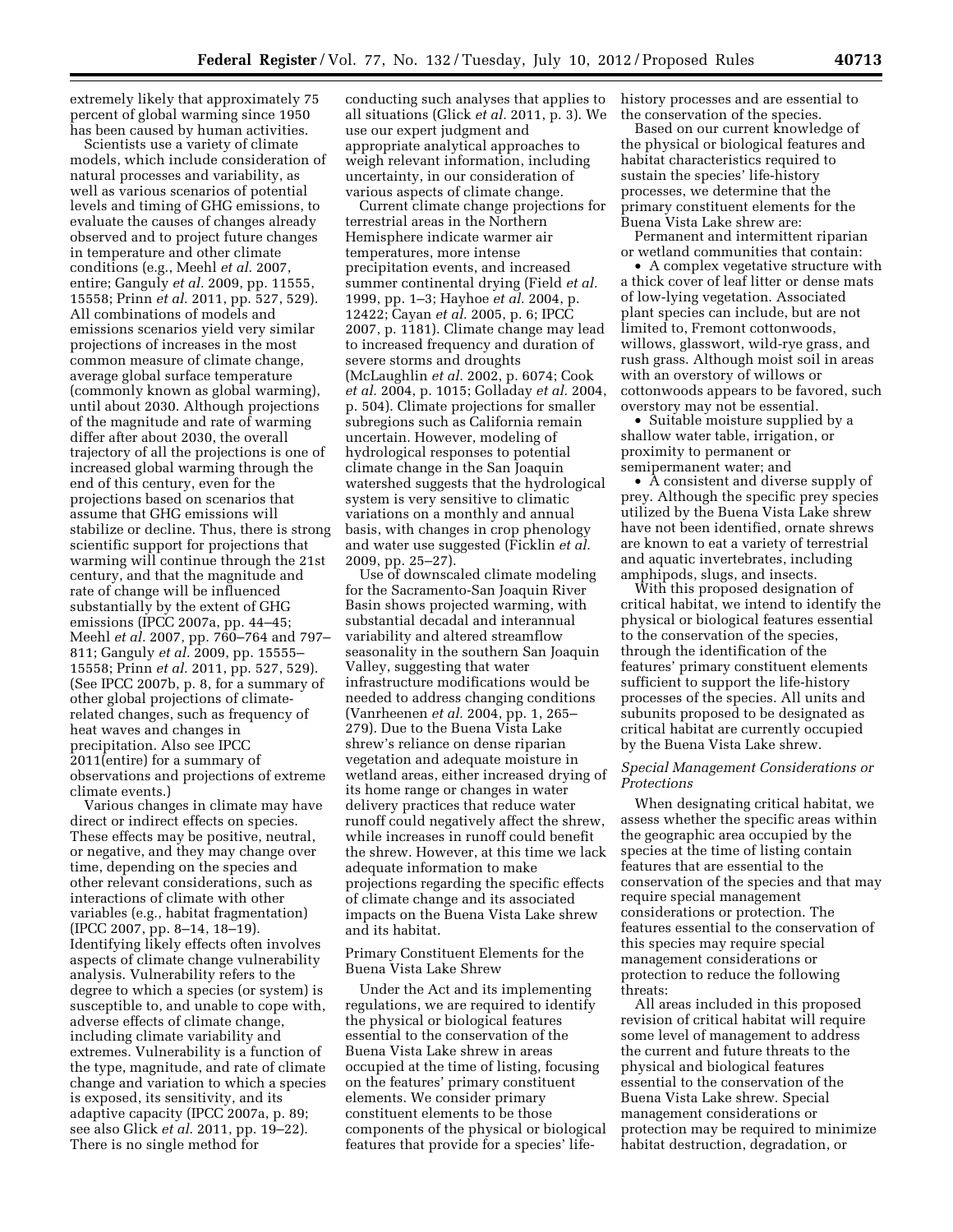fragmentation associated with such threats as the following: Changes in the water supply allocations, water diversions, flooding, oil and gas extraction, nonnative vegetation, and agriculture. For example, the Coles Levee area is within the boundaries of a proposed oil and gas exploration proposal. Agricultural pressures to convert land to agriculture remain in the southern San Joaquin Valley, with unauthorized agricultural conversion to orchards noted to have occurred recently in the general area.

The designated units are located in areas characterized by large-scale agricultural production, and consequently, the units may be exposed to a number of pesticides, which could detrimentally impact the species. The Buena Vista Lake shrew currently exists on small remnant patches of natural habitat in and around the margins of a landscape that is otherwise dominated by agriculture. The Buena Vista Lake shrew could be directly exposed to lethal and sublethal concentrations of pesticides from drift during spraying of crops, or potentially directly exposed during herbicide treatment of canal zones and ditch banks, wetland or riparian edges, or roadsides where shrews might exist. Reduced reproduction in Buena Vista Lake shrews could be directly caused by pesticides ingested through grooming, and secondarily from feeding on contaminated insects (Sheffield and Lochmiller 2001, p. 284). A variety of toxicants, including pesticides and heavy metals, have been shown to negatively affect insectivores, including shrews, that have a high basal metabolism and tight energy balance. Treatment-related decreases in invertebrate prey availability may be especially significant to such insectivore populations (Ma and Talmage 2001, pp. 133–152).

The Buena Vista Lake shrew also faces high risks of extinction from random catastrophic events (such as floods or drought (Service 1998, p. 163). The low numbers of Buena Vista Lake shrews located in small isolated areas increases the risk of a random catastrophic event wiping out entire populations or severely diminishing Buena Vista Lake shrew numbers beyond the scope of recovery. These threats and others mentioned above could render the habitat less suitable for the Buena Vista Lake shrew by washing away leaf litter and complex vegetation structure (floods) or drying wetland habitat so that vegetative and prey communities die (drought), and special management may be needed to address these threats.

In summary, the critical habitat units identified in this designation may require special management considerations or protection to provide a functioning hydrological regime to maintain the requisite riparian and wetland habitat, which is essential in providing the space and cover necessary to sustain the entire life-cycle needs of the shrew, as well as its invertebrate prey. Changes in water supply could result in the alteration of the moisture regime, which could lead to reduced water quality or hydroperiod, loss of suitable invertebrate supply for feeding, and loss of complex vegetative structure for cover. The units may also require special management considerations due to ongoing pressures for agricultural conversion and oil and gas exploration, and pesticide use, and vulnerabilities associated with low population size and population fragmentation.

# **Summary of Changes From Previously Proposed Critical Habitat**

On January 24, 2005, we designated 84 ac (34 ha) in Kern County, California, as critical habitat for the Buena Vista Lake shrew (70 FR 3438). On October 21, 2009, we published in the **Federal Register** a revised proposed critical habitat by reissuing the August 19, 2004, proposed critical habitat, which totaled approximately 4,649 ac (1,881 ha) (69 FR 51417). That acreage has been recalculated, with use of current Geographic Information Systems technology, as 4,657 ac (1,885 ha). We are now proposing to revise this designation to a total of approximately 5,182 ac (2,098 ha) consisting of seven critical habitat units. This is an increase of approximately 525 ac (212 ha) from the October 21, 2009 revised proposed designation. The additional areas include revisions to Unit 4 (Coles Levee) and the addition of Unit 6 (Semitropic Ecological Reserve) and Unit 7 (Lemoore Wetland) (see Table 1). We have also updated the unit descriptions and revised the criteria and methods sections to accommodate newer geographical information systems technologies. Finally, as the result of our new system for designating critical habitat (77 FR 25611; May 1, 2012), our rule portion now consists of maps only, without accompanying GIS coordinates. However, the coordinates for these maps are available on the Internet at *[http://](http://www.regulations.gov) [www.regulations.gov](http://www.regulations.gov)* at Docket No. FWS–R8–ES–2009–0062, at *[http://](http://www.fws.gov/sacramento/) [www.fws.gov/sacramento/,](http://www.fws.gov/sacramento/)* or at the Sacramento Fish and Wildlife Office, 2800 Cottage Way, Sacramento, CA 95825.

# *Criteria Used To Identify Critical Habitat*

As required by section 4(b)(2) of the Act, we use the best scientific data available to designate critical habitat. We review available information pertaining to the habitat requirements of the species. In accordance with the Act and its implementing regulation at 50 CFR 424.12(e), we consider whether designating additional areas—outside those currently occupied as well as those occupied at the time of listing is necessary to ensure the conservation of the species. At the time of listing, we were aware of four locations (Kern Lake, Kern National Wildlife Refuge, Coles Levee, and the Kern Fan Water Recharge Area) where the Buena Vista Lake shrew was extant, but we also noted that additional remnant patches of wetland and riparian habitat within the Tulare Basin had not been surveyed and might support the shrew (Service 2002, p. 10103). We considered the geographical area occupied by the species to include areas of remnant wetland and riparian habitat within the Tulare Basin.

As noted previously, shrews were also known from Atwell Island, Tulare County (Williams and Harpster 2001, pp. 13, 14), but had not been identified as Buena Vista Lake shrews. In January 2003, a fifth site, Goose Lake, was surveyed and Buena Vista Lake shrews were also identified at this location (ESRP 2004, p. 8). The Goose Lake Unit was included in the original proposal to designate critical habitat (Service 2004). The Lemoore and Semitropic sites were first surveyed for the Buena Vista Lake shrew in April 2005, and Buena Vista Lake shrews were captured at these sites (ESRP 2005, p. 11, 12).

We propose to designate critical habitat in areas within the geographical area occupied by the species at the time of listing. We include as occupied those areas that meet the following two conditions: (1) They contain the physical or biological features that are essential to the conservation of the species, and (2) they were identified as occupied in the original listing documents or determined to be occupied after 2002. Our reasoning for the inclusion of these additional areas (post-2002) is that, based on the biology of the Buena Vista Lake shrew and the conditions at these units, we have concluded that these areas were occupied at the time of original listing, but the areas had not yet been surveyed at that time. All proposed critical habitat units contain natural habitat containing the physical and biological features essential to the conservation of the species.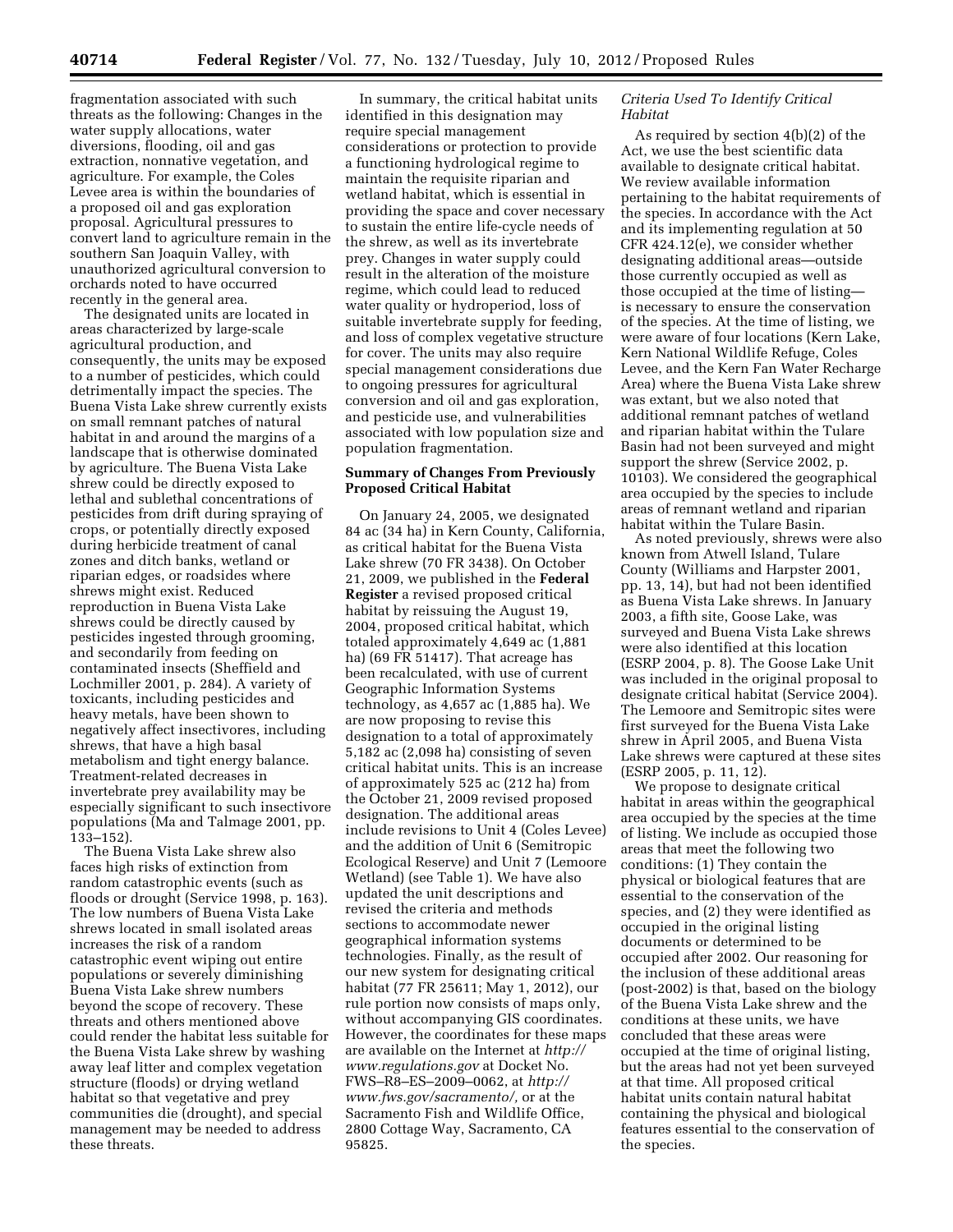As noted above, the Buena Vista Lake shrew is a very small mammal, with an annual life cycle. Shrews, in general, have small home ranges in which they spend most of their lives, and generally exhibit a high degree of site-attachment, although males and juveniles of some species have been documented to disperse during the breeding season, with movement within a season varying between species from under 10 feet (a few meters) to, in one case, documented movement of 0.5 mi (800 meters) within a year (Churchfield 1990, pp. 55, 56). No proposed critical habitat unit is in close proximity to other units, precluding the potential for movement of shrews from other known occupied sites over the relatively short timeframe of 1 to 2 years. All proposed units retain wetland or riparian features and are within the Tulare Basin, the described historical range of the Buena Vista Lake shrew.

We also consider these proposed critical habitat units to be essential for the conservation of the species because they are areas located throughout the historical range of the species, are occupied, and are needed to maintain the existing distribution of the shrew. All areas are currently occupied and we consider these areas to be sufficient for the conservation of the species. Our generalized criteria for long-term conservation of the Buena Vista Lake shrew specify that three or more disjunct occupied sites, which collectively provide at least 4,940 ac (2,000 ha) of occupied habitat for the shrew, be secured and protected from incompatible uses (Service 1998, p. 192).

We have identified the proposed lands based on the presence of the physical or biological features described above, coupled with occupancy by the shrew. Protecting a variety of habitats and conditions that contain the physical or biological features will allow for the conservation of the species because it will increase the ability of the shrew to survive stochastic environmental events (fire, drought, or flood), or demographic (low recruitment), or genetic (inbreeding) problems. Suitable habitat within the historical range is limited, although conservation of substantial areas of remaining habitat in the Semitropic area is expected to benefit the shrew. Remaining habitats are vulnerable to both anthropogenic and natural threats. Also, these areas provide habitats essential for the maintenance and growth of selfsustaining populations and metapopulations (a set of local populations where typically migration from one local population to other areas containing suitable habitat is possible)

of shrews throughout its range. Therefore, these areas are essential to the conservation of the shrew.

In our development of this revised proposed critical habitat for the shrew, we used the following methods. As required by section 4(b)(2) of the Act and regulations at 50 CFR 424.12, we used the best scientific and commercial data available to determine areas that contain the physical and biological features that are essential for the conservation of the shrew. This included data and information contained in, but not limited to, the proposed and final rules listing the shrew (65 FR 35033, June 1, 2000, and 67 FR 10101, March 6, 2002), the Recovery Plan for Upland Species of the San Joaquin Valley, California (Service 1998), the proposed rule designating critical habitat (69 FR 51417, August 19, 2004), the 5-year status review for the shrew (Buena Vista Lake Ornate Shrew 5-Year Review: Summary and Evaluation, Service 2011), research and survey observations published in peerreviewed articles (Grinnell 1932, 1933; Hall 1981; Owen and Hoffman 1983; Williams and Kilburn 1984; Williams 1986; Maldonado *et al.* 2001; and Maldonado *et al.* 2004), habitat and wetland mapping and other data collected and reports submitted by biologists holding section 10(a)(1)(A) recovery permits, biological assessments provided to the Service through section 7 consultations, reports and documents that are on file in the Service's field office (Center for Conservation Biology 1990; Maldonado *et al.* 1998; ESRP 1999a; ESRP 2004; ESRP 2005; and Maldonado 2006), personal discussions with experts inside and outside of the Service with extensive knowledge of the shrew and habitat in the area, and information received during the two previous comment periods.

The five critical habitat units that we originally proposed were delineated by creating rough areas for each unit by screen-digitizing polygons (map units) using ArcView (Environmental Systems Research Institute, Inc. (ESRI)), a computer Geographic Information System (GIS) program. The polygons were created by overlaying current and historical species location points (California Natural Diversity Database (CNDDB) 2004), and mapped wetland habitats (California Department of Water Resources 1998) or other wetland location information, onto SPOT imagery (satellite aerial photography) (CNES/SPOT Image Corporation 1993– 2000) and Digital Ortho-rectified Quarter Quadrangles (DOQQs) (USGS 1993–1998) for areas containing the Buena Vista Lake shrew. We utilized

GIS data derived from a variety of Federal, State, and local agencies, and from private organizations and individuals. To identify where essential habitat for the shrew occurs, we evaluated the GIS habitat mapping and species occurrence information from the CNDDB (2004). We presumed occurrences identified in CNDDB to be extant unless there was affirmative documentation that an occurrence had been extirpated. We also relied on unpublished species occurrence data contained within our files, including section 10(a)(1)(A) reports and biological assessments, on site visits, and on visual habitat evaluation in areas known to have shrews, and in areas within the historical ranges that had potential to contain shrew habitat.

For the five units, the polygons of identified habitat were further evaluated. Several factors were used to delineate the proposed critical habitat units from these land areas. We reviewed any information in the Recovery Plan for Upland Species of the San Joaquin Valley, California (Service 1998), other peer-reviewed literature or expert opinion for the shrew to determine if the designated areas would meet the species' needs for conservation and whether these areas contained the appropriate primary constituent elements. We refined boundaries using satellite imagery, soil type coverages, vegetation land cover data, and agricultural or urban land use data to eliminate areas that did not contain the appropriate vegetation or associated native plant species, as well as features such as cultivated agriculture fields, development, and other areas that are unlikely to contribute to the conservation of the shrew.

For the revision of the Coles Levee Unit, and the addition of the Lemoore and Semitropic Units, we utilized shrew occurrence data collected by ESRP (Maldonado 2006, pp. 24–27; Phillips 2011), projected data within Arcview (ESRI), and delineated unit polygons. The polygons were created by overlaying species location points (Phillips 2011) onto NAIP imagery (current satellite aerial photography) (National Agriculture Imagery Program 2010) to identify wetland and vegetation features, such as vegetated canals, canals with cleared vegetation, vegetated sloughs, agricultural fields, and general changes in vegetation and land type. We also projected the original proposed units onto NAIP imagery and again utilized additional GIS data derived from a variety of Federal, State, and local agencies.

When determining revised proposed critical habitat boundaries, we made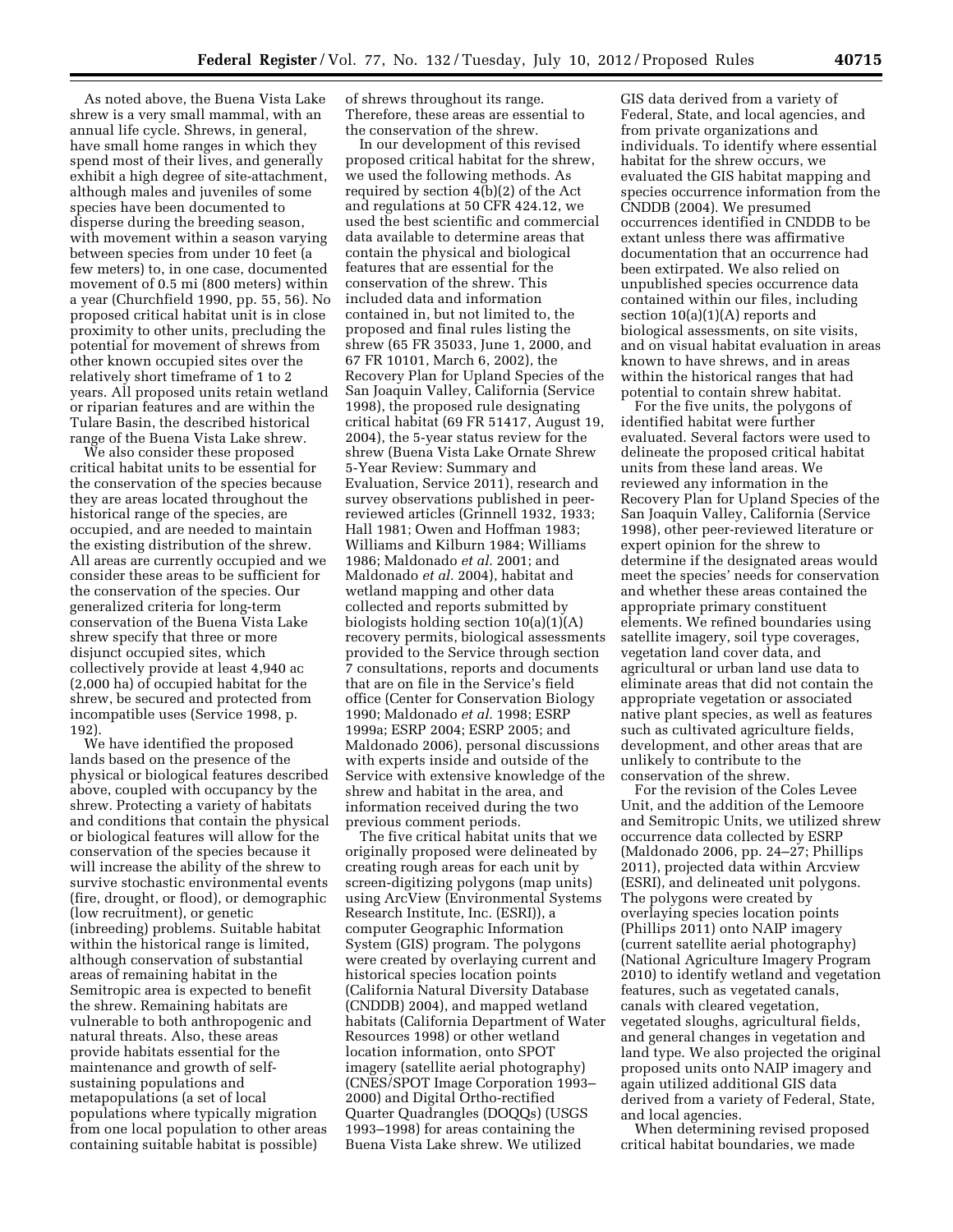every effort to avoid including developed areas such as lands covered by buildings, pavement, and other structures because such lands lack physical or biological features necessary for the Buena Vista Lake shrew. The scale of the maps we prepared under the parameters for publication within the Code of Federal Regulations may not reflect the exclusion of such developed lands. Any such lands inadvertently left inside critical habitat boundaries shown on the maps of this proposed rule have been excluded by text in the proposed rule and are not proposed for designation as critical habitat. Therefore, if the critical habitat is finalized as proposed, a Federal action involving these lands would not trigger section 7 consultation with respect to critical habitat and the requirement of no adverse modification unless the specific action would affect the physical or biological features in the adjacent critical habitat.

In summary, we are proposing to designate seven units as critical habitat. We have determined that the units were occupied at the time of listing, and that they are currently occupied (see Table 2). The units provide the physical or biological features needed to support the Buena Vista Lake shrew. The seven units contain the physical or biological features essential to the conservation of the species. We currently are proposing to include seven of eight known occupied sites, totaling 5,182 ac (2,098 ha), as critical habitat. We have determined that unoccupied areas are not currently essential to the conservation of the species.

TABLE 2—OCCUPANCY OF BUENA VISTA LAKE SHREW BY REVISED PROPOSED CRITICAL HABITAT UNITS

| Unit                                        | Occu-<br>pied at<br>time of<br>listing? | Currently<br>occupied? |
|---------------------------------------------|-----------------------------------------|------------------------|
| 1. Kern National Wild-<br>life Refuge Unit. | yes                                     | yes.                   |
| 2. Goose Lake Unit                          | yes                                     | yes.                   |
| 3. Kern Fan Water<br>Recharge Unit.         | ves                                     | ves.                   |
| 4. Coles Levee Unit                         | yes                                     | yes.                   |
| 5. Kern Lake Unit                           | ves                                     | yes.                   |
| 6. Semitropic Ecologi-<br>cal Reserve Unit. | ves                                     | ves.                   |
| 7. Lemoore Wetland<br>Unit.                 | yes                                     | ves.                   |

The approximate area of each revised proposed critical habitat unit is shown in Table 3.

| TABLE 3-REVISED PROPOSED CRITICAL HABITAT UNITS FOR THE BUENA VISTA LAKE SHREW |  |
|--------------------------------------------------------------------------------|--|
| [Area estimates reflect all land within critical habitat unit boundaries]      |  |

| Critical habitat unit                      | Total |       | Federal |     | State |     | Local |       | Private |     |
|--------------------------------------------|-------|-------|---------|-----|-------|-----|-------|-------|---------|-----|
|                                            | ac    | ha    | ac      | ha  | ac    | ha  | ac    | ha    | ac      | ha  |
| Unit 1, Kern National Wildlife Refuge:     |       |       |         |     |       |     |       |       |         |     |
|                                            | 274   | 111   | 274     | 111 | .     |     |       |       |         |     |
| Subunit 1B                                 | 66    | 27    | 66      | 27  |       |     |       |       |         |     |
|                                            | 47    | 19    | 47      | 19  |       |     |       |       |         | .   |
|                                            | .279  | 518   |         |     |       |     |       |       | 1.279   | 518 |
| Unit 3, Kern Fan Water Recharge            | 2.687 | 1.088 |         |     |       |     | 2.687 | 1.088 |         | .   |
|                                            | 270   | 109   |         |     | 46    | 19  |       |       | 223     | 90  |
|                                            | 90    | 36    |         | .   |       |     |       |       | 90      | 36  |
| Unit 6, Semitropic Ecological Reserve Unit | 372   | 151   |         |     | 345   | 140 |       |       | 27      |     |
|                                            | 97    | 39    |         |     |       |     |       |       | 97      | 39  |
| Total                                      | 5,182 | 2.098 | 387     | 157 | 391   | 159 |       |       | 1.716   | 694 |

**Note:** Area sizes may not sum due to rounding.

We present brief descriptions of all units, and reasons why they meet the definition of critical habitat for the Buena Vista Lake shrew, below.

# Unit 1: Kern National Wildlife Refuge (Kern NWR) Unit

The Kern NWR Unit is completely comprised of Federal lands, and is located within the Kern NWR in northwestern Kern County. The Kern NWR Critical Habitat Unit consists of three subunits totaling approximately 387 ac (157 ha): Subunit 1A contains 274 ac (111 ha); subunit 1B contains 66 ac (27 ha); and subunit 1C contains 47 ac (19 ha). The unit was occupied at the time of listing, is currently occupied, and contains the physical and biological features that are essential to the conservation of the shrew. Shrew habitat in Unit 1 receives water from the California Aqueduct. One of the areas where Buena Vista Lake shrews are

present has standing water from September 1 through approximately April 15. After that time, the trees in the area may receive irrigation water so the area may possibly remain damp through May, but the area is dry for approximately 3 months during the summer. Another area of known Buena Vista Lake shrew occurrences has standing water from the second week of August through the winter and into early July, and is only dry for a short time during the summer. Buena Vista Lake shrew captures have occurred in remnant riparian and slough habitat at the refuge (Service 2005b, pp. 48, 49).

This unit is essential to the conservation of the species because it is occupied, and the subunits include riparian habitat that contain the primary constituent elements. *Populus fremontii*  trees (Fremont cottonwood), and *Salix*  spp. (willow) are the dominant woody plants in riparian areas. Additional

plants include *Scirpus* spp. (bulrushes), *Typha* spp. (cattails), *Juncus* spp. (rushes), *Heleocharis palustris* (spike rush), and *Sagittaria longiloba*  (arrowhead). Other plant communities on the refuge that support shrews are valley iodine bush scrub, dominated by *Allenrolfea occidentalis* (iodine bush), *Suaeda* spp. (suaeda or seepweed), *Frankenia salina* (alkali heath), and saltcedar scrub, which is dominated by *Tamarix* spp. (salt cedar). Both of these communities occupy sites with moist, alkaline soils.

The Kern NWR completed a Comprehensive Conservation Plan (CCP) for the Kern and Pixley NWRs in February 2005 (Service 2005b, pp. 1– 103). The CCP provides objectives for maintenance and restoration of Buena Vista Lake shrew habitat on the Kern NWR. Objectives listed in the CCP include completing baseline censuses and monitoring for the shrew,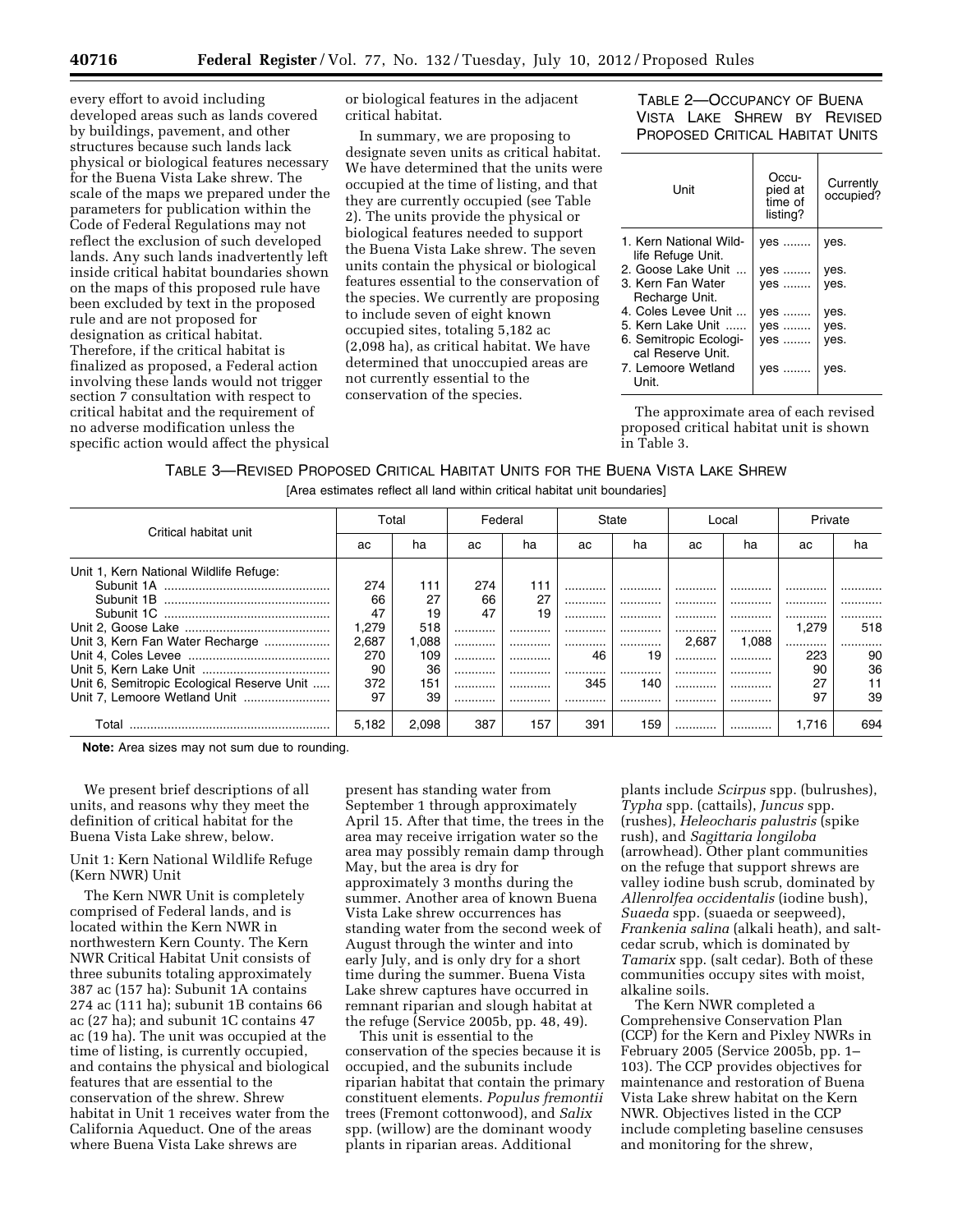enhancement and maintenance of the 215-ac (87-ha) riparian habitat, through regular watering, to provide habitat for riparian species, including the shrew, and additional restoration of 15 ac (6 ha) of riparian habitat along canals in a portion of the refuge to benefit the shrew and riparian bird species (Service 2005b, pp. 84, 85). The physical and biological features essential to the conservation of the species in this unit may require special management considerations or protection to address threats from nonnative species such as salt cedar, and from changes in hydrology due to off-site water management.

#### Unit 2: Goose Lake Unit

The Goose Lake Unit consists of 1,279 ac (518 ha) of private land, and is located about 10 mi (16 km) south of Kern NWR in northwestern Kern County, in the historical lake bed of Goose Lake. We consider that the unit was occupied at the time of listing and assume that it was not identified as occupied at that time because it had not yet been surveyed for small mammals. In January 2003, when the area was first surveyed for small mammals, approximately 6.5 ac (2.6 ha) of potential shrew habitat located along the Goose Lake sloughs were surveyed (ESRP 2004, p. 8), resulting in the capture of five Buena Vista Lake shrews. The maximum distance between two shrew captures was 1.6 mi (2.6 km), suggesting that Buena Vista Lake shrews are widely distributed on the site. The unit has been determined to have the necessary PCEs present and therefore meets the definition of critical habitat under section 3(5)(A)(i) of the Act. The unit was included in the 2004 proposed critical habitat designation. Although we continue to presume that the unit meets the definition of critical habitat under section 3(5)(A)(i) of the Act, we are also proposing to designate the unit under section 3(5)(A)(ii) of the Act. Even if the unit was not occupied at the time of listing, it is essential for the conservation of the shrew because it is considered to be currently occupied, is within the subspecies' range, and includes riparian habitat containing the PCEs in sloughs and wetlands and meets our criteria for designation as critical habitat.

In the past, Buena Vista Lake shrew habitat in this unit experienced widespread losses due to the diversion of water for agricultural purposes. However, small, degraded examples of freshwater marsh and riparian communities still exist in the area of Goose Lake and Jerry Slough (a portion of historical Goose Slough, an overflow

channel of the Kern River), allowing shrews to persist in the area. Dominant vegetation along the slough channels includes *Frankenia* spp. (frankenia), *Allenrolfea occidentalis* (iodine bush), and *Suaeda* spp. (seepweed). The northern portion of the unit consists of scattered mature *Allenrolfea occidentalis* shrubs in an area that has relatively moist soils. The southern portion of the unit is characterized by a dense mat of *Distichilis* spp. (saltgrass) and clumps of *Allenrolfea* and *Suaeda*  spp. A portion of the unit currently exhibits inundation and saturation during the winter months. Dominant vegetation in these areas has included cattails, bulrushes, *Juncus* spp., and saltgrass.

The Goose Lake area is managed by the Semitropic Water Storage District (WSD) as a ground-water recharge basin. Water from the California Aqueduct is transferred to the Goose Lake area in years of abundant water, where it is allowed to recharge the aquifer that is used for irrigated agriculture. At the time that the unit was originally proposed, the landowners, in cooperation with Ducks Unlimited, Inc. and Semitropic WSD, proposed to create and restore habitat for waterfowl in the unit area; wetland restoration that we expected to substantially increase the quantity and quality of Buena Vista Lake shrew habitat on the site. Restoration activities were completed in the last 5 years. The physical and biological features essential to the conservation of the species in this unit may require special management considerations or protection to address threats from nonnative species such as salt cedar, from recreational use, and from changes in hydrology due to water management and maintenance of water conveyance facilities. There are currently no conservation agreements covering this land.

# Unit 3: Kern Fan Water Recharge Unit

The Kern Fan Water Recharge Area Unit consists of 2,687 ac (1,088 ha) of private land, which is within the 2,800 ac, (1,133-ha) Kern Fan Water Recharge Area, and is owned by the City of Bakersfield. The unit is located along the banks of the Kern River, west of Bakersfield, and is adjacent to the Kern Water Bank, a 19,000-ac (7,689-ha) area owned by the Kern Water Bank Authority. Portions of the recharge area are flooded sporadically, forming fragmented wetland communities throughout the area.

This unit was occupied at the time of listing, is currently occupied by the Buena Vista Lake shrew, and includes the physical and biological features that

are essential to the conservation of the Buena Vista Lake shrew. Remnant riparian areas are found throughout the area, but are mainly located in narrow strips near the main channel of the Kern River and are dominated by Fremont cottonwood, *Salix* spp. (willow species), *Urtica dioica* (stinging nettle), *Leymus triticoides* (creeping wild rye), *Baccharis salicifolia* (mulefat), and *Asclepias fascicularis* (narrow-leaved milkweed). The plant communities of the Kern Fan Water Recharge Area also include a mixture of Valley saltbush scrub and Great Valley mesquite shrub. The Valley saltbush scrub is characterized by the presence of *Atriplex polycarpa* (Valley saltbush), alkali heath, *Isocoma acradenia* (goldenbush), and *Hemizonia pungens* (common spikeweed). The soils in this area are sandy to loamy with no surface alkalinity. This community seems to intergrade with the Great Valley mesquite scrub plant community. This is an open scrubland dominated by *Prosopis juliflora*  (mesquite), Valley saltbush, and goldenbush. The soils also are sandy loams of alluvial origin (soil types deposited by rivers).

Willow species, stinging nettles, and a thick mat of creeping wild rye dominate the location of the captured Buena Vista Lake shrews. Other plant species found in locations where the Buena Vista Lake shrews were trapped include Fremont cottonwood and salt grass. At the time of capture, this site had no standing water within 328 feet (100 meters) of the location where the Buena Vista Lake shrews were caught.

The physical and biological features essential to the conservation of the species in this unit may require special management considerations or protection to address threats from nonnative species such as salt cedar, and from changes in hydrology due to off-site water management, especially in dry years. The unit is adjacent to, but not included within, the Kern Water Bank Habitat Conservation Plan/Natural Community Conservation Plan (Kern Water Bank HCP/NCCP) permit area (Kern Water Bank Authority 1997, p. 7).

Over the past seven years, the City of Bakersfield has worked with the Service to make management changes to benefit the Buena Vista Lake shrew, and has completed annual monitoring to assess habitat conditions for the Buena Vista Lake shrew. The City of Bakersfield is working with the Service to improve assurances for protection of the Buena Vista Lake shrew in this unit. The Service is considering whether to exclude this unit from critical habitat.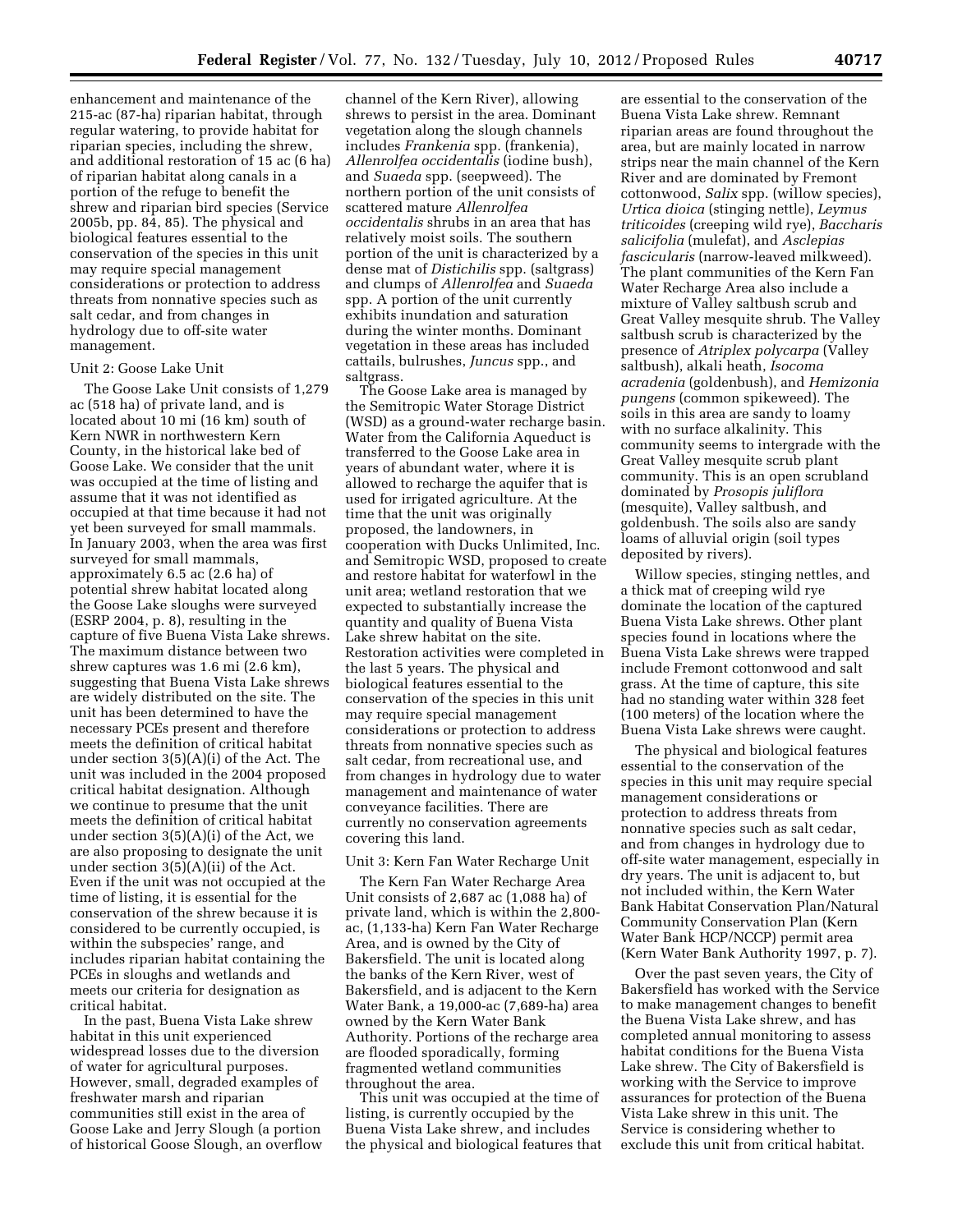#### Unit 4: Coles Levee Unit

The Coles Levee Unit is approximately 270 ac (109 ha) in Kern County, of which 223 ac (90 ha) is owned by Aera Energy. An additional 46 ac (19 ha) are State lands within the Tule Elk Reserve. The unit is located northeast of Tupman Road near the town of Tupman, is directly northeast of the California Aqueduct, and is largely within the Coles Levee Ecosystem Preserve, which was established as a mitigation bank in 1992, in an agreement between Atlantic Richfield Company (ARCO) and California Department of Fish and Game. The preserve serves as a mitigation bank to compensate for the loss of habitat for listed upland species; the Buena Vista Lake shrew is not a covered species. The preserve is mostly highly degraded upland saltbush and mesquite scrub, and is interlaced with slough channels for the historical Kern River fan where the river entered Buena Vista Lake from the northeast. Most slough channels are dry except in times of heavy flooding, every several years. The preserve also contains approximately 2 mi (3.2 km) of much-degraded riparian communities along the Kern River.

A manmade pond, which was constructed in the late 1990s or early 2000s, is located within the unit. Water from the adjacent oil fields is constantly pumped into the basin. Vegetation includes bulrushes, stinging nettle, mulefat, salt grass, *Atriplex lentiformis*  (quailbush), and *Conium maculatum*  (poison hemlock). There are a few willows and Fremont cottonwoods scattered throughout the area. This site runs parallel to the Kern River bed.

In the 2009 proposed rule (74 FR 53999. October 21, 2009), we reproposed 214 ac (87 ha) of critical habitat as the Coles Levee Unit. In this unit, Buena Vista Lake shrews were originally captured along a nature trail that was adjacent to a slough, and were close to the water's edge where there was abundant ground cover but little or no canopy cover. The unit is delineated in a general southeast to northwest direction, along both sides of the Kern River Flood Channel and Outlet Canal, which runs through the Preserve. During a construction project in the summer of 2011, two Buena Vista Lake shrews were found just north of the previous northerly boundary of the unit. We have therefore extended the unit boundary along both sides of the canal to encompass the contiguous riparian habitat to the point where water is no longer retained and riparian vegetation essentially stops, thereby including

riparian habitat along the Outlet Canal within the Tule Elk Reserve.

This unit is essential to the conservation of the species because it is occupied and includes willowcottonwood riparian habitat that contains the PCEs. The physical and biological features essential to the conservation of the species in this unit may require special management considerations or protection to address threats from construction activities associated with projects to tie-in water conveyance facilities to the California Aqueduct and oil and gas-related activites, including pipeline projects. The area adjacent to Coles Levee is the site of active gas and oil production, and the Coles Levee Unit is within an area that was recently proposed for oil and gas exploration.

An HCP was issued for the Coles Levee Ecological Preserve Area. However, the HCP permit expired when ARCO sold the property to the current owner and the permit was not transferred.

# Unit 5: Kern Lake Unit

The Kern Lake Unit is approximately 90 ac (36 ha) in size, and is located at the edge of the historical Kern Lake, approximately 16 miles south of Bakersfield in southwestern Kern County. This unit lies between Hwy 99 and Interstate 5, south of Herring Road near the New Rim Ditch. The unit was occupied at the time of listing, is considered currently occupied, and contains the physical and biological features that are essential to the conservation of the Buena Vista Lake shrew. Since the advent of reclamation and development, the surrounding lands have seen intensive cattle and sheep ranching and, more recently, cotton and alfalfa farming. Currently, Kern Lake itself is generally a dry lake bed; however, the unit contains wet alkali meadows and a spring-fed pond known as ''Gator Pond,'' which is located near the shoreline of the lake bed. A portion of the runoff from the surrounding hills travels through underground aquifers, surfacing as artesian springs at the pond. The heavy clay soils support a distinctive assemblage of native species, providing an island of native vegetation situated among agricultural lands. The unit contains three ecologically significant natural communities: Freshwater marsh, alkali meadow, and iodine bush scrub.

The moisture regime for shrew habitat in this unit is maintained by agricultural runoff from the New Rim ditch. This unit is essential to the conservation of the species because it is currently occupied and includes habitat that

contains the PCEs identified for the shrew. The Kern Lake area was formerly managed by the Nature Conservancy for the Boswell Corporation, and was once thought to contain the last remaining population of the Buena Vista Lake shrew.

The physical and biological features essential to the conservation of the species in this unit may require special management considerations or protection to address threats from reductions in water delivery, from effects of surrounding agricultural use, and from industrial and commercial development. The proposed Maricopa Sun solar development is within a 2 mile radius of the unit. This area does not have a conservation easement and is managed by the landowners. We are unaware of any plans to develop this site; however, it is within a matrix of lands managed for agricultural production.

Unit 6: Semitropic Ecological Reserve Unit

Unit 6 is located about 7 mi (11 km) south of Kern NWR and 7 mi (11 km) north of the Goose Lake unit along the Main Drain Canal. It is bordered on the south by State Route 46, approximately 2 mi (3 km) east of the intersection with Interstate 5, and is 372 ac (151 ha) in size. The State of California, Department of Fish and Game, holds 345 ac (140 ha) under fee title, and manages the area as part of the Semitropic Ecological Reserve. An additional 27 ac (11 ha) of the unit are private land.

We consider that the unit was occupied at the time of listing and assume that it was not identified as occupied at that time because it had not yet been surveyed for small mammals (see *Criteria Used To Identify Critical Habitat*). Buena Vista Lake shrews were identified in the unit on April 27, 2005, when it was first surveyed for small mammals (ESRP 2005, pp. 10–13). At that time, Buena Vista Lake shrews were found in the southwestern portion of the unit, next to the Main Drain Canal. The unit has been determined to have the necessary PCEs present and therefore meets the definition of critical habitat under section 3(5)(A)(i) of the Act. Although we presume that the unit meets the definition of critical habitat under section 3(5)(A)(i) of the Act, we are also proposing to designate the unit under section 3(5)(A)(ii) of the Act. Even if the unit was not occupied at the time of listing, it is essential for the conservation of the Buena Vista Lake shrew due to its location approximately midway between Units 1 and 2, and location near the southern edge of remnant natural wetland and riparian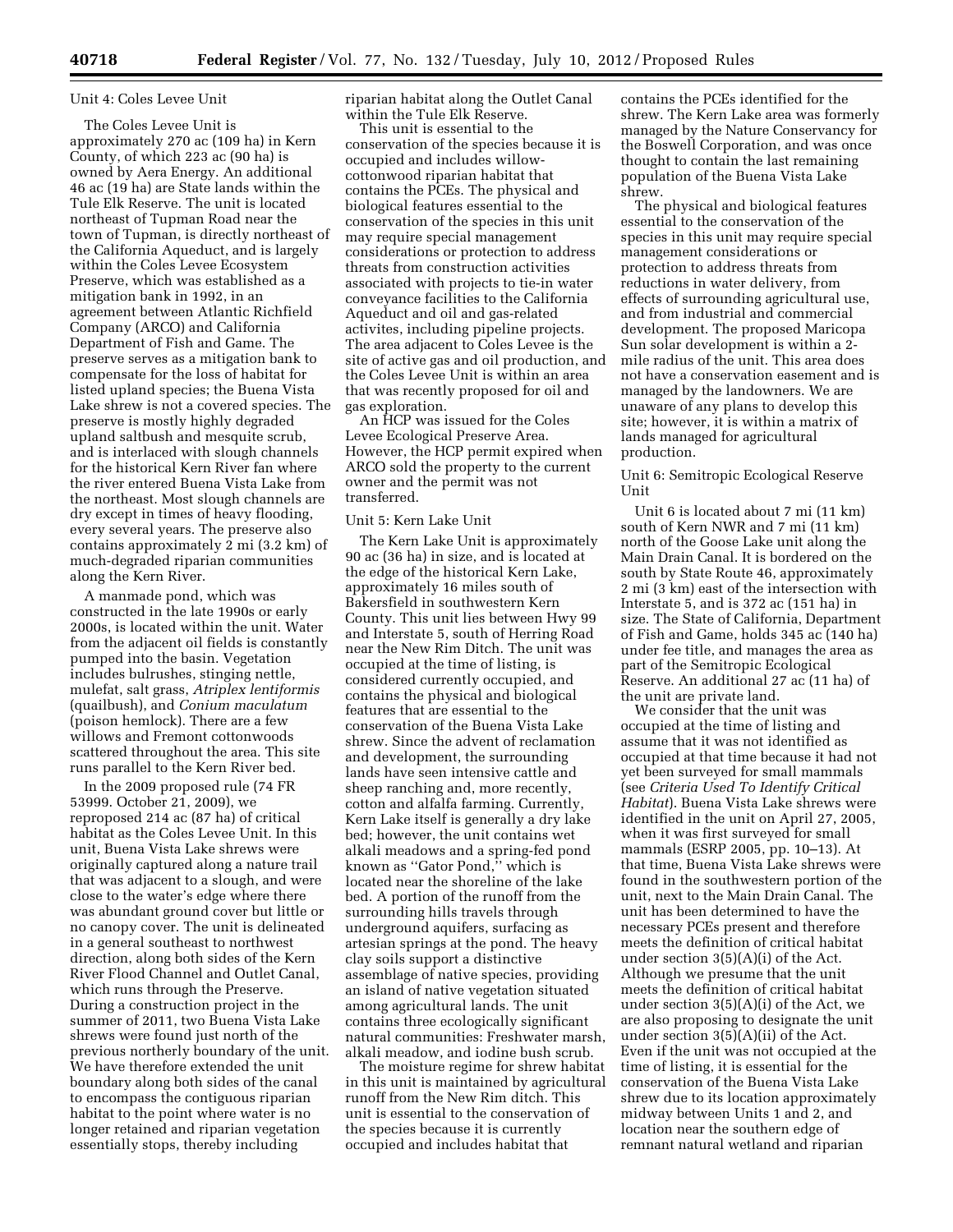habitat. The unit is also considered essential for the conservation of the shrew because it is considered to be currently occupied, and contains a matrix of riparian and wetland habitat, including riparian habitat both along the canal, and within and adjacent to oxbow and slough features.

The major vegetative associations at the site are valley saltbush scrub and valley sink scrub. Valley saltbush scrub is found within the relatively welldrained soils at slightly higher elevations, and the valley sink scrub is found in the heavier clay soils. Dominant vegetation at the site includes *Bromus diandrus* (ripgut brome), *Bromus madritensis* ssp. r*ubens* (red brome), *Carex* spp. (sedges), *Juncus* spp. (rushes), *Polygonum* spp. (knotweed), *Polypogon monspeliensis* (rabbitfoot grass), *Rumex crispus* (curly dock), and *Vulpia myuros* (foxtail fescue). There is a light overstory of *Populus* ssp. (cottonwoods) at the most successful Buena Vista Lake shrew capture site.

The physical and biological features essential to the conservation of the species in this unit may require special management considerations or protection to address threats from ongoing oil and gas exploration and development, ongoing conversion of natural lands for agricultural development, changes in water management, weed control activities, including use of herbicides, and the occurrence of range trespass in an open range area. Semitropic reserve lands are not fenced and are subject to occasional range trespass by sheep and cattle (CDFG 2012). State lands in the unit were acquired under the provisions of the Metro Bakersfield Habitat Conservation Plan (HCP), and are managed for listed upland species. Location of the Main Drain Canal in the unit, and the presence of wetland features are expected to benefit the shrew, although the shrew is not a covered species under the HCP. The State does not yet have a management plan for the Semitropic Ecological Reserve.

#### Unit 7: Lemoore Wetland Reserve Unit

The Lemoore Wetland Reserve Unit is located east of the Lemoore Naval Air Station and is 4 mi (6 km) west of the City of Lemoore in Kings County. The unit is bounded along the southern border by State Route 198, and on the north and west sides by a bare waterconveyance canal. It is 97 ac (39 ha) in size. The Unit is managed by the Natural Resources Conservation Service for waterfowl enhancement.

We consider that the unit was occupied at the time of listing and that

it was not identified as occupied at that time because it had not yet been surveyed for small mammals (see *Criteria Used To Identify Critical Habitat*). Buena Vista Lake shrews were identified in the unit April 20–22, 2005, when it was first surveyed for small mammals (ESRP 2005, pp. 10–13). The unit has been determined to have the necessary PCEs present and, therefore, meets the definition of critical habitat under section 3(5)(A)(i) of the Act. Although we presume that the unit meets the definition of critical habitat under section 3(5)(A)(i) of the Act, we are also proposing to designate the unit under section  $3(5)(A)(ii)$  of the Act. The unit is essential for the conservation of the shrew due to its location approximately at the northernmost extent of the subspecies' range, due to occupancy, and due to remnant natural wetland and riparian habitat that contains the PCEs.

The site was created to provide a place for city storm water to percolate and drop contaminants to shield the Kings River during years of flood runoff. Portions of the area are flooded periodically, forming fragmented wetland communities throughout the area.

The plant communities of the Lemoore Wetland Reserve Unit include a mixture of vegetation communities: nonnative grassland, vernal marsh, and elements of valley sink scrub. *Brassica nigra* (black mustard), *Bromus madritensis* ssp. r*ubens* (red brome), *B. hordeaceus* (soft chess), *Distichlis spicata* (saltgrass), *Frankenia salina*  (alkali heath), *Juncus* spp. (rushes), *Lactuca serriola* (prickly lettuce), *Polypogon monspeliensis* (rabbitfoot grass), *Populus* ssp. (cottonwood), curly dock (*Rumex crispus*), willow (*Salix*  ssp), bulrush (*Scirpus* ssp.), common sowthistle (*Sonchus oleraceus*), cattails (*Typha* ssp.), foxtail fescue (*Vulpia myuros*) and cocklebur (*Xanthium strumarium*) are common throughout the site. This unit is essential to the conservation of the species because it is currently occupied and contains the PCEs identified for the shrew. It is the northernmost occurrence of the shrew and, therefore, would be considered essential to protecting the outermost portions of its known range.

#### **Effects of Critical Habitat Designation**

#### *Section 7 Consultation*

Section 7(a)(2) of the Act requires Federal agencies, including the Service, to ensure that any action they fund, authorize, or carry out is not likely to jeopardize the continued existence of any endangered species or threatened

species or result in the destruction or adverse modification of designated critical habitat of such species. In addition, section 7(a)(4) of the Act requires Federal agencies to confer with the Service on any agency action which is likely to jeopardize the continued existence of any species proposed to be listed under the Act, or result in the destruction or adverse modification of any critical habitat proposed to be designated for such species.

Decisions by the 5th and 9th Circuit Courts of Appeals have invalidated our regulatory definition of ''destruction or adverse modification'' (50 CFR 402.02) (see *Gifford Pinchot Task Force* v. *U.S. Fish and Wildlife Service,* 378 F. 3d 1059 (9th Cir. 2004) and *Sierra Club* v. *U.S. Fish and Wildlife Service et al.,* 245 F.3d 434, 442 (5th Cir. 2001)), and we do not rely on this regulatory definition when analyzing whether an action is likely to destroy or adversely modify critical habitat. Under the statutory provisions of the Act, we determine destruction or adverse modification on the basis of whether, with implementation of the proposed Federal action, the affected critical habitat would continue to serve its intended conservation role for the species.

If a Federal action may affect a listed species or its critical habitat, the responsible Federal agency (action agency) must enter into consultation with us. Examples of actions that are subject to the section 7 consultation process are actions on State, tribal, local, or private lands that require a Federal permit (such as a permit from the U.S. Army Corps of Engineers under section 404 of the Clean Water Act (33 U.S.C. 1251 *et seq.*) or a permit from the Service under section 10 of the Act) or that involve some other Federal action (such as funding from the Federal Highway Administration, Federal Aviation Administration, or the Federal Emergency Management Agency). Federal actions not affecting listed species or critical habitat, and actions on State, tribal, local, or private lands that are not federally funded or authorized, do not require section 7 consultation.

As a result of section 7 consultation, we document compliance with the requirements of section 7(a)(2) through our issuance of:

(1) A concurrence letter for Federal actions that may affect, but are not likely to adversely affect, listed species or critical habitat; or

(2) A biological opinion for Federal actions that may affect, or are likely to adversely affect, listed species or critical habitat.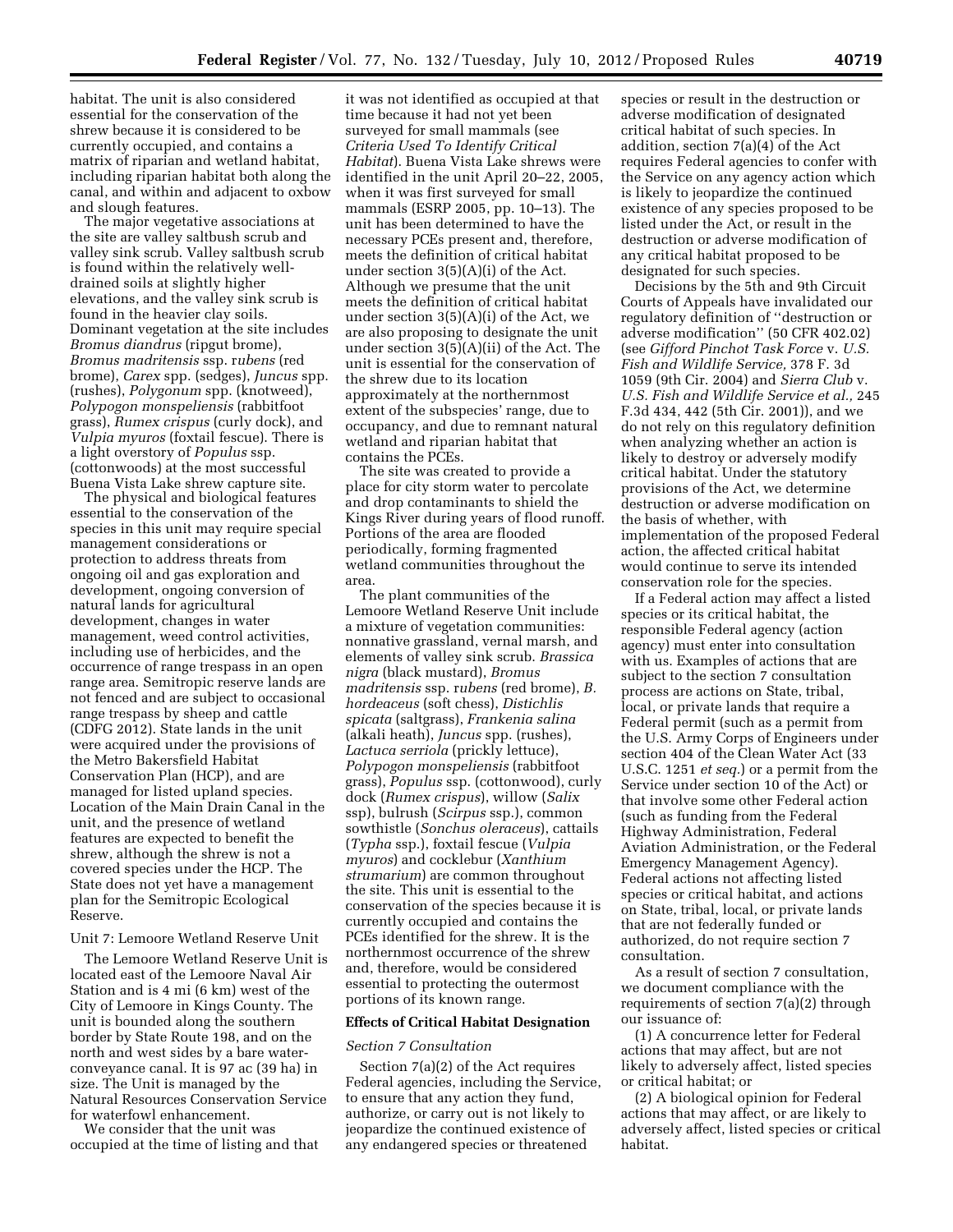When we issue a biological opinion concluding that a project is likely to jeopardize the continued existence of a listed species and/or destroy or adversely modify critical habitat, we may provide reasonable and prudent alternatives to the project, if any are identifiable, that would avoid the likelihood of jeopardy and/or destruction or adverse modification of critical habitat. We define ''reasonable and prudent alternatives'' (at 50 CFR 402.02) as alternative actions identified during consultation that:

(1) Can be implemented in a manner consistent with the intended purpose of the action,

(2) Can be implemented consistent with the scope of the Federal agency's legal authority and jurisdiction,

(3) Are economically and technologically feasible, and

(4) Would, in the Director's opinion, avoid the likelihood of jeopardizing the continued existence of the listed species and/or avoid the likelihood of destroying or adversely modifying critical habitat.

Reasonable and prudent alternatives can vary from slight project modifications to extensive redesign or relocation of the project. Costs associated with implementing a reasonable and prudent alternative are similarly variable.

Regulations at 50 CFR 402.16 require Federal agencies to reinitiate consultation on previously reviewed actions in instances where we have listed a new species or subsequently designated critical habitat that may be affected and the Federal agency has retained discretionary involvement or control over the action (or the agency's discretionary involvement or control is authorized by law). Consequently, Federal agencies sometimes may need to request reinitiation of consultation with us on actions for which formal consultation has been completed, if those actions with discretionary involvement or control may affect subsequently listed species or designated critical habitat.

# *Application of the ''Adverse Modification'' Standard*

The key factor related to the adverse modification determination is whether, with implementation of the proposed Federal action, the affected critical habitat would continue to serve its intended conservation role for the species. Activities that may destroy or adversely modify critical habitat are those that alter the physical or biological features to an extent that appreciably reduces the conservation value of critical habitat for the Buena

Vista Lake shrew. As discussed above, the role of critical habitat is to support life-history needs of the species and provide for the conservation of the species.

Section 4(b)(8) of the Act requires us to briefly evaluate and describe, in any proposed or final regulation that designates critical habitat, activities involving a Federal action that may destroy or adversely modify such habitat, or that may be affected by such designation.

Activities that may affect critical habitat, when carried out, funded, or authorized by a Federal agency, should result in consultation for the Buena Vista Lake shrew. These activities include, but are not limited to:

(1) Actions that would affect riparian or wetland areas by any Federal agency. Such activities could include, but are not limited to, flood control or changes in water banking activities. These activities could eliminate or reduce the habitat necessary for the reproduction, sheltering, or growth of Buena Vista Lake shrews.

(2) Actions that would affect the regulation of water flows by any Federal agency. Such activities could include, but are not limited to, damming, diversion, and channelization. These activities could eliminate or reduce the habitat necessary for the reproduction, sheltering, or growth of Buena Vista Lake shrews.

(3) Actions that would involve regulations funded or permitted by the Federal Highway Administration (We note that the Federal Highway Administration does not fund the routine operations and maintenance of the State highway system). Such activities could include, but are not limited to, new road construction and right-of-way designation. These activities could eliminate or reduce riparian or wetland habitat along river crossings necessary for reproduction, sheltering, or growth of Buena Vista Lake shrews.

(4) Actions that would involve licensing of construction of communication sites by the Federal Communications Commission. Such activities could include, but are not limited to, the installation of new radio equipment and facilities. These activities could eliminate or reduce the habitat necessary for the reproduction, sheltering, foraging, or growth of Buena Vista Lake shrews.

(5) Actions that would involve funding of activities by the U.S. Environmental Protection Agency, Department of Energy, Federal Emergency Management Agency, or any other Federal agency. Such activities

could include, but are not limited to, activities associated with the cleaning up of Superfund sites, erosion control activities, and flood control activities. These activities could eliminate or reduce upland or aquatic habitat for Buena Vista Lake shrews.

(6) Actions that would affect waters of the United States by the Army Corps under section 404 of the Clean Water Act. Such activities could include, but are not limited to, placement of fill into wetlands. These activities could eliminate or reduce the habitat necessary for the reproduction, feeding, or growth of Buena Vista Lake shrews.

# **Exemptions**

#### *Application of Section 4(a)(3) of the Act*

The Sikes Act Improvement Act of 1997 (Sikes Act) (16 U.S.C. 670a) required each military installation that includes land and water suitable for the conservation and management of natural resources to complete an integrated natural resources management plan (INRMP) by November 17, 2001. An INRMP integrates implementation of the military mission of the installation with stewardship of the natural resources found on the base. Each INRMP includes:

(1) An assessment of the ecological needs on the installation, including the need to provide for the conservation of listed species;

(2) A statement of goals and priorities; (3) A detailed description of management actions to be implemented

to provide for these ecological needs; and

(4) A monitoring and adaptive management plan.

Among other things, each INRMP must, to the extent appropriate and applicable, provide for fish and wildlife management; fish and wildlife habitat enhancement or modification; wetland protection, enhancement, and restoration where necessary to support fish and wildlife; and enforcement of applicable natural resource laws.

The National Defense Authorization Act for Fiscal Year 2004 (Pub. L. 108– 136) amended the Act to limit areas eligible for designation as critical habitat. Specifically, section 4(a)(3)(B)(i) of the Act (16 U.S.C. 1533(a)(3)(B)(i)) now provides: ''The Secretary shall not designate as critical habitat any lands or other geographic areas owned or controlled by the Department of Defense, or designated for its use, that are subject to an integrated natural resources management plan prepared under section 101 of the Sikes Act (16 U.S.C. 670a), if the Secretary determines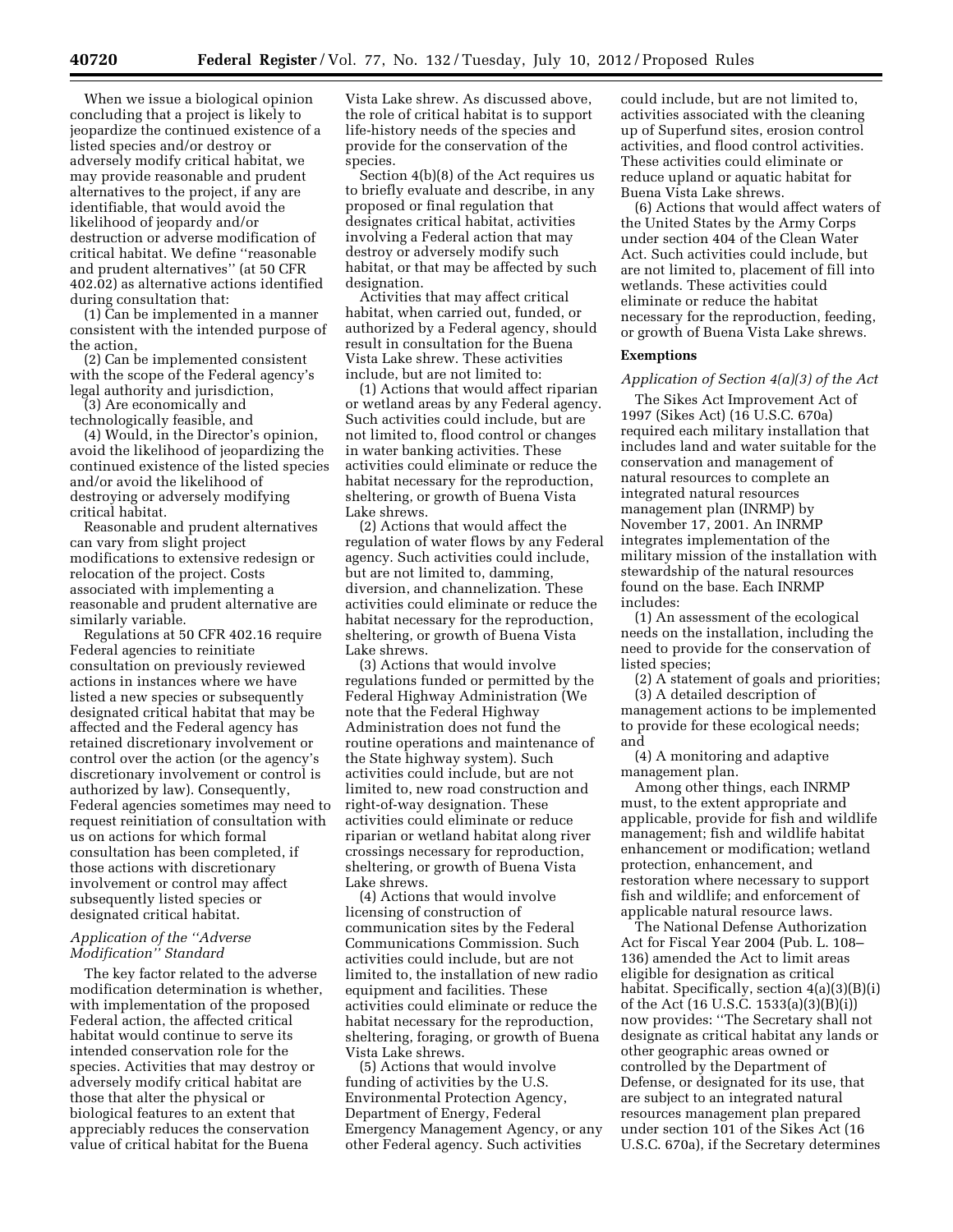in writing that such plan provides a benefit to the species for which critical habitat is proposed for designation.''

There are no Department of Defense lands within the revised proposed critical habitat designation and as a result, we are not exempting any lands under section 4(a)(3)(B) of the Act.

#### **Exclusions**

# *Application of Section 4(b)(2) of the Act*

Section 4(b)(2) of the Act states that the Secretary shall designate and make revisions to critical habitat on the basis of the best available scientific data after taking into consideration the economic impact, national security impact, and any other relevant impact of specifying any particular area as critical habitat. The Secretary may exclude an area from critical habitat if he determines that the benefits of such exclusion outweigh the benefits of specifying such area as part of the critical habitat, unless he determines, based on the best scientific data available, that the failure to designate such area as critical habitat will result in the extinction of the species. In making that determination, the statute on its face, as well as the legislative history, are clear that the Secretary has broad discretion regarding which factor(s) to use and how much weight to give to any factor.

In considering whether to exclude a particular area from the designation, we identify the benefits of including the area in the designation, identify the benefits of excluding the area from the designation, and evaluate whether the benefits of exclusion outweigh the benefits of inclusion. If the analysis indicates that the benefits of exclusion outweigh the benefits of inclusion, the Secretary may exercise his discretion to exclude the area only if such exclusion would not result in the extinction of the species.

When identifying the benefits of inclusion for an area, we consider the additional regulatory benefits that area would receive from the protection from adverse modification or destruction as a result of actions with a Federal nexus; the educational benefits of mapping essential habitat for recovery of the listed species; and any benefits that may result from a designation due to State or Federal laws that may apply to critical habitat.

When identifying the benefits of exclusion, we consider, among other things, whether exclusion of a specific area is likely to result in conservation; the continuation, strengthening, or encouragement of partnerships; or implementation of a management plan that provides equal to or more

conservation than a critical habitat designation would provide.

In the case of the Buena Vista Lake shrew, the benefits of critical habitat include public awareness of the shrew's presence and the importance of habitat protection, and in cases where a Federal nexus exists, increased habitat protection for the shrew due to the protection from adverse modification or destruction of critical habitat. Since the shrew was first listed, we have consulted on projects on privately owned land that involved waterways, oil and gas development and exploration, and operations and maintenance of electricity transmission lines.

When we evaluate the existence of a conservation plan when considering the benefits of exclusion, we consider a variety of factors, including but not limited to, whether the plan is finalized; how it provides for the conservation of the essential physical or biological features; whether there is a reasonable expectation that the conservation management strategies and actions contained in a management plan will be implemented into the future; whether the conservation strategies in the plan are likely to be effective; and whether the plan contains a monitoring program or adaptive management to ensure that the conservation measures are effective and can be adapted in the future in response to new information.

After identifying the benefits of inclusion and the benefits of exclusion, we carefully weigh the two sides to evaluate whether the benefits of exclusion outweigh those of inclusion. If our analysis indicates that the benefits of exclusion outweigh the benefits of inclusion, we then determine whether exclusion would result in extinction. If exclusion of an area from critical habitat will result in extinction, we will not exclude it from the designation.

Based on the information provided by entities seeking exclusion, as well as any additional public comments received, we will evaluate whether certain lands in the revised proposed critical habitat are appropriate for exclusion from the final designation pursuant to section 4(b)(2) of the Act. If the analysis indicates that the benefits of excluding lands from the final designation outweigh the benefits of designating those lands as critical habitat, then the Secretary may exercise his discretion to exclude the lands from the final designation.

We have not proposed to exclude any areas from critical habitat, but we are considering whether to exclude the Kern Fan Water Recharge Unit (Unit 3) (2,687 ac (1,088 ha)), from final critical

habitat designation. The Kern Fan Water Recharge Unit is owned by the City of Bakersfield and is managed as a groundwater recharge zone. The unit is adjacent to, but is not included in the Kern Water Bank Habitat Conservation Plan and Natural Community Conservation Plan permit area. The City of Bakersfield has managed the unit under a Service-approved management plan that was designed to benefit the shrew. The Service is currently working with the City to enhance the management plan to increase monitoring and funding assurances for the shrew. We are continuing to coordinate with the City, and will examine conservation actions for the shrew, including current management planning documents, in our consideration of the Kern Fan Water Recharge Unit for exclusion from the final designation of critical habitat for the shrew, under section 4(b)(2) of the Act. We specifically solicit comments on the benefits of inclusion or benefits of exclusion of this area as critical habitat.

#### Exclusions Based on Economic Impacts

Under section 4(b)(2) of the Act, we consider the economic impacts of specifying any particular area as critical habitat. In order to consider economic impacts, we are preparing an analysis of the economic impacts of the revised proposed critical habitat designation and related factors.

On April 28, 2011, we released a draft economic analysis (DEA) (Industrial Economics Incorporated (IEc) 2011) analyzing the impacts of designating critical habitat, as proposed in the October 21, 2009, proposed rule (74 FR 53999). In the DEA, the analysts concluded that incremental impacts resulting from the critical habitat designation for the previously proposed units are limited to additional administrative costs of section 7 consultation, and noted two primary sources of uncertainty associated with the incremental effects analysis: (1) The actual rate of future consultation is unknown, and (2) future land use on private lands is uncertain. The analysis did not identify any future projects on private lands beyond those covered by existing baseline projections. Section 7 consultation on the Buena Vista Lake shrew has not occurred on private lands that are not covered by conservation plans (Units 2 and 5). As a result, the analysis did not forecast incremental impacts due to such measures.

For the five units, the DEA estimated total potential incremental economic impacts in areas proposed as revised critical habitat over the next 20 years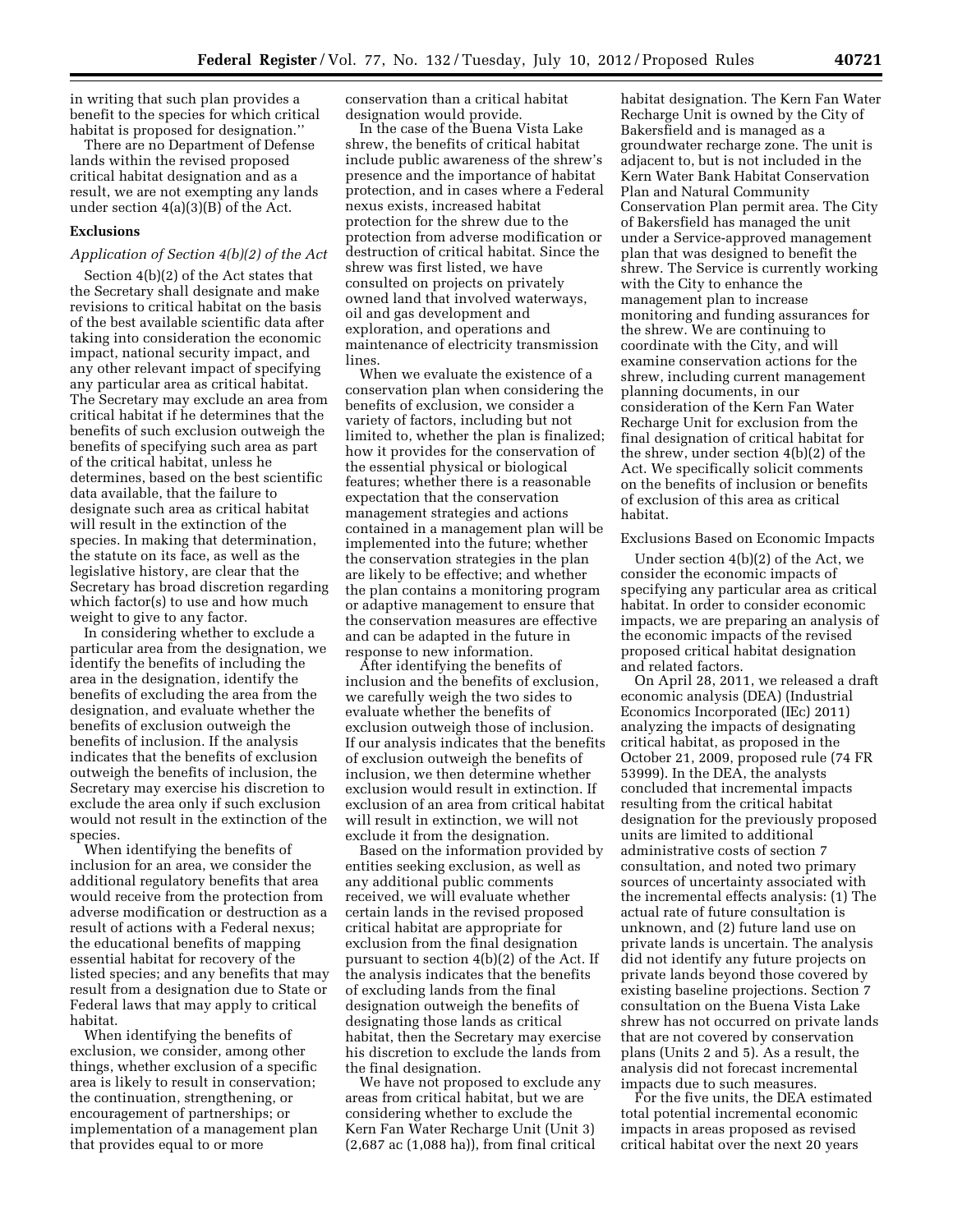(2011 to 2030) to be approximately \$133,000 (\$11,700 annualized) in present value terms applying a 7 percent discount rate (IEc 2011, p. 4–2). Administrative costs associated with section 7 consultations on a variety of activities (including pipeline construction and removal, delivery of water supplies under the Central Valley Project, pesticide applications for invasive species, and restoration activities) in proposed critical habitat Units 2, 3, and 4 were expected to total approximately \$53,900 over the next 20 years and made up the largest portion of post-designation incremental impacts, accounting for approximately 39 percent of the forecast incremental impacts (IEc 2011, pp. 4–11—4–12). Impacts were associated with section 7 consultations on Pacific Gas and Electric (PG&E) operations and maintenance activities, internal consultations at the Kern National Wildlife Refuge, section 7 consultations with the U.S. Army Corps of Engineers due to Clean Water Act (33 U.S.C. 1251 *et seq.*) permitting, and the incremental impact of consultations and management plan review for the City of Bakersfield's Kern Fan Recharge Area.

The incremental costs were broken down by location of expected incremental costs within the five proposed critical habitat units, as follows: Unit 3, Kern Fan (\$84,000 (present-value impacts)), Unit 1, Kern National Wildlife Refuge (\$20,800), Unit 2, Goose Lake Unit (\$16,500), Unit 4, Coles Levee Unit (\$6,340), and Unit 5, Kern Lake Unit (no identified costs). The consultations forecast for proposed critical habitat Units 2 and 5 were limited to those associated with occasional permitted pipeline, restoration, or water projects. We are currently in the process of analyzing the additional areas we are currently proposing as critical habitat for potential economic impacts and we will issue a revised draft economic analysis once our review has been completed. As a result of the revisions, the potential impacts identified above may change.

We will announce the availability of the revised draft economic analysis as soon as it is completed, at which time we will seek public review and comment. At that time, copies of the draft economic analysis will be available for downloading from the Internet at *[http://www.regulations.gov,](http://www.regulations.gov)*  or by contacting the Sacramento Fish and Wildlife Office directly (see **FOR FURTHER INFORMATION CONTACT** section). During the development of a final designation, we will consider economic impacts, public comments, and other new information, and areas may be excluded from the final critical habitat

designation under section 4(b)(2) of the Act and our implementing regulations at 50 CFR 424.19.

Exclusions Based on National Security Impacts

Under section 4(b)(2) of the Act, we consider whether there are lands owned or managed by the Department of Defense (DOD) where a national security impact might exist. In preparing this revised proposal, we have determined that the lands within the revised proposed designation of critical habitat for the Buena Vista Lake shrew are not owned or managed by the Department of Defense, and, therefore, we anticipate no impact on national security. Consequently, the Secretary does not propose to exercise his discretion to exclude any areas from the final designation based on impacts on national security.

#### **Peer Review**

In accordance with our joint policy on peer review published in the **Federal Register** on July 1, 1994 (59 FR 34270), we will seek the expert opinions of at least three appropriate and independent specialists regarding this proposed rule. The purpose of peer review is to ensure that our critical habitat designation is based on scientifically sound data, assumptions, and analyses. We have invited these peer reviewers to comment during this public comment period on our specific assumptions and conclusions in this proposed designation of critical habitat.

We will consider all comments and information received during this comment period on this revised proposed rule during our preparation of a final determination. Accordingly, the final decision may differ from this revised proposal.

#### **Public Hearings**

Section 4(b)(5) of the Act provides for one or more public hearings on this proposal, if requested. Requests must be received within 45 days after the date of publication of this proposed rule in the **Federal Register**. Such requests must be sent to the address shown in the **FOR FURTHER INFORMATION CONTACT** section. We will schedule public hearings on this proposal, if any are requested, and announce the dates, times, and places of those hearings, as well as how to obtain reasonable accommodations, in the **Federal Register** and local newspapers at least 15 days before the hearing.

#### **Required Determinations—Amended**

In our proposed rule published in the **Federal Register** on October 21, 2009 (74 FR 53999), we indicated that we

would defer our determination of compliance with several statutes and executive orders until the information concerning potential economic impacts of the designation and potential effects on landowners and stakeholders became available in the DEA. In the April 28, 2011, document making available the DEA (76 FR 23781) we made use of the DEA data to make these determinations. We affirmed the information in our proposed rule concerning Executive Order (E.O.) 12866 (Regulatory Planning and Review), E.O. 12630 (Takings), E.O. 13132 (Federalism), E.O. 12988 (Civil Justice Reform), the Unfunded Mandates Reform Act (2 U.S.C. 1501 *et seq.*), the Paperwork Reduction Act of 1995 (44 U.S.C. 3501 *et seq.*), the National Environmental Policy Act (42 U.S.C. 4321 *et seq.*), and the President's memorandum of April 29, 1994, ''Government-to-Government Relations with Native American Tribal Governments'' (59 FR 22951). However, based on the DEA's data, we amended our required determinations concerning the Regulatory Flexibility Act (5 U.S.C. 601 *et seq.*) and E.O. 13211 (Energy Supply, Distribution, and Use). A revised economic analysis will be completed to consider economic impacts due to the revisions to proposed critical habitat that are included in this document.

# *Regulatory Planning and Review— Executive Orders 12866 and 13563*

Executive Order (E.O.) 12866 provides that the Office of Information and Regulatory Affairs (OIRA) will review all significant rules. The OIRA has determined that this rule is not significant. E.O. 13563 reaffirms the principles of E.O. 12866 while calling for improvements in the nation's regulatory system to promote predictability, to reduce uncertainty, and to use the best, most innovative, and least burdensome tools for achieving regulatory ends. The executive order directs agencies to consider regulatory approaches that reduce burdens and maintain flexibility and freedom of choice for the public where these approaches are relevant, feasible, and consistent with regulatory objectives. E.O. 13563 emphasizes further that regulations must be based on the best available science and that the rulemaking process must allow for public participation and an open exchange of ideas. We have developed this rule in a manner consistent with these requirements.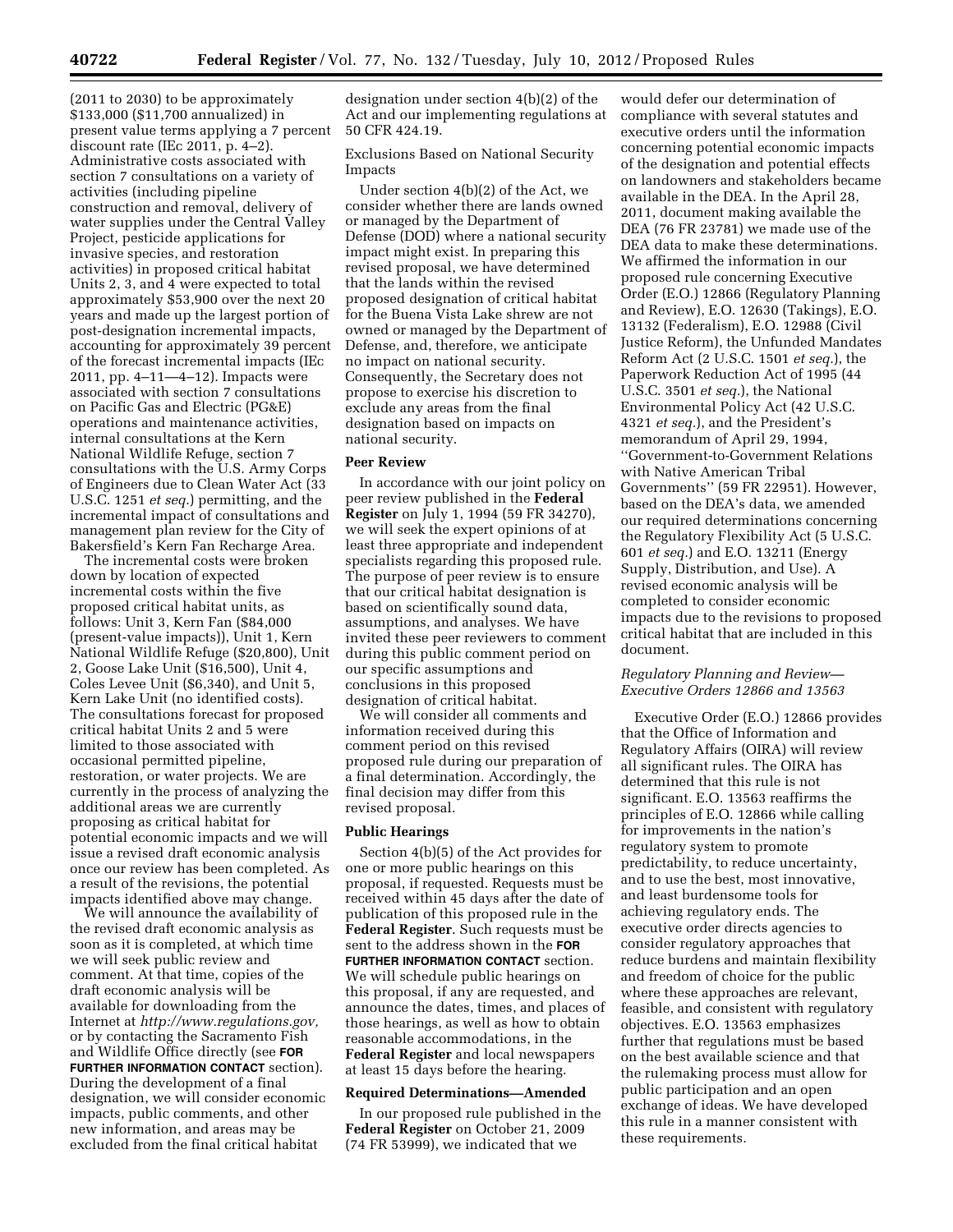# *Regulatory Flexibility Act (5 U.S.C. 601 et seq.)*

Under the Regulatory Flexibility Act (RFA; 5 U.S.C. 601 *et seq.*) as amended by the Small Business Regulatory Enforcement Fairness Act of 1996 (SBREFA; 5 U.S.C. 801 *et seq.*), whenever an agency is required to publish a notice of rulemaking for any proposed or final rule, it must prepare and make available for public comment a regulatory flexibility analysis that describes the effects of the rule on small entities (small businesses, small organizations, and small government jurisdictions). However, no regulatory flexibility analysis is required if the head of the agency certifies the rule will not have a significant economic impact on a substantial number of small entities. The SBREFA amended the RFA to require Federal agencies to provide a certification statement of the factual basis for certifying that the rule will not have a significant economic impact on a substantial number of small entities.

According to the Small Business Administration, small entities include small organizations such as independent nonprofit organizations; small governmental jurisdictions, including school boards and city and town governments that serve fewer than 50,000 residents; and small businesses (13 CFR 121.201). Small businesses include such businesses as manufacturing and mining concerns with fewer than 500 employees, wholesale trade entities with fewer than 100 employees, retail and service businesses with less than \$5 million in annual sales, general and heavy construction businesses with less than \$27.5 million in annual business, special trade contractors doing less than \$11.5 million in annual business, and forestry and logging operations with fewer than 500 employees and annual business less than \$7 million. To determine whether small entities may be affected, we will consider the types of activities that might trigger regulatory impacts under this designation as well as types of project modifications that may result. In general, the term ''significant economic impact'' is meant to apply to a typical small business firm's business operations.

Importantly, the incremental impacts of a rule must be both significant and substantial to prevent certification of the rule under the RFA and to require the preparation of an initial regulatory flexibility analysis. If a substantial number of small entities are affected by the proposed critical habitat designation, but the per-entity economic impact is not significant, the Service

may certify. Likewise, if the per-entity economic impact is likely to be significant, but the number of affected entities is not substantial, the Service may also certify.

Under the RFA, as amended, and following recent court decisions, Federal agencies are only required to evaluate the potential incremental impacts of rulemaking on those entities directly regulated by the rulemaking itself, and not the potential impacts to indirectly affected entities. The regulatory mechanism through which critical habitat protections are realized is section 7 of the Act, which requires Federal agencies, in consultation with the Service, to ensure that any action authorized, funded, or carried by the Agency is not likely to adversely modify critical habitat. Therefore, only Federal action agencies are directly subject to the specific regulatory requirement (avoiding destruction and adverse modification) imposed by critical habitat designation. Under these circumstances, it is our position that only Federal action agencies will be directly regulated by this designation. Therefore, because Federal agencies are not small entities, the Service may certify that the proposed critical habitat rule will not have a significant economic impact on a substantial number of small entities.

We acknowledge, however, that in some cases, third-party proponents of the action subject to permitting or funding may participate in a section 7 consultation, and thus may be indirectly affected. We believe it is good policy to assess these impacts if we have sufficient data before us to complete the necessary analysis, whether or not this analysis is strictly required by the RFA. While this regulation does not directly regulate these entities, in our revision to the draft economic analysis, we will conduct a brief evaluation of the potential number of third parties participating in consultations on an annual basis in order to ensure a more complete examination of the incremental effects of this proposed rule in the context of the RFA. In the April 25, 2011, **Federal Register** document (76 FR 23781) announcing the availability of the DEA, we discussed the incremental impacts that were identified in the DEA, and we include this information above under the section, ''Exclusions Based on Economic Impacts.'' The previous economic analysis did not review the additional areas proposed in this rule; therefore, we defer our evaluation of the potential indirect effects to non-Federal parties until completion of the revised draft economic analysis we will prepare

under section 4(b)(2) of the Act and Executive Order 12866.

In conclusion, we believe that, based on our interpretation of directly regulated entities under the RFA and relevant case law, this designation of critical habitat will only directly regulate Federal agencies which are not by definition small business entities. And as such, we certify that, if promulgated, this designation of critical habitat would not have a significant economic impact on a substantial number of small business entities. Therefore, an initial regulatory flexibility analysis is not required. However, though not necessarily required by the RFA, in our revision to the draft economic analysis for this current proposal, we will consider and evaluate the potential effects to third parties that may be involved with consultations with Federal action agencies related to this action. Upon completion of the revised draft economic analysis, we will announce availability of the draft economic analysis of the proposed designation in the **Federal Register** and reopen the public comment period for the revised proposed designation.

# *Energy Supply, Distribution, or Use— Executive Order 13211*

Executive Order 13211 (Actions Concerning Regulations That Significantly Affect Energy Supply, Distribution, or Use) requires agencies to prepare Statements of Energy Effects when undertaking certain actions. We do not expect the designation of this revised proposed critical habitat to significantly affect energy supplies, distribution, or use. Appendix A.2, of the 2011 DEA, provides the finding that although PG&E and Southern California Gas Company operate facilities within the proposed critical habitat designation, no incremental changes in facility operation are forecast and, therefore, the 2011 DEA included the determination that no changes in energy use, production, or distribution were anticipated (IEc 2011, p. A–6). Therefore, this action is not a significant energy action, and no Statement of Energy Effects is required. However, we will further evaluate this issue as we conduct our revised economic analysis, and review and revise this assessment as warranted.

# *Unfunded Mandates Reform Act (2 U.S.C. 1501 et seq.)*

In accordance with the Unfunded Mandates Reform Act (2 U.S.C. 1501 *et seq.*), we make the following findings: (1) This rule will not produce a

Federal mandate. In general, a Federal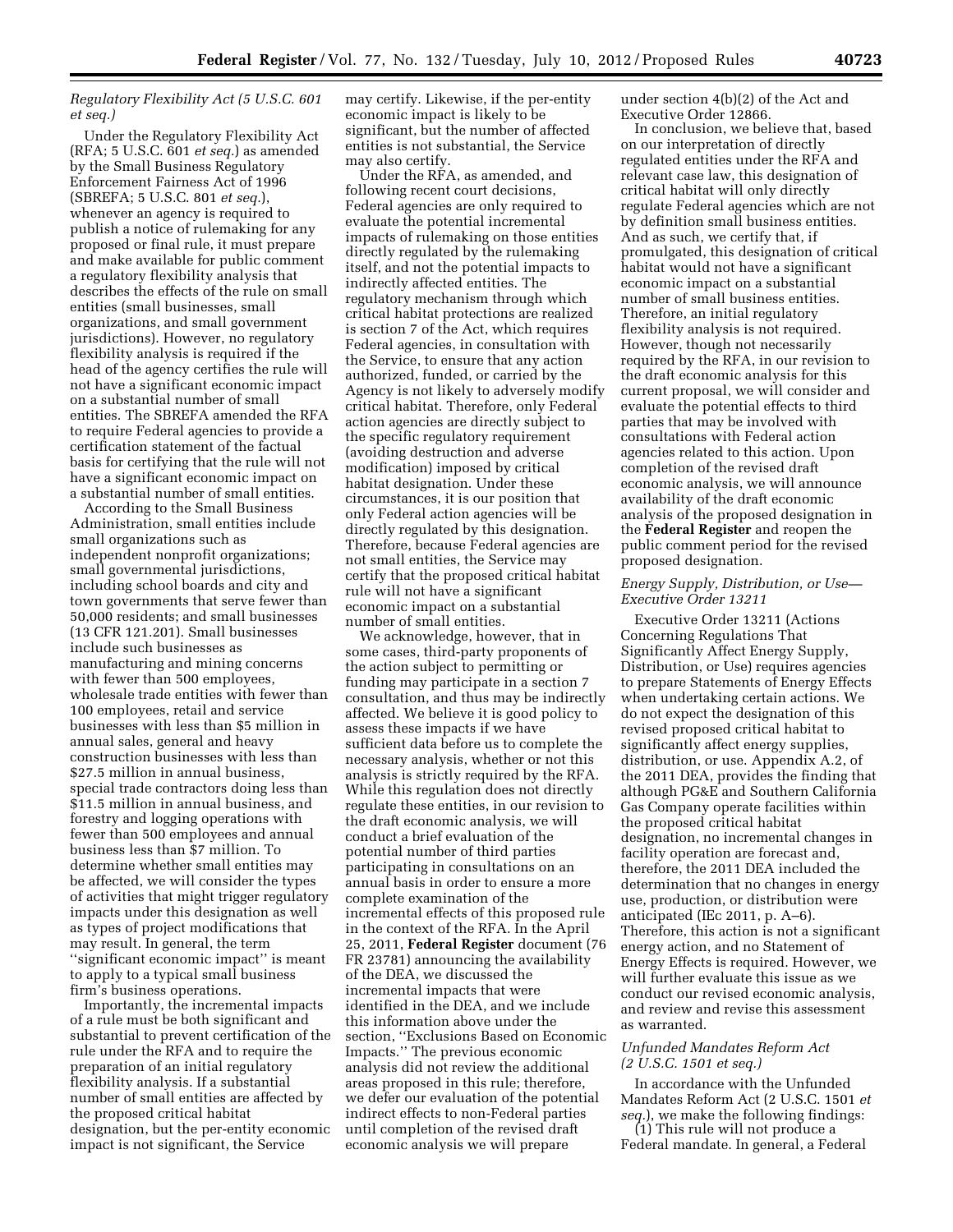mandate is a provision in legislation, statute, or regulation that would impose an enforceable duty upon State, local, or tribal governments, or the private sector, and includes both ''Federal intergovernmental mandates'' and ''Federal private sector mandates.'' These terms are defined in 2 U.S.C. 658(5)–(7). ''Federal intergovernmental mandate'' includes a regulation that ''would impose an enforceable duty upon State, local, or tribal governments'' with two exceptions. It excludes ''a condition of Federal assistance.'' It also excludes ''a duty arising from participation in a voluntary Federal program,'' unless the regulation ''relates to a then-existing Federal program under which \$500,000,000 or more is provided annually to State, local, and tribal governments under entitlement authority,'' if the provision would ''increase the stringency of conditions of assistance'' or ''place caps upon, or otherwise decrease, the Federal Government's responsibility to provide funding,'' and the State, local, or tribal governments ''lack authority'' to adjust accordingly. At the time of enactment, these entitlement programs were: Medicaid; Aid to Families with Dependent Children work programs; Child Nutrition; Food Stamps; Social Services Block Grants; Vocational Rehabilitation State Grants; Foster Care, Adoption Assistance, and Independent Living; Family Support Welfare Services; and Child Support Enforcement. ''Federal private sector mandate'' includes a regulation that ''would impose an enforceable duty upon the private sector, except (i) a condition of Federal assistance or (ii) a duty arising from participation in a voluntary Federal program.''

The designation of critical habitat does not impose a legally binding duty on non-Federal Government entities or private parties. Under the Act, the only regulatory effect is that Federal agencies must ensure that their actions do not destroy or adversely modify critical habitat under section 7. While non-Federal entities that receive Federal funding, assistance, or permits, or that otherwise require approval or authorization from a Federal agency for an action, may be indirectly impacted by the designation of critical habitat, the legally binding duty to avoid destruction or adverse modification of critical habitat rests squarely on the Federal agency. Furthermore, to the extent that non-Federal entities are indirectly impacted because they receive Federal assistance or participate in a voluntary Federal aid program, the Unfunded Mandates Reform Act would

not apply, nor would critical habitat shift the costs of the large entitlement programs listed above onto State governments.

(2) We do not believe that this rule will significantly or uniquely affect small governments because none of the third-party entities identified in the 2011 DEA met the SBA's definition of a small government or business. Our finding is based in part on the previous economic analysis conducted for the previous designation of critical habitat and extrapolated to this designation, and partly on where the additional areas proposed for critical habitat within this designation are located. Therefore, a Small Government Agency Plan is not required. However, we will further evaluate this issue as we conduct our revised economic analysis, and review and revise this assessment if appropriate.

#### *Takings—Executive Order 12630*

In accordance with Executive Order 12630 (''Government Actions and Interference with Constitutionally Protected Private Property Rights''), this rule is not anticipated to have significant takings implications. As discussed above, the designation of critical habitat affects only Federal actions. Critical habitat designation does not affect landowner actions that do not require Federal funding or permits, nor does it preclude development of habitat conservation programs or issuance of incidental take permits to permit actions that do require Federal funding or permits to go forward. Due to current public knowledge of the species protections and the prohibition against take of the species both within and outside of the proposed areas we do not anticipate that property values will be significantly affected by the critical habitat designation. However, we have not yet completed the economic analysis for this revised proposed rule. Once the revised economic analysis is available, we will review and revise this preliminary assessment as warranted, and prepare a Takings Implication Assessment.

#### *Federalism—Executive Order 13132*

In accordance with Executive Order 13132 (Federalism), this proposed rule does not have significant Federalism effects. A Federalism summary impact statement is not required. In keeping with Department of the Interior and Department of Commerce policy, we requested information from, and coordinated development of, the October 21, 2009, proposed critical habitat designation (74 FR 53999) with appropriate State resource agencies in

California. The designation of critical habitat in areas currently occupied by the Buena Vista Lake shrew is expected to impose nominal additional regulatory restrictions to those currently in place and, therefore, is expected to have little incremental impact on State and local governments and their activities. The designation may have some benefit to these governments because the areas that contain the physical or biological features essential to the conservation of the species are more clearly defined, and the elements of the features necessary to the conservation of the species are specifically identified. This information does not alter where and what federally sponsored activities may occur. However, it may assist local governments in long-range planning (rather than having them wait for caseby-case section 7 consultations to occur).

Where State and local governments require approval or authorization from a Federal agency for actions that may affect critical habitat, consultation under section 7(a)(2) would be required. While non-Federal entities that receive Federal funding, assistance, or permits, or that otherwise require approval or authorization from a Federal agency for an action, may be indirectly impacted by the designation of critical habitat, the legally binding duty to avoid destruction or adverse modification of critical habitat rests squarely on the Federal agency.

#### *Civil Justice Reform—Executive Order 12988*

In accordance with Executive Order 12988 (Civil Justice Reform), the Office of the Solicitor has determined that the rule does not unduly burden the judicial system and that it meets the requirements of sections 3(a) and 3(b)(2) of the Order. We have proposed designating critical habitat in accordance with the provisions of the Act. This proposed rule uses standard property descriptions and identifies the elements of physical or biological features essential to the conservation of the Buena Vista Lake shrew within the designated areas to assist the public in understanding the habitat needs of the species.

# *Paperwork Reduction Act of 1995 (44 U.S.C. 3501 et seq.)*

This rule does not contain any new collections of information that require approval by OMB under the Paperwork Reduction Act of 1995 (44 U.S.C. 3501 *et seq.*). This rule will not impose recordkeeping or reporting requirements on State or local governments, individuals, businesses, or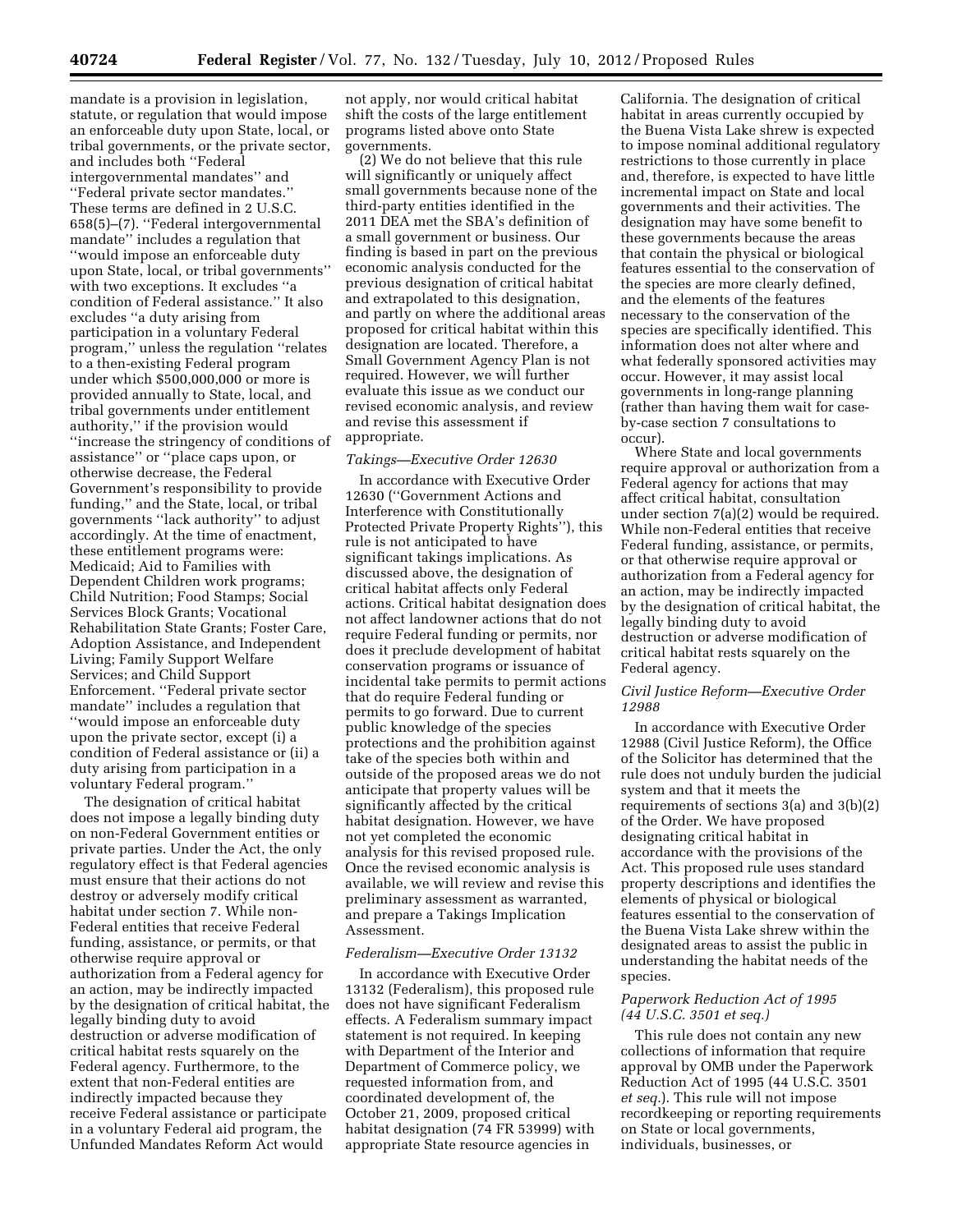organizations. An agency may not conduct or sponsor, and a person is not required to respond to, a collection of information unless it displays a currently valid OMB control number.

# *National Environmental Policy Act (42 U.S.C. 4321 et seq.)*

It is our position that, outside the jurisdiction of the U.S. Court of Appeals for the Tenth Circuit, we do not need to prepare environmental analyses pursuant to the National Environmental Policy Act (NEPA; 42 U.S.C. 4321 *et seq.*) in connection with designating critical habitat under the Act. We published a notice outlining our reasons for this determination in the **Federal Register** on October 25, 1983 (48 FR 49244). This position was upheld by the U.S. Court of Appeals for the Ninth Circuit (*Douglas County* v. *Babbitt,* 48 F.3d 1495 (9th Cir. 1995), cert. denied 516 U.S. 1042 (1996)).

#### *Clarity of the Rule*

We are required by Executive Orders 12866 and 12988 and by the Presidential Memorandum of June 1, 1998, to write all rules in plain language. This means that each rule we publish must:

(1) Be logically organized;

(2) Use the active voice to address readers directly;

(3) Use clear language rather than jargon;

(4) Be divided into short sections and sentences; and

(5) Use lists and tables wherever possible.

If you feel that we have not met these requirements, send us comments by one of the methods listed in the **ADDRESSES** section. To better help us revise the rule, your comments should be as specific as possible. For example, you should tell us the numbers of the sections or paragraphs that are unclearly written, which sections or sentences are too long, the sections where you feel lists or tables would be useful, etc.

# *Government-to-Government Relationship With Tribes*

In accordance with the President's memorandum of April 29, 1994 (Government-to-Government Relations with Native American Tribal Governments; 59 FR 22951), Executive Order 13175 (Consultation and Coordination With Indian Tribal Governments), and the Department of the Interior's manual at 512 DM 2, we readily acknowledge our responsibility to communicate meaningfully with

recognized Federal Tribes on a government-to-government basis. In accordance with Secretarial Order 3206 of June 5, 1997 (American Indian Tribal Rights, Federal-Tribal Trust Responsibilities, and the Endangered Species Act), we readily acknowledge our responsibilities to work directly with tribes in developing programs for healthy ecosystems, to acknowledge that tribal lands are not subject to the same controls as Federal public lands, to remain sensitive to Indian culture, and to make information available to tribes.

We determined that there are no tribal lands that were occupied by the Buena Vista Lake shrew at the time of listing that contain the features essential for conservation of the species, and no tribal lands unoccupied by the Buena Vista Lake shrew that are essential for the conservation of the species. Therefore, we are not proposing to designate critical habitat for the Buena Vista Lake shrew on tribal lands.

# **References Cited**

A complete list of references cited in this rulemaking is available on the Internet at *<http://www.regulations.gov>*  and upon request from the Sacramento Fish and Wildlife Office (see **FOR FURTHER INFORMATION CONTACT**).

# **Authors**

The primary authors of this package are the staff members of the Sacramento Fish and Wildlife Office.

#### **List of Subjects in 50 CFR Part 17**

Endangered and threatened species, Exports, Imports, Reporting and recordkeeping requirements, Transportation.

# **Proposed Regulation Promulgation**

Accordingly, we propose to further amend part 17, subchapter B of chapter I, title 50 of the Code of Federal Regulations, as proposed to be revised at 74 FR 53999 (Ocotber 21, 2009) and set forth below:

# **PART 17—ENDANGERED AND THREATENED WILDLIFE AND PLANTS**

1. The authority citation for part 17 continues to read as follows:

**Authority:** 16 U.S.C. 1361–1407; 16 U.S.C. 1531–1544; 16 U.S.C. 4201–4245; Pub. L. 99– 625, 100 Stat. 3500; unless otherwise noted.

2. Amend § 17.95(a) by revising the entry for ''Buena Vista Lake Shrew (*Sorex ornatus relictus*)'' to read as follows:

# **§ 17.95 Critical habitat—fish and wildlife.**

(a) *Mammals.*  \* \* \* \* \*

Buena Vista Lake Shrew (*Sorex ornatus relictus*)

(1) Critical habitat units are depicted for Kern and Kings Counties, California, on the maps below.

(2) Within these areas, the primary constituent elements of the physical or biological features essential to the conservation of the Buena Vista Lake shrew consist of permanent and intermittent riparian or wetland communities that contain:

(i) A complex vegetative structure with a thick cover of leaf litter or dense mats of low-lying vegetation. Associated plant species can include, but are not limited to, Fremont cottonwoods, willows, glasswort, wild-rye grass, and rush grass. Although moist soil in areas with an overstory of willows or cottonwoods appears to be favored, such overstory may not be essential.

(ii) Suitable moisture supplied by a shallow water table, irrigation, or proximity to permanent or semipermanent water.

(iii) A consistent and diverse supply of prey. Although the specific prey species utilized by the Buena Vista Lake shrew have not been identified, ornate shrews are known to eat a variety of terrestrial and aquatic invertebrates, including amphipods, slugs, and insects.

(3) Critical habitat does not include manmade structures (such as buildings, aqueducts, runways, roads, and other paved areas) and the land on which they are located existing within the legal boundaries on the effective date of this rule.

(4) *Critical habitat map units.* Data layers defining map units were created on a base of USGS digital ortho-photo quarter-quadrangles, and critical habitat units were then mapped using Universal Transverse Mercator (UTM) Zone 11 coordinates.

(5) The coordinates for these maps are available on the Internet at *[http://](http://www.regulations.gov) [www.regulations.gov](http://www.regulations.gov)* at Docket No. FWS–R8–ES–2009–0062, at *[http://](http://www.fws.gov/sacramento/) [www.fws.gov/sacramento/,](http://www.fws.gov/sacramento/)* or at the Sacramento Fish and Wildlife Office, 2800 Cottage Way, Sacramento, CA 95825.

(6) The index map of critical habitat units for the Buena Vista Lake shrew (*Sorex ornatus relictus*) in Kern and Kings Counties, California follows: **BILLING CODE 4310–55–P**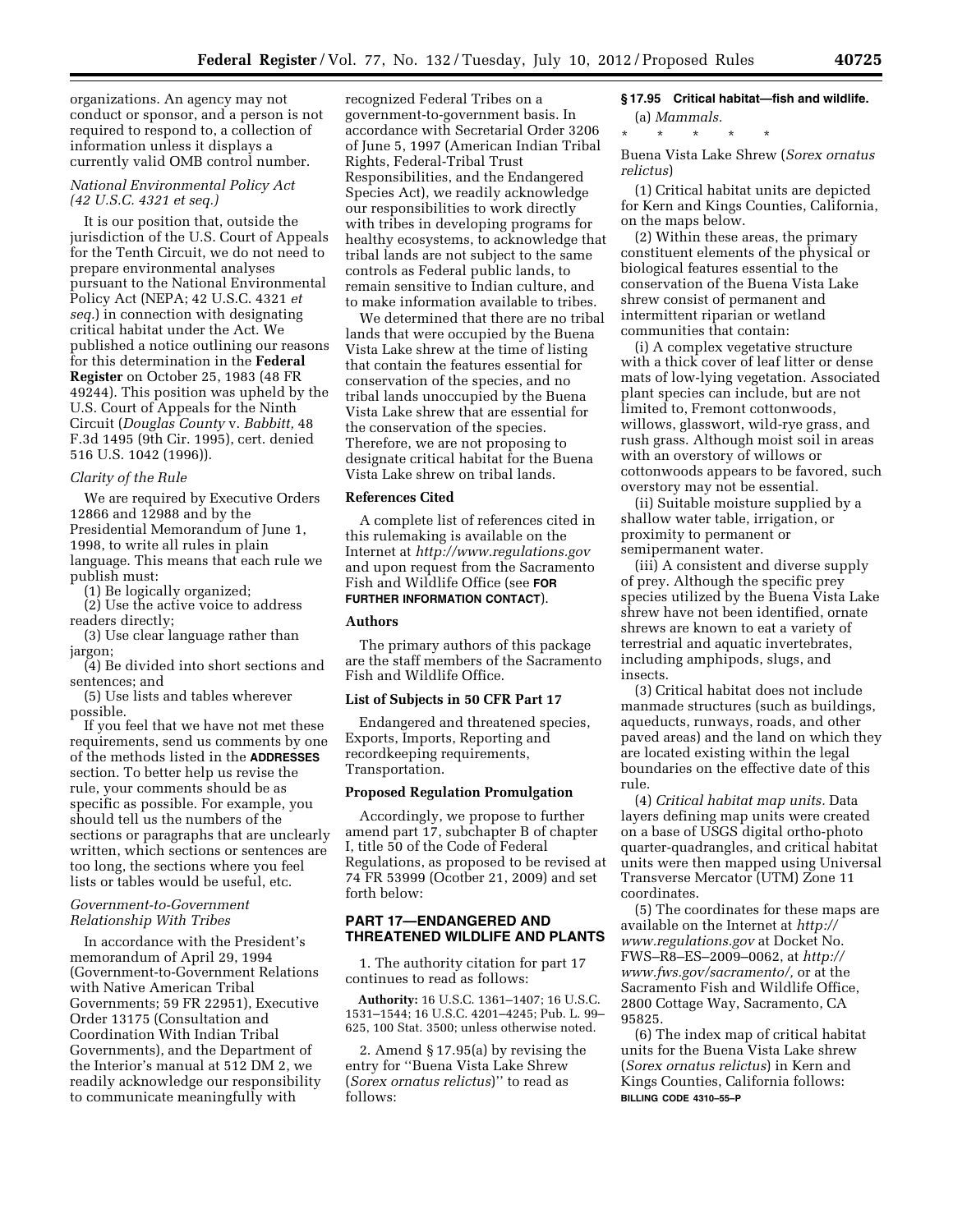п

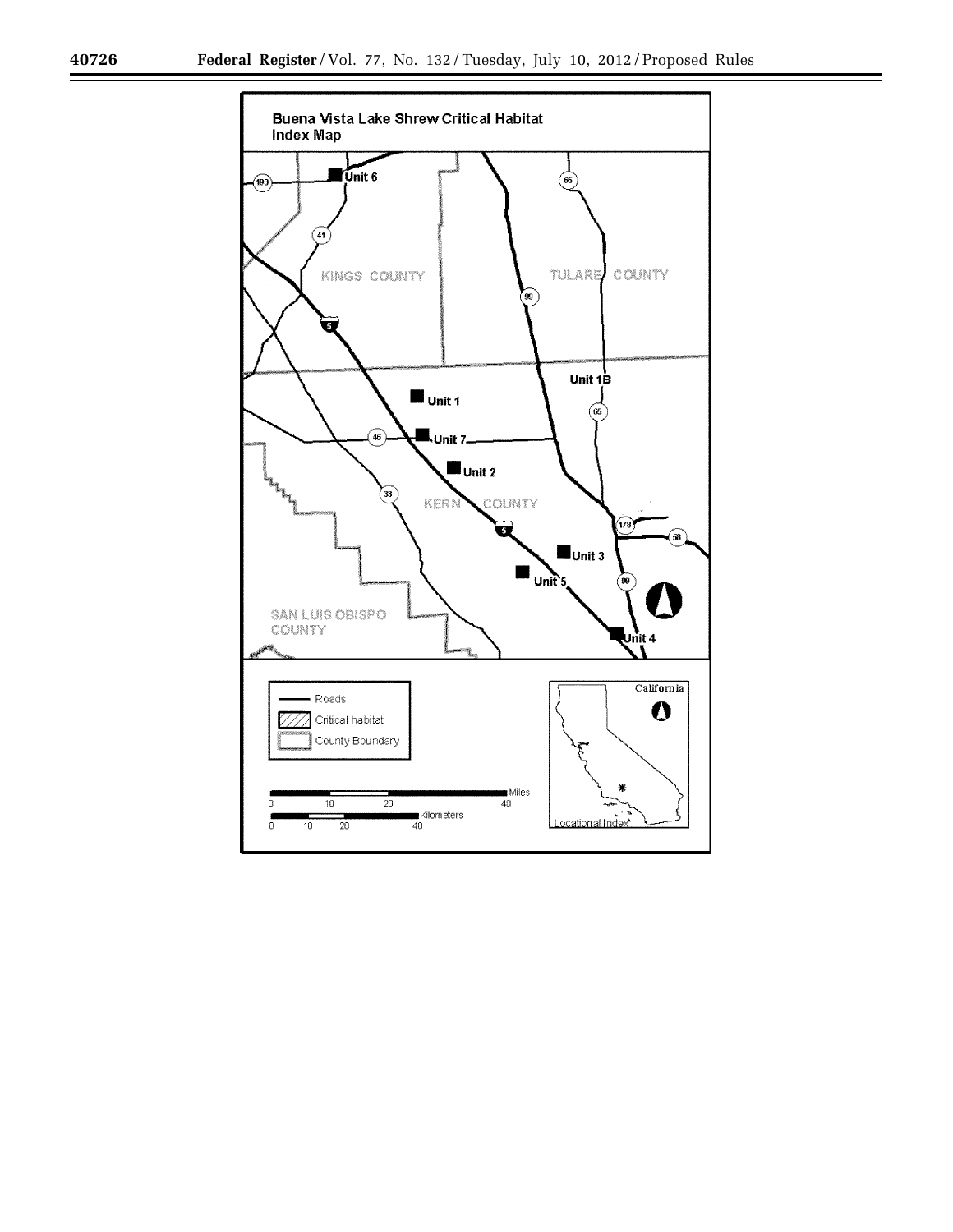(7) Subunit 1A: Kern National Wildlife Refuge, Kern County,

California. Map of Subunits 1A, 1B, and 1C follows:

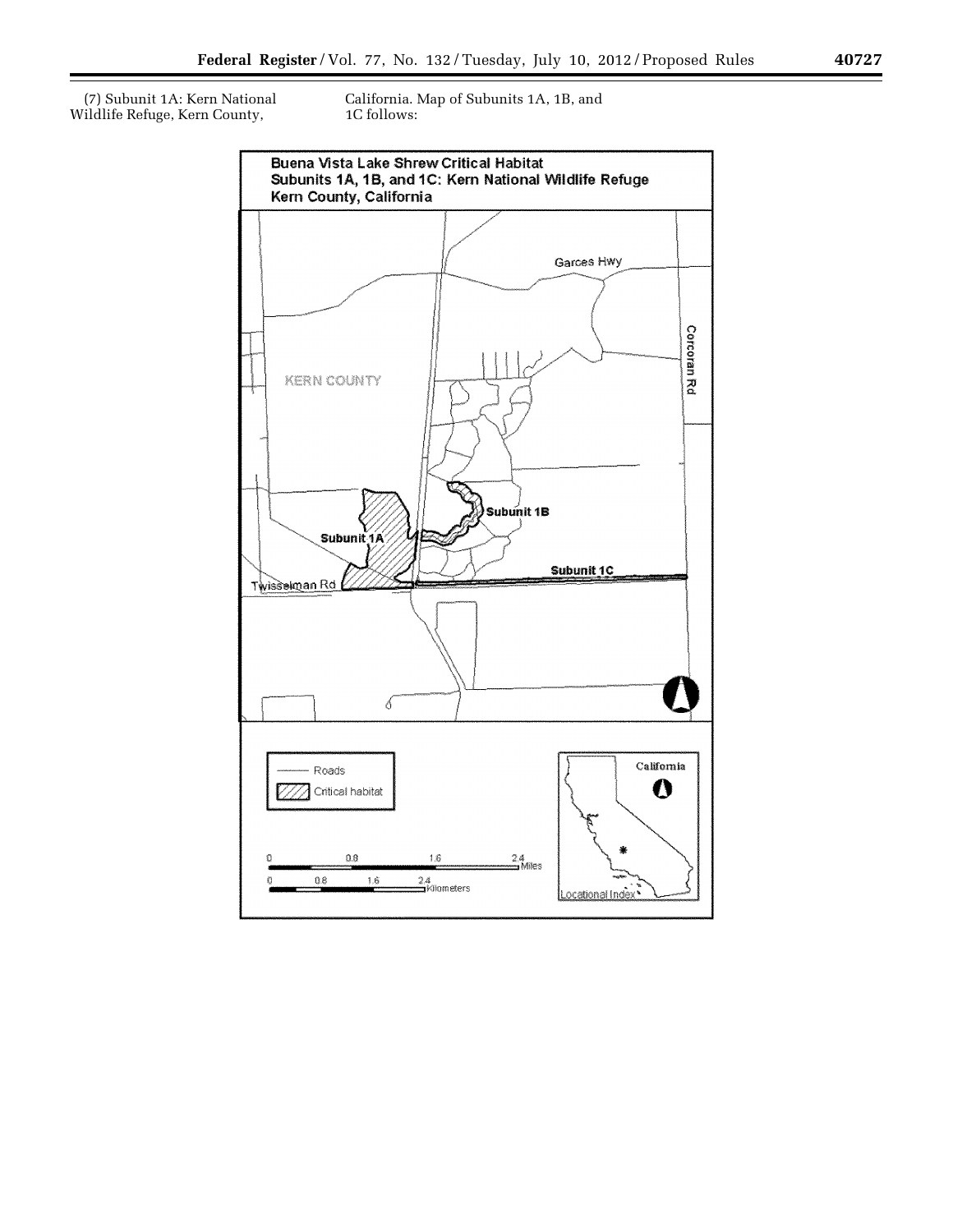(8) Subunit 1B: Kern National Wildlife Refuge, Kern County, California. Map of Subunits 1A, 1B, and 1C is provided at paragraph (7) of this entry.

(9) Subunit 1C: Kern National Wildlife Refuge, Kern County, California. Map of Subunits 1A, 1B, and 1C is provided at paragraph (7) of this entry.

(10) Unit 2: Goose Lake, Kern County, California. Map follows:



-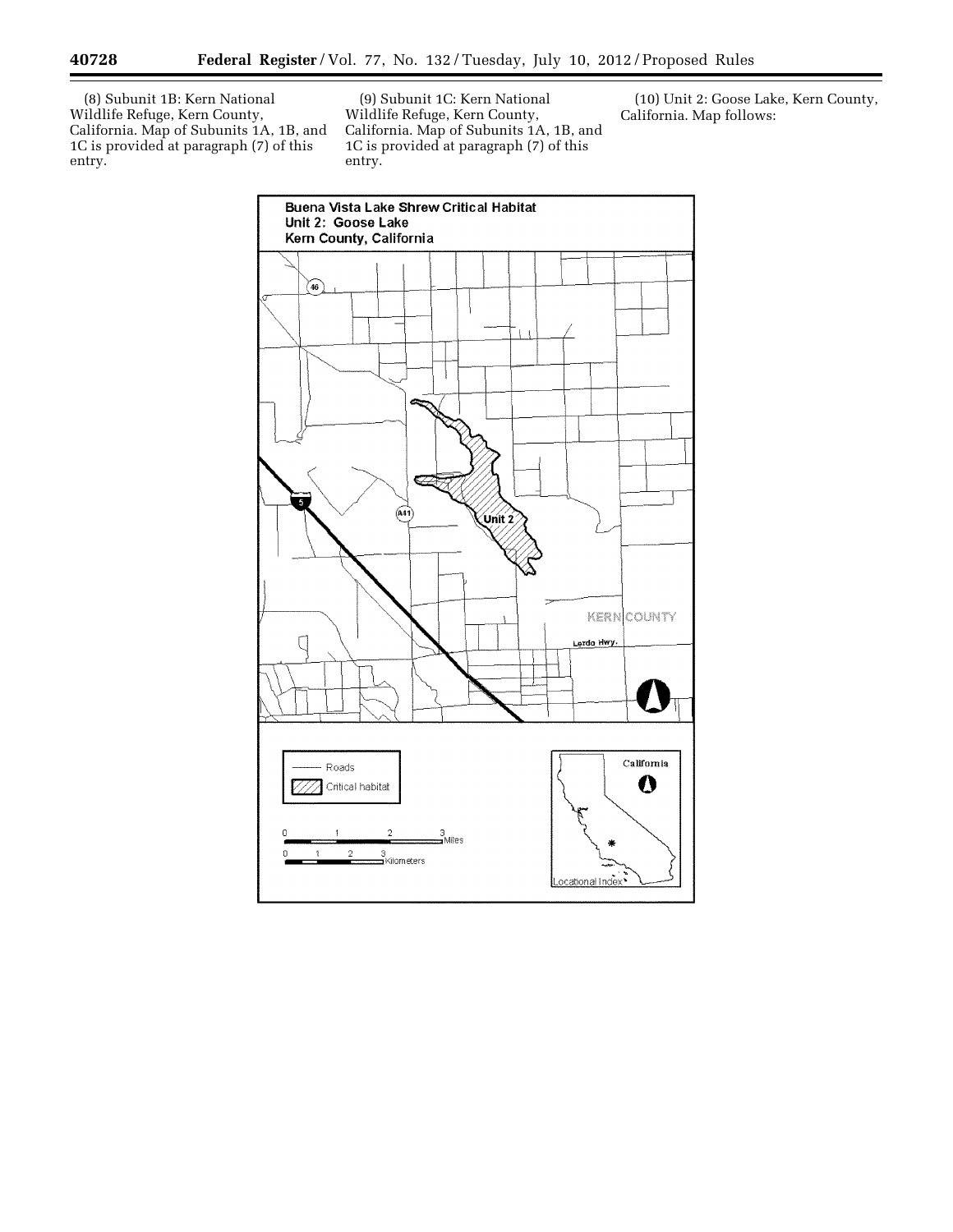(11) Unit 3: Kern Fan Recharge Unit, Kern County, California. Map follows:

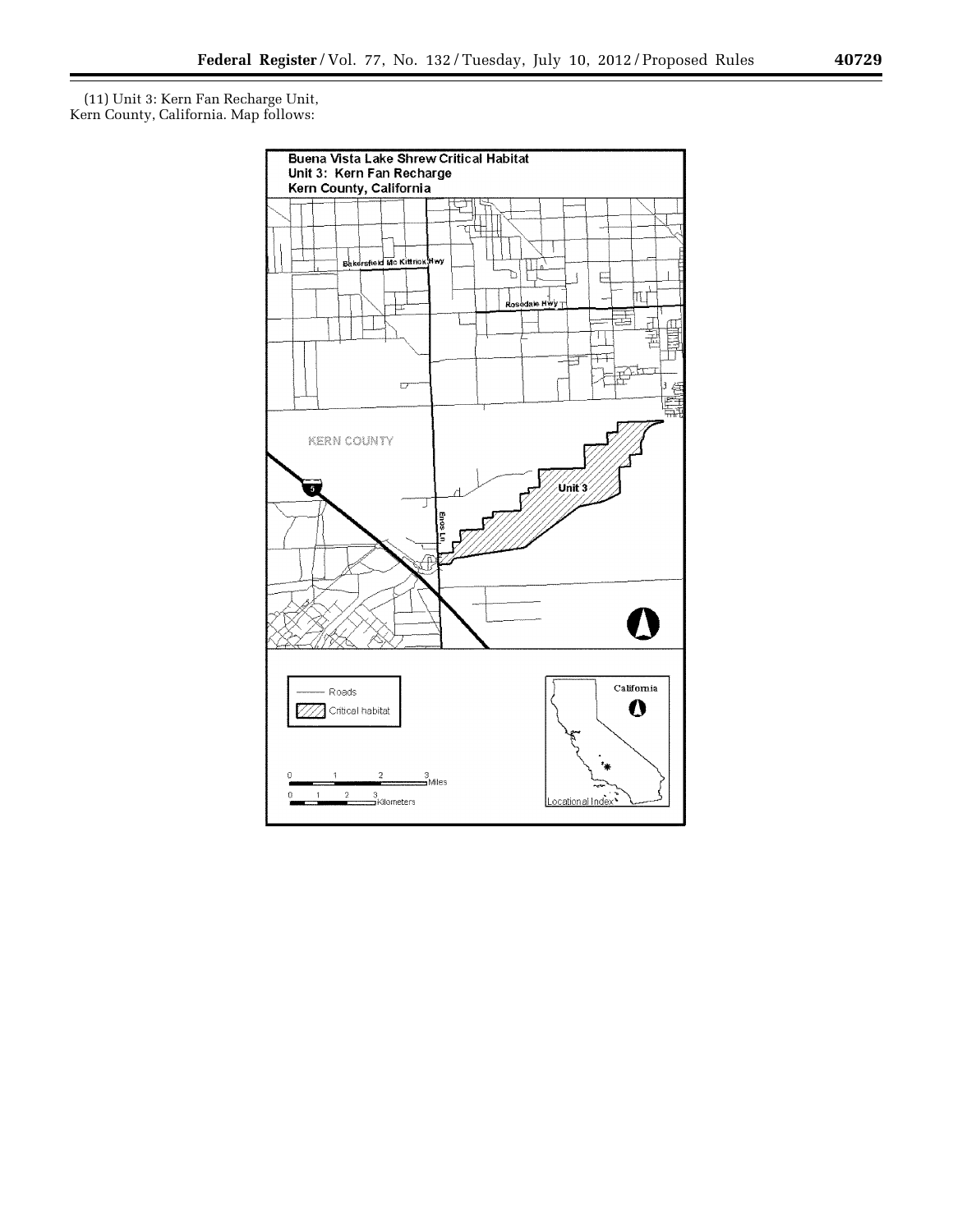Ξ

(12) Unit 4: Kern Lake, Kern County, California. Map follows:

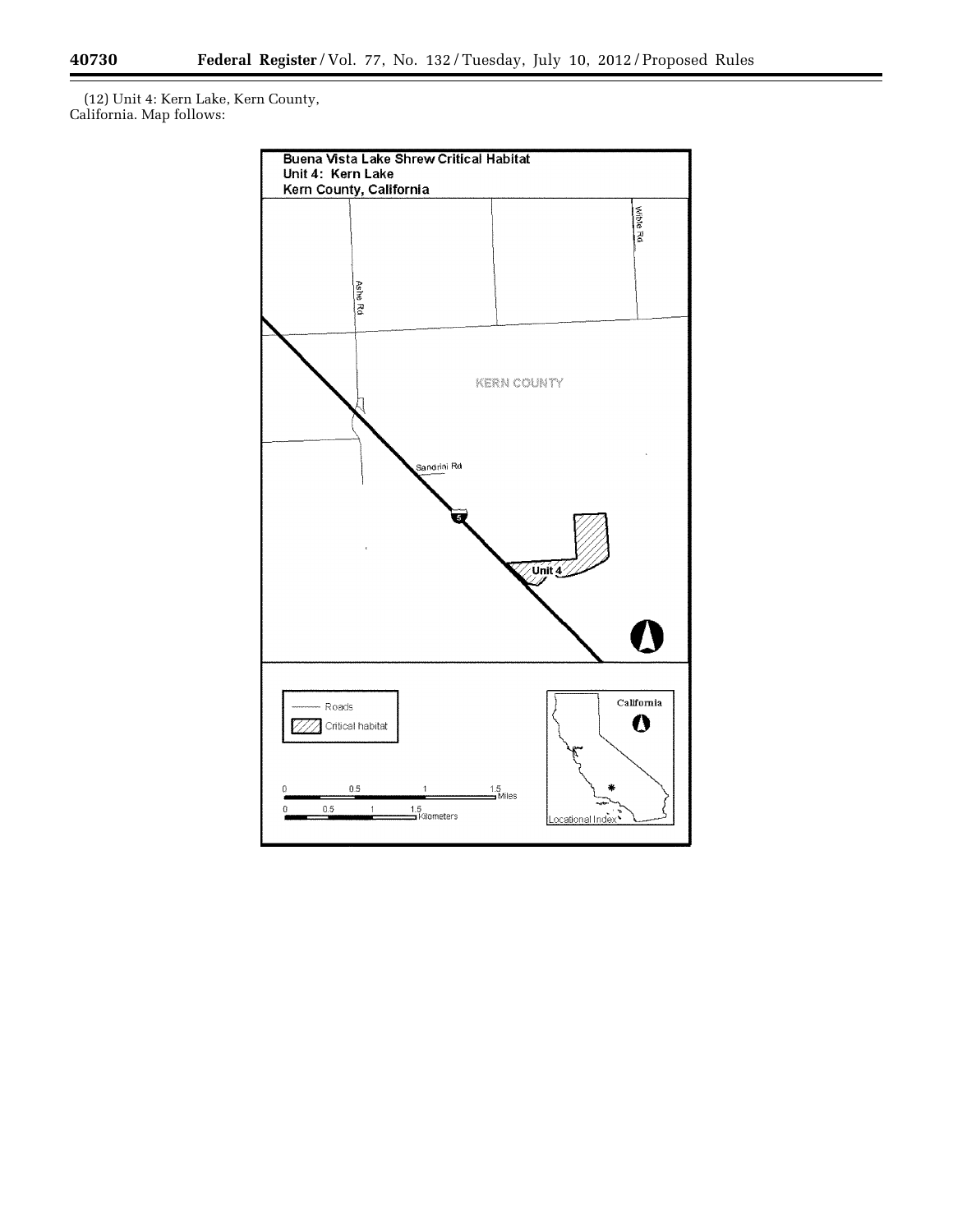(13) Unit 5: Coles Levee, Kern County, California. Map follows:



۰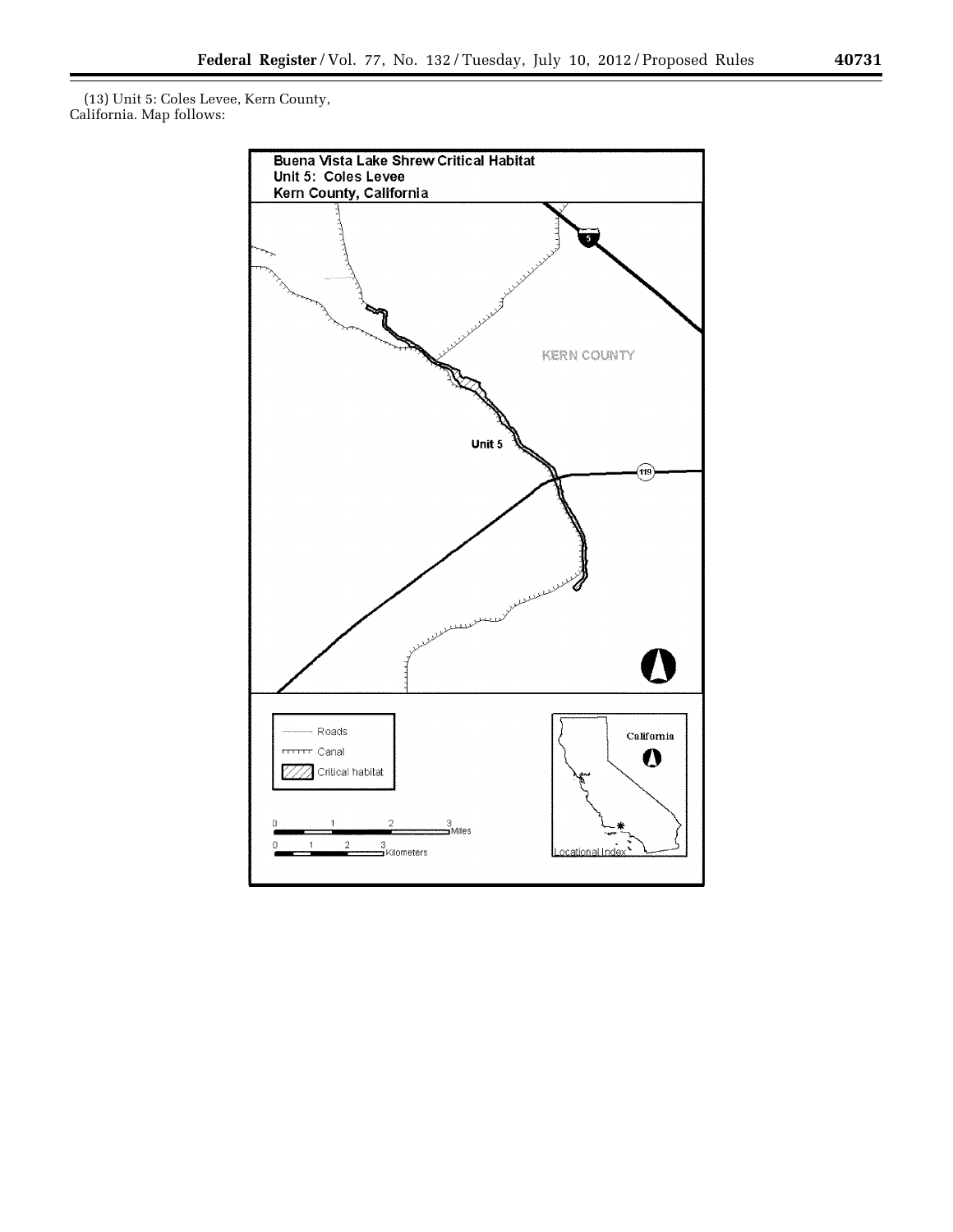$\equiv$ 

(14) Unit 6: Lemoore Unit, Kern County, California. Map follows: